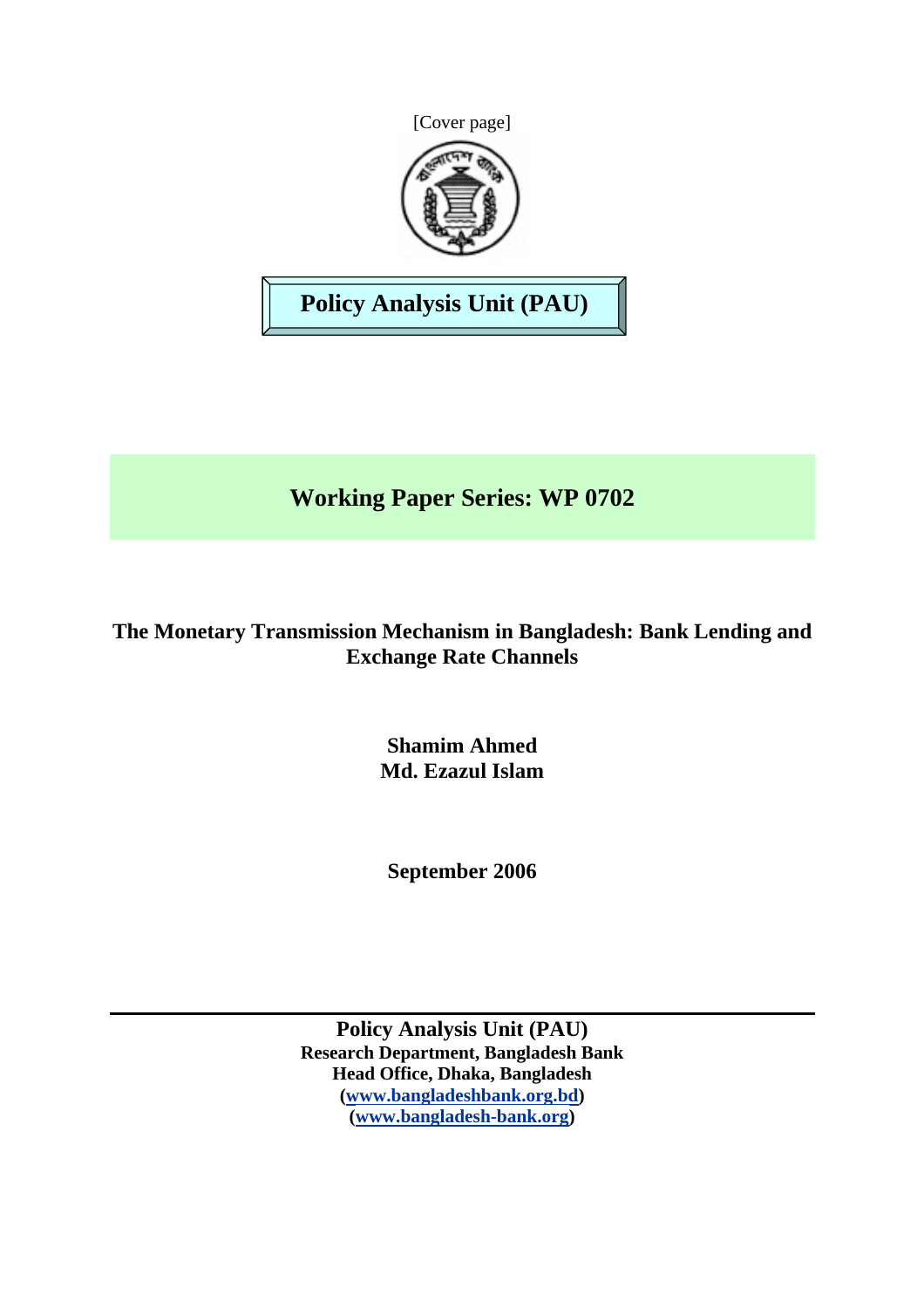

**Policy Analysis Unit\* (PAU)** 

# **Working Paper Series: WP 0702**

# **The Monetary Transmission Mechanism in Bangladesh: Bank Lending and Exchange Rate Channels**

# **Shamim Ahmed Md. Ezazul Islam**

# **Research Economist, Policy Analysis Unit Research Department Bangladesh Bank**

# **September 2006**

## **Copyright © 2006 by Bangladesh Bank**

*\* The Bangladesh Bank (BB), in cooperation with the World Bank Institute (WBI), has formed the Policy Analysis Unit (PAU) within its Research Department in July 2005. The aim behind this initiative is to upgrade the capacity for research and policy analysis at BB. As part of its mandate PAU will publish, among other, several Working Papers on macroeconomic research completed by its staff every quarter. The precise topics of these papers are chosen by the Resident Economic Adviser in consultation with the PAU members. These papers reflect research in progress, and as such comments are most welcome. It is anticipated that a majority of these papers will eventually be published in learned journals after the due review process. Neither the Board of Directors nor the management of the Bangladesh Bank, nor WBI, nor any agency of the Government of Bangladesh or the World Bank Group necessarily endorses any or all of the views expressed in these papers. The latter reflect the judgement based on professional analysis carried out by the staff of the Policy Analysis Unit, and hence the usual caveat as to the veracity of research reports applies.*

**[An electronic version of this paper is available at [www.bangladeshbank.org.bd](http://www.bangladeshbank.org.bd/research/pau.html)]**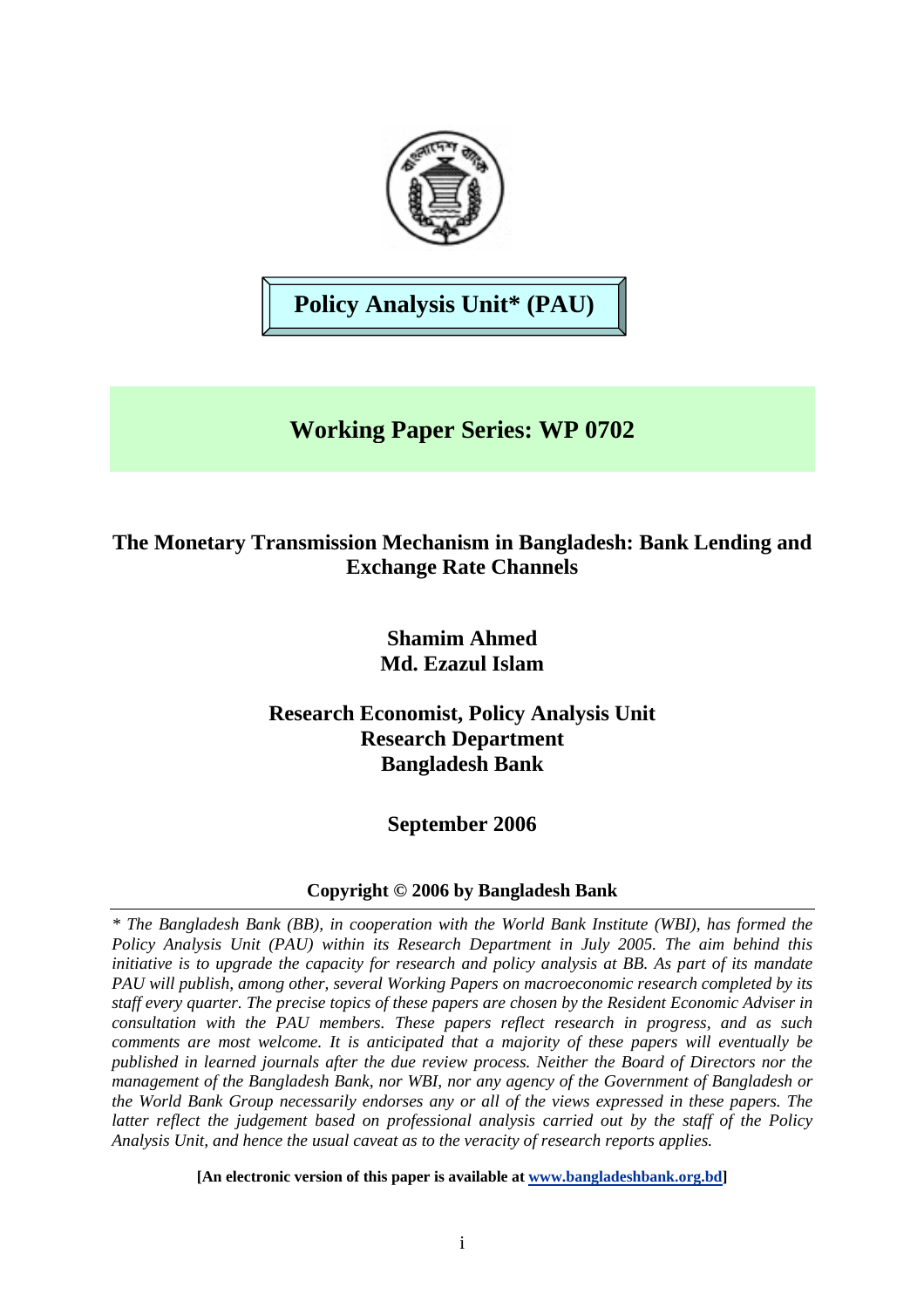#### **The Monetary Transmission Mechanism in Bangladesh: Bank Lending and Exchange Rate Channels**

**Shamim Ahmed & Md. Ezazul Islam**[∗](#page-2-0)

September 2006

#### **Abstract**

In view of changes in legal, institutional and policy frameworks in the financial system of Bangladesh under the Financial Sector Reform Programs (FSRPs) initiated in the early 1990s, the paper attempted to empirically investigate whether *bank lending* and *exchange rate channels* exist in the economy through which monetary policy changes can influence aggregate output and prices. An assessment of the empirical evidence has been established through the unrestricted vector autoregressions (VARs) approach using quarterly data for the period of July-September 1979 to April-June 2005. The results of the empirical analysis suggest *weak* existence of both *bank lending* and *exchange rate channels* in the Bangladesh economy for the full-sample period as well as in the sub-sample period (i.e., January-March 1990 to April-June 2005). These findings have important implications with respect to the operation of monetary policy. Specifically, knowing the distinct active channels of monetary transmission in the economy would guide the monetary authority in formulating and conducting monetary policy pursuant to its objectives under the current regime, i.e., floating exchange rate and market based monetary policy instruments.

Keywords: Monetary Transmission Mechanism and Vector autoregressions (VARs).

JEL Classification: E51, E52, 023.

 $\overline{a}$ 

<span id="page-2-0"></span><sup>∗</sup> Research Economist, Policy Analysis Unit (PAU), Research Department, Bangladesh Bank, Dhaka, Bangladesh. The authors would like to thank World Bank Institute (WBI) Resident Economic Adviser at the Bangladesh Bank Prof. Syed M. Ahsan and Dr. Md. Habibur Rahman, Senior Research Economist, PAU, Bangladesh Bank for their helpful suggestions and comments.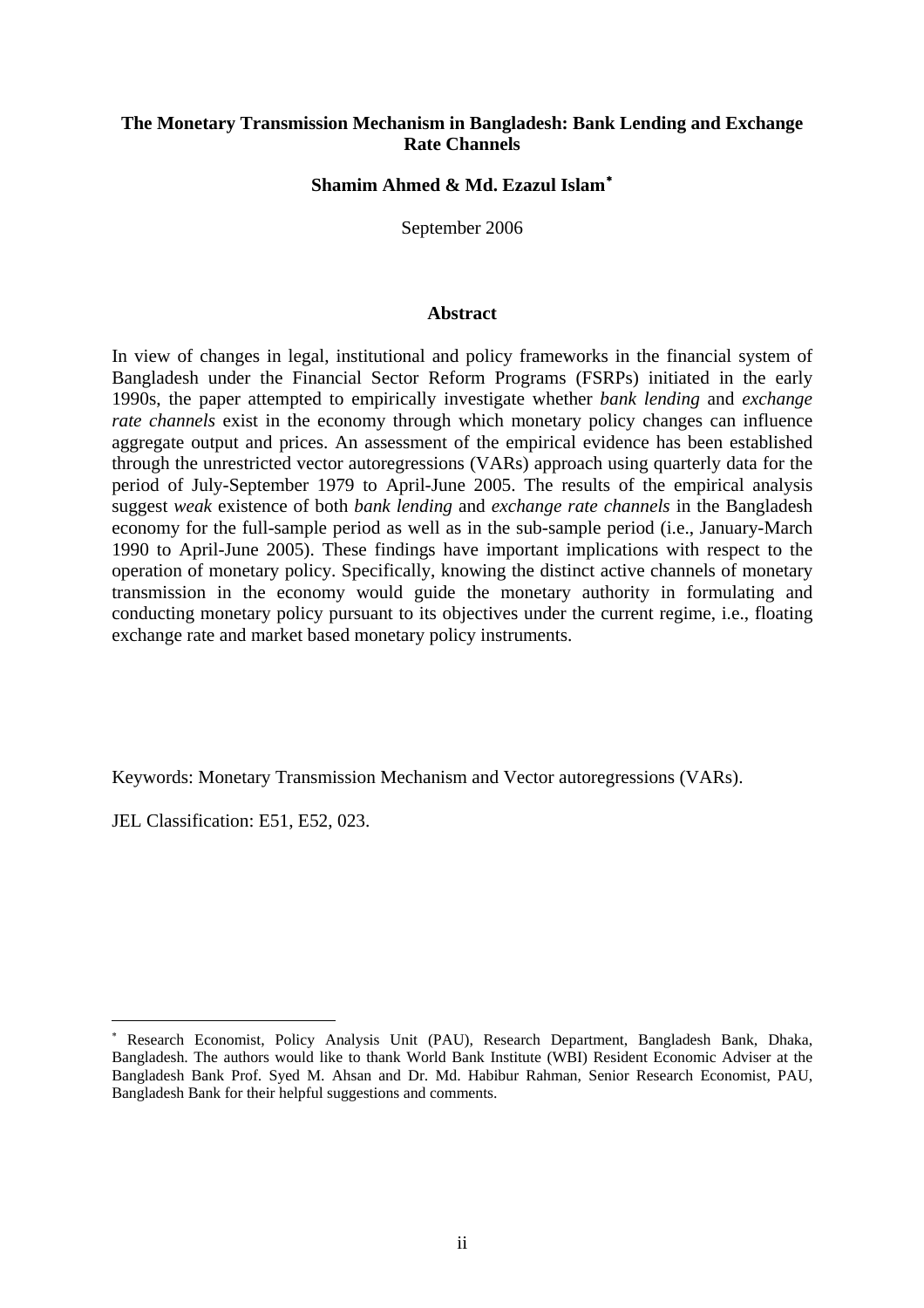#### **The Monetary Transmission Mechanism in Bangladesh: Bank Lending and Exchange Rate Channels**

**Shamim Ahmed & Md. Ezazul Islam** 

#### **1. Introduction**

The monetary transmission mechanism, a complex but interesting area, has drawn considerable attention of macroeconomists and central bankers all over the world in the last few decades.<sup>[1](#page-3-0)</sup> Particularly, the determination of different channels through which money supply changes (i.e., monetary policy actions) affect aggregate output and prices still remains a *black box* due to continuous monetary innovations as well as financial market integrations (Bernanke and Blinder, 1995).<sup>[2](#page-3-1)</sup> Generally, in a well-functioning economy, the transmission process begins either with open market operations (OMOs) or interest rates engineered through the demandsupply interactions of money, and finally, transmission proceeds through any of the several active channels (Kuttner and Mosser, 2002). In this connection, it is important to mention that any model or theory of transmission mechanism assumes the existence of some degree of friction (i.e., stickiness) in the economy so that nominal prices cannot adjust immediately and proportionally following changes in the monetary base of the economy (Ireland, 2005). Besides, the channels of monetary transmission are not mutually exclusive, i.e., the overall response of the economy to a monetary policy action integrates the influence of a variety of channels (Kuttner and Mosser, 2002).

To date, extensive empirical research (e.g., Bernanke and Gertler (1995), Bernanke and Blinder (1992, 1995), Meltzer (1995), Mishkin (1977), Ramey (1993), and Taylor (1995)) has been conducted in searching the presence of various channels of monetary transmission through which monetary policy changes are propagated in an economy. However, there have been very few empirical studies that attempted to investigate the existence of one or more channels of monetary transmission in Bangladesh. Younus (2004) has attempted to explore whether *bank lending channel* exists in the economy. In particular, using quarterly data set for the period between January-March 1975 to October-December 2000 and employing vector autoregressions (VARs) approaches (i.e., structural and recursive VARs), she concludes that the *bank lending channel* is non-existent in Bangladesh.

Following the work of Younus (2004), the objective of the paper is to empirically investigate whether *bank lending* and *exchange rate channels* exist in Bangladesh.<sup>[3](#page-3-2)</sup> This is timely and important due to several reasons. Firstly, although a considerable number of years have elapsed since independence, the distinct channels of monetary transmission through which aggregate

<span id="page-3-0"></span> $\frac{1}{1}$  The monetary transmission mechanism is primarily defined as a series of inter relationships between policyinduced changes in money supply and aggregate output, i.e., the impact of monetary policy changes on aggregate demand and the subsequent effect of changes in aggregate demand on output, prices and employment.

<span id="page-3-1"></span><sup>2</sup> The different channels include the traditional (i.e., *Keynesian*) interest rate channel, the credit channel (i.e., bank lending, balance sheet, cash flow, unanticipated price level, and household balance sheet channels), the exchange rate channel, and the asset price channel (i.e., equity price, wealth, housing and land price channels). For an elaboration see Mishkin (1995, 1996, and 2004, pp. 617-625).

<span id="page-3-2"></span><sup>3</sup> Apart from the period of data coverage, the empirical estimation of the present paper regarding the existence of *bank lending channel* differs from Younus (2004) since the paper has used quarterly data on aggregate output, i.e., real GDP instead of quantum industrial production index. Besides, it is worth mentioning that the paper only explores the existence of *bank lending* and *exchange rate channels* in Bangladesh due to non-availability of appropriate data for other channels (if any exists) of monetary transmission.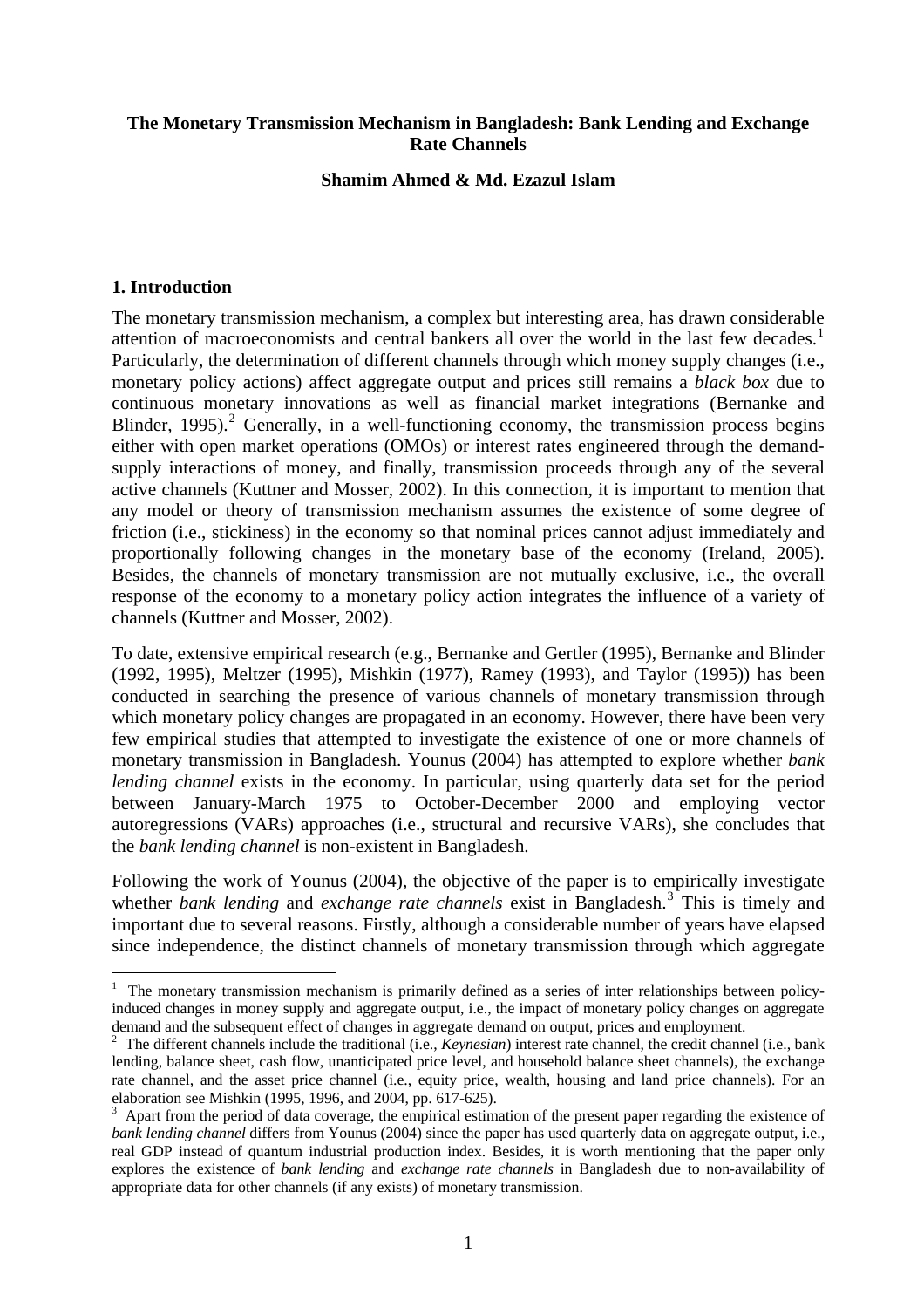output and prices could be influenced in the economy are still not well-identified. Secondly, there have been significant changes in the legal, institutional and policy frameworks of the financial system of Bangladesh under the Financial Sector Reform Program (FSRP) of the 1990s. These changes enable Bangladesh Bank (BB) to conduct monetary policy on the basis of market based instruments instead of direct instruments in order to achieve price stability and smooth financial intermediation. Therefore, knowing the distinct active channels of monetary transmission in the Bangladesh economy would guide the monetary authority in formulating and conducting monetary policy.

The empirical analysis in the paper have been conducted by unrestricted vector autoregressions (VARs) approach using quarterly data for the period of July-September 1979 to April-June 2005. In particular, the paper examines the existence of *bank lending* and *exchange rate channels* separately for two periods: (i) July-September 1979 to April-June 2005 (i.e., fullsample period) and (ii) January-March 1990 to April-June 2005 (i.e., sub-sample period). The latter estimation is of interest since the FSRP began in the early 1990s and most of the reforms were fully in effect only from the late 1990s and the early 2000s. The results of the empirical analysis suggest *weak* existence of both *bank lending* and *exchange rate channels* in the economy for the full-sample period. Alongside, both of these channels also exist *weakly* in the sub-sample period even though the country adopted the FSRP in the 1990s. These results have important implications for the conduct of monetary policy in the economy.

The remainder of the paper is organized as follows: Section 2 briefly discusses the financial system, the monetary policy framework, and the behavior of selected economic indicators in Bangladesh. Section 3 discusses the theory of *bank lending* and *exchange rate channels*, the respective unrestricted VAR models, and methodology used for empirical analysis presented in the paper. Section 4 provides data specification and estimated results, and finally, section 5 presents a summary of the main conclusions and policy implications.

### **2. Financial System, Monetary Policy Framework, and Movements in Macroeconomic Indicators in Bangladesh**

### **2.1 The Financial System in Bangladesh**<sup>[4](#page-4-0)</sup>

In Bangladesh, the financial system comprises of BB as the central bank, 4 nationalized commercial banks (NCBs), 5 government owned specialized banks (SBs), 30 domestic private commercial banks (PCBs) including 6 Islamic banks (IBs), 9 foreign banks (FCBs), 28 nonbank financial institutions (NBFIs), and a large number of micro-finance institutions (e.g., *Bangladesh Rural Advancement Committee* (BRAC), *Grameen Bank*, *Proshika*, and *Association of Social Advancement* (ASA)) and 62 insurance companies (e.g., *Jiban Bima Corporation*, *Shadharan Bima Corporation*, and *American Life Insurance Company* (Alico)). In addition, the financial system also includes 2 stock exchanges (i.e., Dhaka and Chittagong Stock Exchanges (DSE & CSE)) under the Securities and Exchange Commission (SEC) and a number of co-operative banks as well as credit rating agencies. Out of the 5 SBs, *Bangladesh Krishi Bank* (BKB) and *Rajshahi Krishi Unnayan Bank* (RAKUB) have been launched in order to meet the credit demands of the agricultural sector, while *Bangladesh Shilpa Bank* (BSB) and *Bangladesh Shilpa Rin Sangtha* (BSRS) extend term loans to the industrial sector. Finally, *Bangladesh Small Industries and Commerce* (BASIC) Bank Limited provides loans to the

<span id="page-4-0"></span> $\overline{a}$ <sup>4</sup> This section draws heavily from Ahmed and Islam (2006). Besides, all the information provided in this section regarding the number of institutions in the financial system are as of 31<sup>st</sup> December 2005.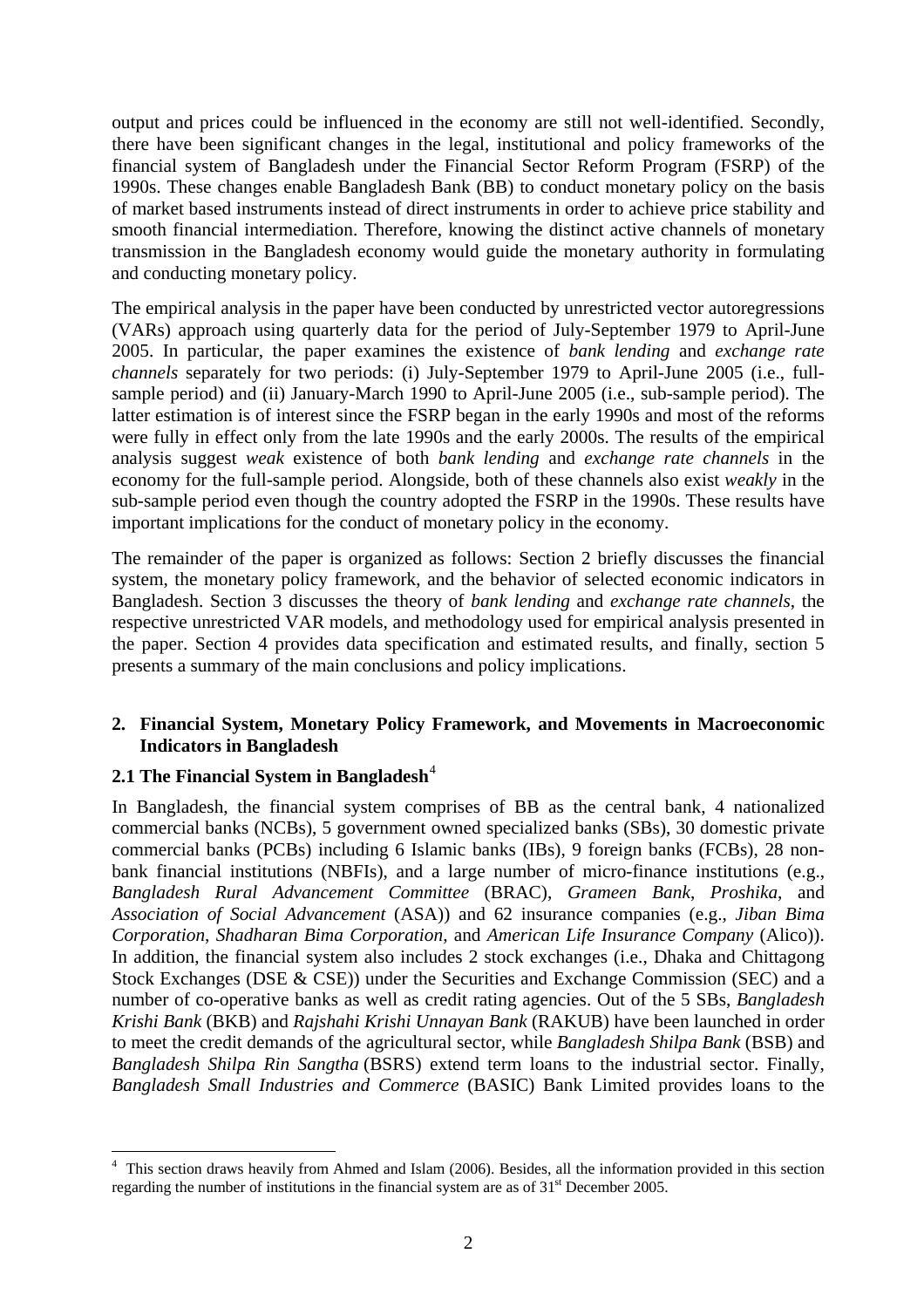small-scale and cottage industries of the economy. Figure 1 presents these financial market participants in a schematic way.



**Figure 1: The Financial System in Bangladesh**[5](#page-5-0)

*Note: BRDB: Bangladesh Rural Development Board, ICB: Investment Corporation of Bangladesh, MRA: Microfinance Regulatory Authority, NGO: Non Government Organization, MFI: Micro-finance Institution, and PKSF: Palli Karma Shahayak Foundation.* 

| <b>Bank</b><br><b>Groups</b> | <b>Deposits</b> | % of Total<br><b>Deposits</b> | <b>Credits</b><br>(Advances & Bills) | % of Total<br><b>Credits</b> | <b>Credit-Deposit</b><br><b>Ratio</b> |
|------------------------------|-----------------|-------------------------------|--------------------------------------|------------------------------|---------------------------------------|
| <b>NCBs</b>                  | 627.74          | 40.52                         | 493.67                               | 32.91                        | 0.79                                  |
| <b>SBs</b>                   | 92.41           | 5.97                          | 111.55                               | 7.44                         | 1.21                                  |
| <b>PCBs</b>                  | 719.83          | 46.47                         | 811.79                               | 54.11                        | 1.13                                  |
| <b>FCBs</b>                  | 109.09          | 7.04                          | 83.15                                | 5.54                         | 0.76                                  |
| <b>Total</b>                 | 1549.06         | 100.00                        | 1500.16                              | 100.00                       | 0.97                                  |

**Table 1: Position of Deposits and Credits in the Banking System** 

 *Notes: 1. All figures regarding deposits and credits are in billion BDT (outstanding amounts) at the end of December 2005.* 

 *2. PCBs also include IBs.* 

 $\overline{a}$ 

 *Source: Banking Statistics Division, Statistics Department, BB and authors' calculation.* 

Table 1 reveals that PCBs (including IBs) dominate the banking system in terms of total deposits by holding  $46.47$  $46.47$  $46.47$  percent at the end of December  $2005$ <sup>6</sup>. In this connection, it is important to mention that, although NCBs' share in total deposits has been dominant since 1970s, it has been declining continuously in recent years. Even as late as December 2002, NCBs held 50.32 percent of total deposits. Moreover, if credit (i.e., sum of advances and bills)

<sup>5</sup>

<span id="page-5-1"></span><span id="page-5-0"></span><sup>&</sup>lt;sup>5</sup> Adapted from *Financial Sector Review* (May 2006, p.1).<br><sup>6</sup> The scheduled banking system governed by BB is a major segment of the financial system which comprises of NCBs, SBs, PCBs (including IBs), and FCBs.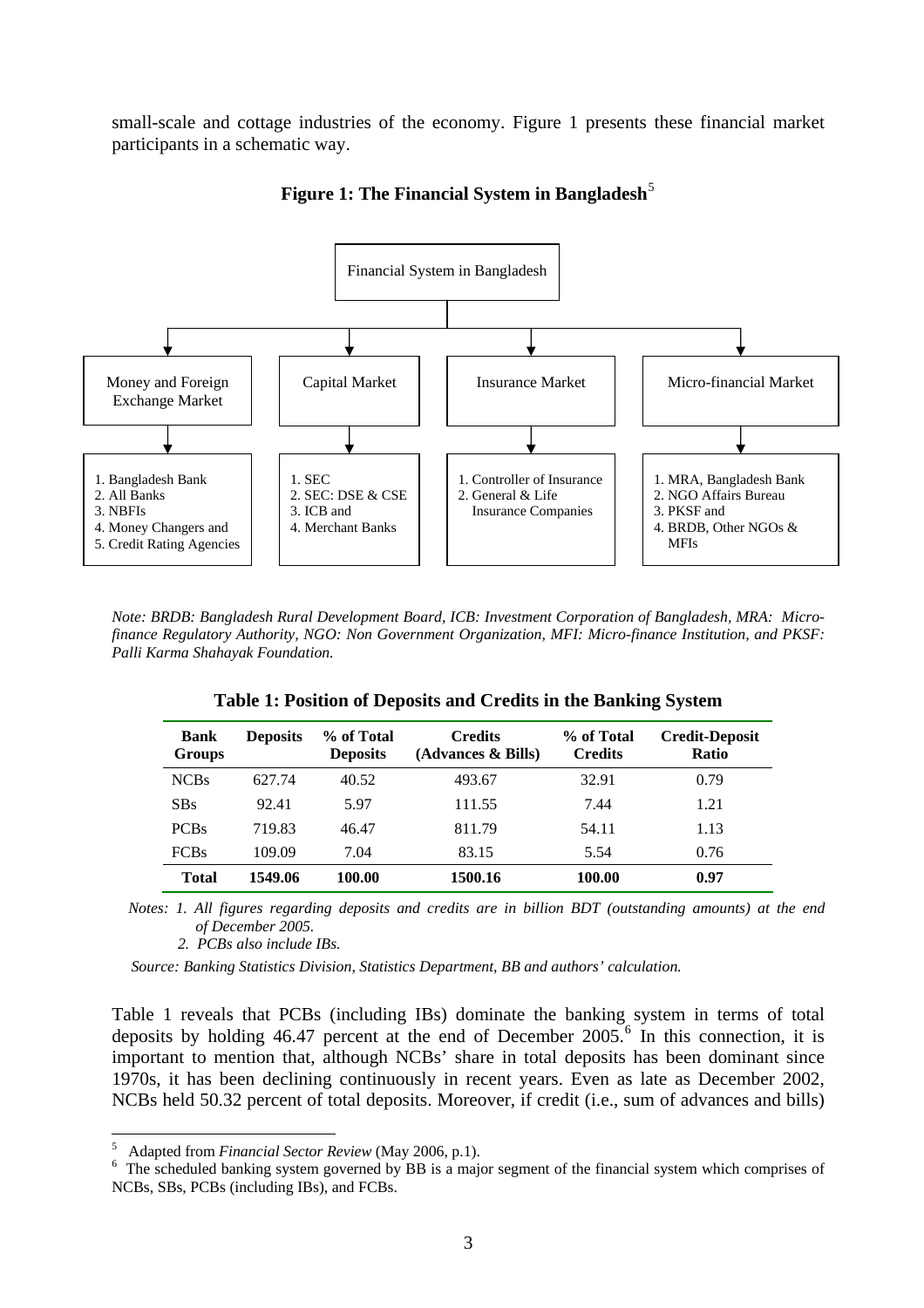of individual bank groups as a share of total credit is considered, it can be observed that PCBs (including IBs) has the highest share, 54.11 percent, at the end of December 2005. Again, it is notable that although NCBs' share of total credit has declined in recent years, it had the highest share of more than 40 percent at the end of September 2003. This in turn, demonstrates increasing domination of PCBs (including IBs) in the financial market of Bangladesh.

### **2.2 The Monetary Policy Framework in Bangladesh**

#### **2.2.1 Background**

After independence, BB, the central bank of the country, was established by the Bangladesh Bank Order of 1972 (Presidential Order No. 127 of 1972) with effect from 16<sup>th</sup> December of 1971. The founding charter identified price, exchange rate and financial system stability as the main objectives of BB as the monetary authority.<sup>[7](#page-6-0)</sup> Since then, to achieve these objectives among others, BB conducted monetary policy under a fixed exchange rate regime on the basis of direct instruments (i.e., bank rate, cash reserve requirement (CRR), and statutory liquidity ratio (SLR)) as well as quantitative monetary control to some extent (i.e., the volume of credit, margin on letters of credit (L/C), and refinancing facility). Besides, BB also determined interest rates, particularly, lending and deposit rates offered by scheduled banks to both depositors and borrowers in the economy.

Starting the early 1990s, there have been significant changes in legal, institutional and policy frameworks under the FSRP. In particular, there have been major changes regarding interest rate liberalizations (i.e., lending and deposit rates have been gradually freed from restrictions), development of money market instruments (i.e., introduction of *repo* in 2002 and *reverse repo* in 2003), OMO by various government treasury bills (TBs) auction (e.g., 28-day, 91-day, 182 day, 364-day, 2-year, and 5-year), adoption of floating exchange rate (on  $31<sup>st</sup>$  May 2003), etc.<sup>8</sup> Consequently, these changes allow BB to conduct monetary policy relying on market based instruments along with direct instruments. It is important to mention that although BB is currently conducting monetary policy under the floating exchange rate, the amended Bangladesh Bank Order of 2003 allows room for BB to bring about any necessary adjustment in the foreign exchange market in an orderly fashion.<sup>[9](#page-6-2)</sup>

#### **2.2.2 The Monetary Programming**[10](#page-6-3)

 $\overline{a}$ 

The framework of monetary programming followed by BB is quite intuitive and simplistic. The programming exercise involves the estimation of the *required limit* (also known as *safe* 

<span id="page-6-0"></span><sup>7</sup> According to the original charter of 1972, the broad objectives of BB were: (i) to regulate the issue of the currency and the keeping of reserves; (ii) to manage the monetary and credit system of Bangladesh with a view to stabilizing domestic monetary value; (iii) to preserve the par value of the Bangladesh Taka (BDT); (d) to promote and maintain a high level of production, employment and real income in Bangladesh; and (e) to foster growth and development of the country's productive resources for the national interest.

<span id="page-6-1"></span><sup>&</sup>lt;sup>8</sup> In addition to different government treasury bills for OMOs, BB on 21<sup>st</sup> September 2006 re-introduced its own 30-day and 91-day bills.

<span id="page-6-2"></span><sup>&</sup>lt;sup>9</sup> The amended charter of 2003 mandates BB to: (i) formulate and implement monetary policy; (ii) formulate and implement intervention policies in the foreign exchange market; (iii) give advice to the Government on the interaction of monetary policy with fiscal and exchange rate policy, on the impact of various policy measures on the economy and to propose legislative measures it considers necessary or appropriate to attain its objectives and perform its functions; (iv) to hold and manage the official foreign reserves of Bangladesh; (v) promote, regulate and ensure a secure and efficient payment system including the issue of bank notes; and (vi) to regulate and supervise banking companies and financial institutions.

<span id="page-6-3"></span><sup>&</sup>lt;sup>10</sup> This section draws heavily from *Monetary Policy Review* (October 2005, pp. 20-21).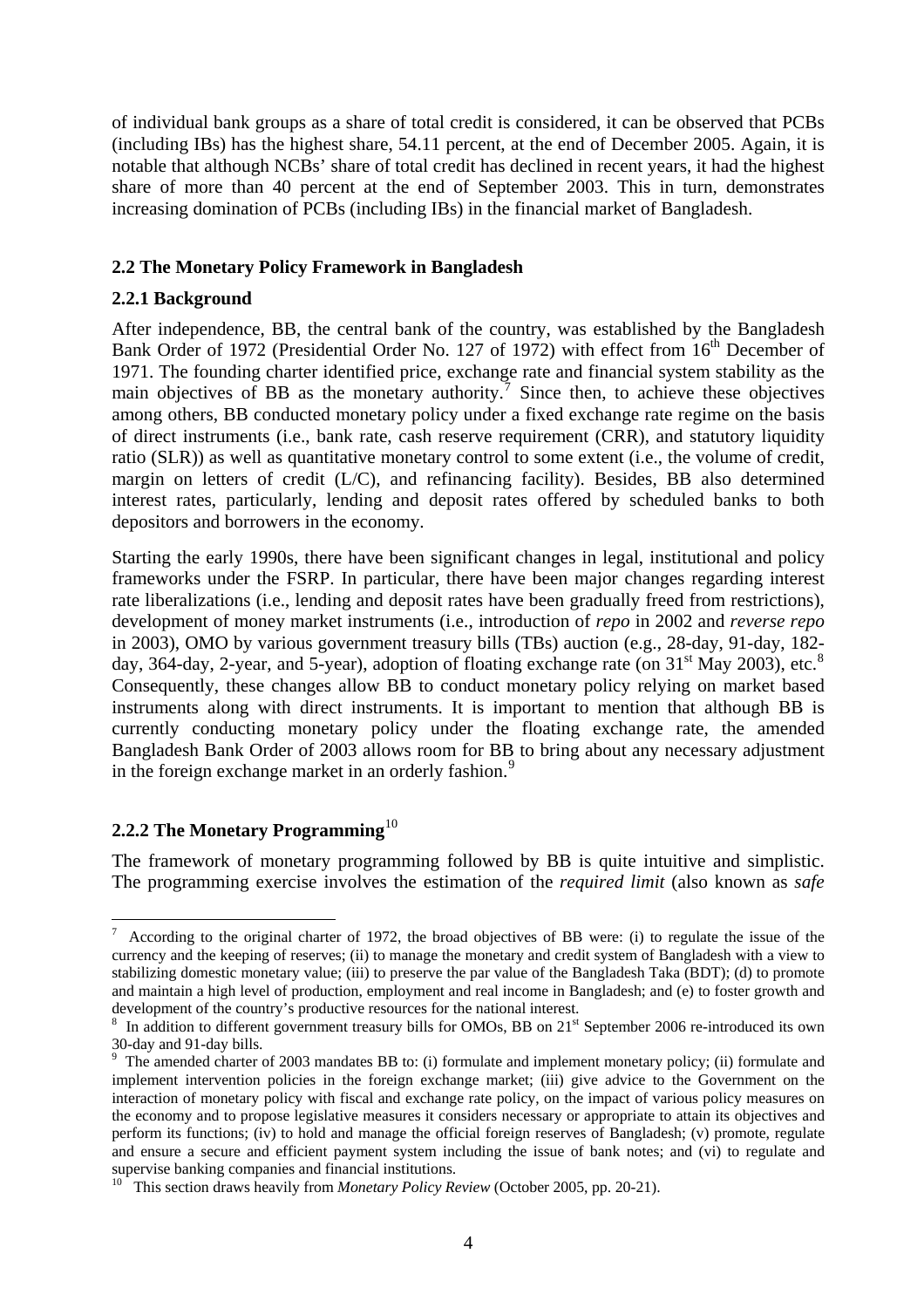*limit*) of monetary expansion (i.e., broad money) on the demand side based on the growth estimates of GDP, CPI and income velocity of money demand.<sup>[11](#page-7-0)</sup> In particular, BB programs the *safe limit* of monetary expansion, broad money (M2), derived from the classical quantity

equation of money demand, i.e.,  $\hat{M} = \hat{Y} + \hat{P} - \hat{V}$ , where  $\hat{M}$ ,  $\hat{Y}$ ,  $\hat{P}$ , and  $\hat{V}$  are the growth rates of money demand, anticipated real output, expected inflation rate and income velocity of money respectively.

Having determined the *safe limit* of monetary expansion, BB attempts to clear the money market by changing the nominal stock of money (M2) in the economy by an equivalent amount on the supply side (Taslim, 2001). In particular, the simple relationship between broad money (M2) and reserve money (RM) allows the latter to be used as an *operating target* to reach the *intermediate target*, i.e., broad money (M2) via the money multiplier (MM). This is done on the basis of the equation,  $M^s = \beta H$  where  $M^s$ ,  $H$ , and  $\beta$  are the nominal stock of money, monetary liabilities of BB or high powered money, and the money multiplier, i.e., M2, RM and MM respectively in the case of Bangladesh.<sup>[12](#page-7-1)</sup> Figure 2 provides a simple schematic illustration of the monetary policy framework of BB.



**Figure 2: Monetary Policy Framework of Bangladesh Bank**[13](#page-7-2)

Since BB does not have direct control over money supply, in order to reach its estimated *intermediate target* M2 it influences money supply by using a set of both direct and indirect instruments. In particular, M2 is influenced indirectly by changes in direct and indirect policy instruments that target and monitor RM via MM. The primary mechanism engaged in this purpose is the direct control of liquidity on a day-to-day basis achieved by the *repo* (repurchase

<span id="page-7-0"></span> $11\,$ 11 Previously, BB used income elasticity of demand for money approach to estimate the *safe limit* of monetary expansion. Particularly, BB used the relationship  $\varepsilon = \hat{M}/\hat{Y}$  for deriving the point estimates of  $\varepsilon$  where  $\hat{M}$  and  $\hat{Y}$  are the growth rates of nominal money demand and nominal income respectively. For an elaboration, see Taslim (2001).

<span id="page-7-1"></span><sup>&</sup>lt;sup>12</sup> The MM can be defined as  $\beta = [1/{c + d(r + er)}]$  where *c*, *d*, *rr*, and *er* are currency-money, depositmoney, required reserve, and excess reserve ratios respectively. An estimate of MM determines the change in RM necessary to clear the money market (Taslim, 2001).<br><sup>13</sup> Adapted and modified from *Monetary Policy Review* (October 2005, p. 20).

<span id="page-7-2"></span>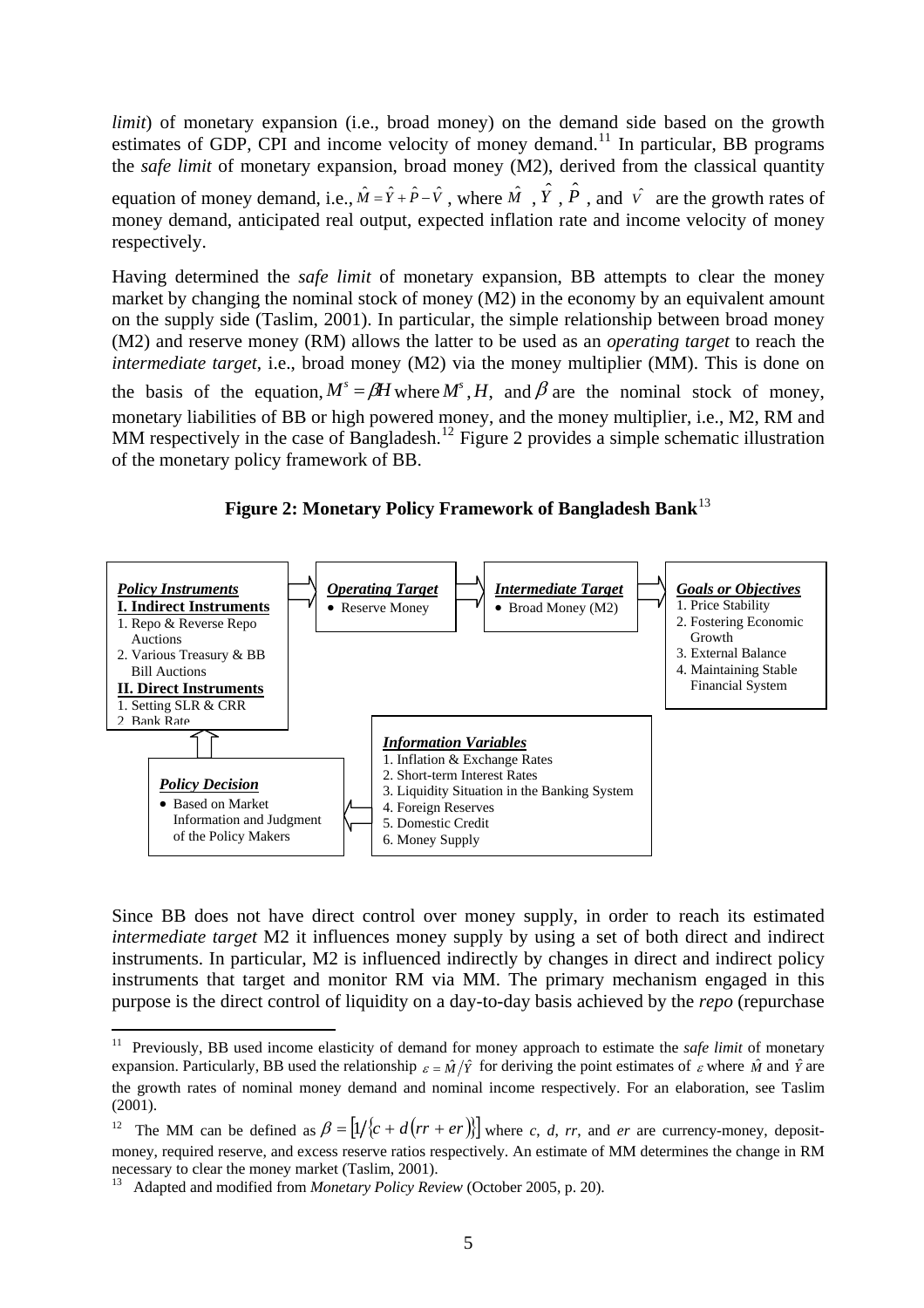agreement), *reverse repo* and the weekly TBs auctions. These indirect instruments would in turn have an impact on the inter-bank call money rate for overnight money market transactions.<sup>[14](#page-8-0)</sup> While adjusting the excess liquidity in the banking system, BB also asserts its monetary policy stance by simultaneously re-setting the *repo* and *reverse repo* rates on a regular basis. Besides, BB also infrequently uses CRR and SLR to influence money supply. Conversely, in recent years, the traditional bank rate, i.e., the rate at which BB stands ready to lend to the scheduled banks, has not been effective in signalling the monetary stance via the adjustment of the deposit and borrowing rates in the banking system.

#### **2.3 Behavior of Selected Economic Indicators**

 $\overline{a}$ 

The Bangladesh economy experienced robust economic growth beginning the early 1990s marking a departure from the *weak* macro-economic performance of the 1970s as well as the early 1980s. Particularly, the country has experienced steady economic growth of 5.44 percent on average during the first-half of the 2000s in comparison to 2.82 percent in the 1970s, and 3.72 percent and 4.26 percent during the first and second halves of the 1980s, respectively (Table 2). Alongside, there was a modest rate of inflation throughout the 1990s compared to both 1980s and 1970s indicating price stability in the economy. In the first-half of the 1990s, inflation was on average 5.55 percent, although the rate during the second-half was a bit higher at 5.70 percent. This modest trend of inflation was also sustained during the first-half of the 2000s with an average of 4.28 percent, the lowest half-decade average since independence. However, inflation in the very recent year, i.e., FY06 demonstrates an upward trend; the rate has gradually increased to around 7-percent from 1.94 percent in FY01.

Apart from economic growth and inflation, in the external sector, export performance in the 1990s was also impressive compared to pervious periods. The average growth rate of exports (measured in USD) during the first-half of the 1990s was 18.34 percent while the average for the second-half declined to 10.72 percent. During the first-half of the 2000s, growth remained robust although there was a set-back in export performance in FY02 with a negative growth of 7.74 percent.<sup>[15](#page-8-1)</sup> Conversely, import growth during the first-half of the 1980s was very modest with an average of 3.42 percent (also measured in USD) and the period average for the secondhalf increased to 7.7 percent. Throughout the first five years of the 1990s, imports registered an average growth of 10.36 percent due to faster trade liberalizations as well as surge in input flow for export-oriented domestic industries, mainly, ready-made garment (RMG). However, in the second-half of the 1990s, imports registered a lower average growth of 5.63 percent compared to the previous period. The import growth in FY05 has been 20.63 percent, the highest in the first-half of the new decade after the 1990s. This recent higher growth of imports stems mainly from increased prices of major imported commodities (e.g., petroleum, food grain and capital machinery) in the international market (Ahmed, 2006).

<span id="page-8-0"></span><sup>&</sup>lt;sup>14</sup> Through *repo* operation, a bank or financial institution is able to borrow funds from BB by selling its securities for an agreed time period and after that it will re-purchase those securities from BB. Conversely, the *reverse repo* facility enables participating institutions to purchase government securities from BB with a pre-commitment of selling those back to BB upon maturity. Therefore, *repo* injects money in the monetary system while *reverse repo* does the opposite. Besides, auctioning off new TBs leads to withdrawal of liquidity while maturity of TBs leads to injection of liquidity in the system.

<span id="page-8-1"></span>It is worth mentioning that since the beginning of the 1990s, RMG exports have contributed the lion's share of about 75 percent in total exports and the periods before that jute and jute goods exports contributed the major share of about 70 percent.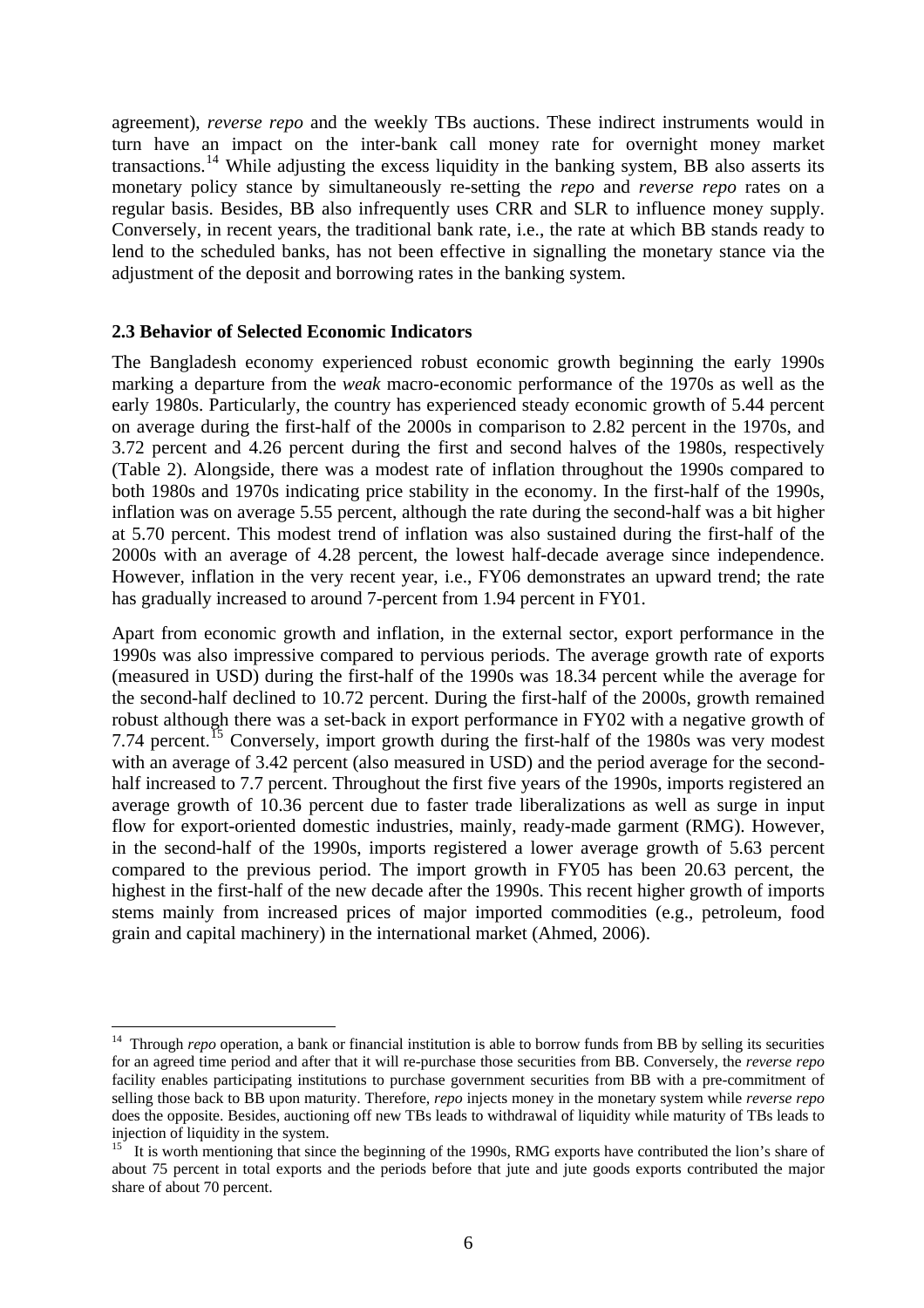| <b>Fiscal Year</b>           | <b>Inflation</b> | <b>GDP</b><br>Growth | <b>Export</b><br>Growth | Import<br>Growth | <b>Nominal Exchange Rate</b><br>(Revaluation/Devaluation) |
|------------------------------|------------------|----------------------|-------------------------|------------------|-----------------------------------------------------------|
| 1980-81                      | 12.54            | 3.80                 | $-2.26$                 | 17.38            | $-19.44$                                                  |
| 1981-82                      | 16.29            | 2.38                 | $-11.83$                | $-3.91$          | $-15.67$                                                  |
| 1982-83                      | 9.93             | 4.02                 | 9.70                    | $-10.26$         | $-10.76$                                                  |
| 1983-84                      | 9.67             | 5.18                 | 18.12                   | 3.67             | $-2.78$                                                   |
| 1984-85                      | 10.94            | 3.22                 | 15.22                   | 10.20            | $-6.67$                                                   |
| Average (1980-81 to 1984-85) | 11.87            | 3.72                 | 5.79                    | 3.42             | $-11.05$                                                  |
| 1985-86                      | 9.95             | 4.25                 | $-12.33$                | $-10.69$         | $-10.89$                                                  |
| 1986-87                      | 10.35            | 3.73                 | 31.07                   | 10.83            | $-2.18$                                                   |
| 1987-88                      | 11.42            | 2.16                 | 14.75                   | 13.97            | $-1.67$                                                   |
| 1988-89                      | 8.00             | 2.61                 | 4.77                    | 13.03            | $-2.39$                                                   |
| 1989-90                      | 9.30             | 5.94                 | 18.02                   | 11.38            | $-7.54$                                                   |
| Average (1985-86 to 1989-90) | 9.80             | 4.26                 | 11.26                   | 7.70             | $-4.93$                                                   |
| 1990-91                      | 8.31             | 3.34                 | 12.72                   | $-7.69$          | $-2.49$                                                   |
| 1991-92                      | 4.56             | 5.04                 | 16.09                   | $-0.20$          | $-8.23$                                                   |
| 1992-93                      | 2.73             | 4.57                 | 19.51                   | 17.56            | $-2.01$                                                   |
| 1993-94                      | 3.28             | 4.08                 | 6.34                    | 2.95             | $-1.12$                                                   |
| 1994-95                      | 8.87             | 4.92                 | 37.04                   | 39.20            | 0.63                                                      |
| Average (1990-91 to 1994-95) | 5.55             | 4.39                 | 18.34                   | 10.36            | $-2.64$                                                   |
| 1995-96                      | 6.65             | 4.62                 | 11.80                   | 19.08            | $-4.19$                                                   |
| 1996-97                      | 2.52             | 5.39                 | 13.80                   | 3.09             | $-4.35$                                                   |
| 1997-98                      | 6.99             | 5.23                 | 16.81                   | $-5.45$          | $-5.72$                                                   |
| 1998-99                      | 8.91             | 4.87                 | 2.94                    | 6.50             | $-4.54$                                                   |
| 1999-00                      | 3.41             | 5.94                 | 8.27                    | 4.91             | $-4.90$                                                   |
| Average (1995-96 to 1999-00) | 5.70             | 5.21                 | 10.72                   | 5.63             | $-4.74$                                                   |
| 2000-01                      | 1.94             | 5.27                 | 12.43                   | 11.42            | $-10.53$                                                  |
| 2001-02                      | 2.79             | 4.42                 | $-7.44$                 | $-8.70$          | $-1.55$                                                   |
| 2002-03                      | 4.38             | 5.26                 | 9.39                    | 13.12            | 0.00                                                      |
| 2003-04                      | 5.83             | 6.27                 | 16.10                   | 13.01            | $-4.41$                                                   |
| 2004-05                      | 6.48             | 5.96                 | 13.83                   | 20.63            | $-4.86$                                                   |
| Average (2000-01 to 2004-05) | 4.28             | 5.44                 | 8.86                    | 9.90             | $-4.27$                                                   |

**Table 2: Movements in Real and External Sector Indicators** 

*Notes: 1. All figures are percentage changes over end of the last June.* 

 *2. Inflation figures are based on 12-month moving average.* 

 *3. Growth figures for 'GDP' are on the basis of GDP in constant BDT (base: 1995-96).* 

 *4. Percentage changes in 'Exports' and 'Imports' are based on USD values.* 

 *5. Negative and positive signs for percentage changes in the 'Exchange Rate (i.e., BDT/USD)' denote devaluation and revaluation up to 2002-03 respectively and figures beyond that denote depreciation and appreciation respectively. Besides, all calculations have been done on the basis of mid-value of buying and selling rates of commercial banks.* 

 *Sources: 1. Bangladesh Bank Annual Report (various issues), BB.* 

 *2. Annual Report (various issues), Export Promotion Bureau of Bangladesh.* 

 *3. Economic Trends (various issues), BB.* 

 $\overline{a}$ 

 *4. BBS (2000, 2001, and 2005) and authors' calculation.* 

In recent years, the level of financial development also signals prospects for future economic growth in Bangladesh.[16](#page-9-0) Particularly, during the first five years of the 1980s, *financial deepening* i.e., M2 as percent of GDP was 15.04 percent on average which grew over time and

<span id="page-9-0"></span> $16$  Levine (1997) mentions that the level of financial development is a good predictor of future economic development of a country since there is a strong and positive link between them.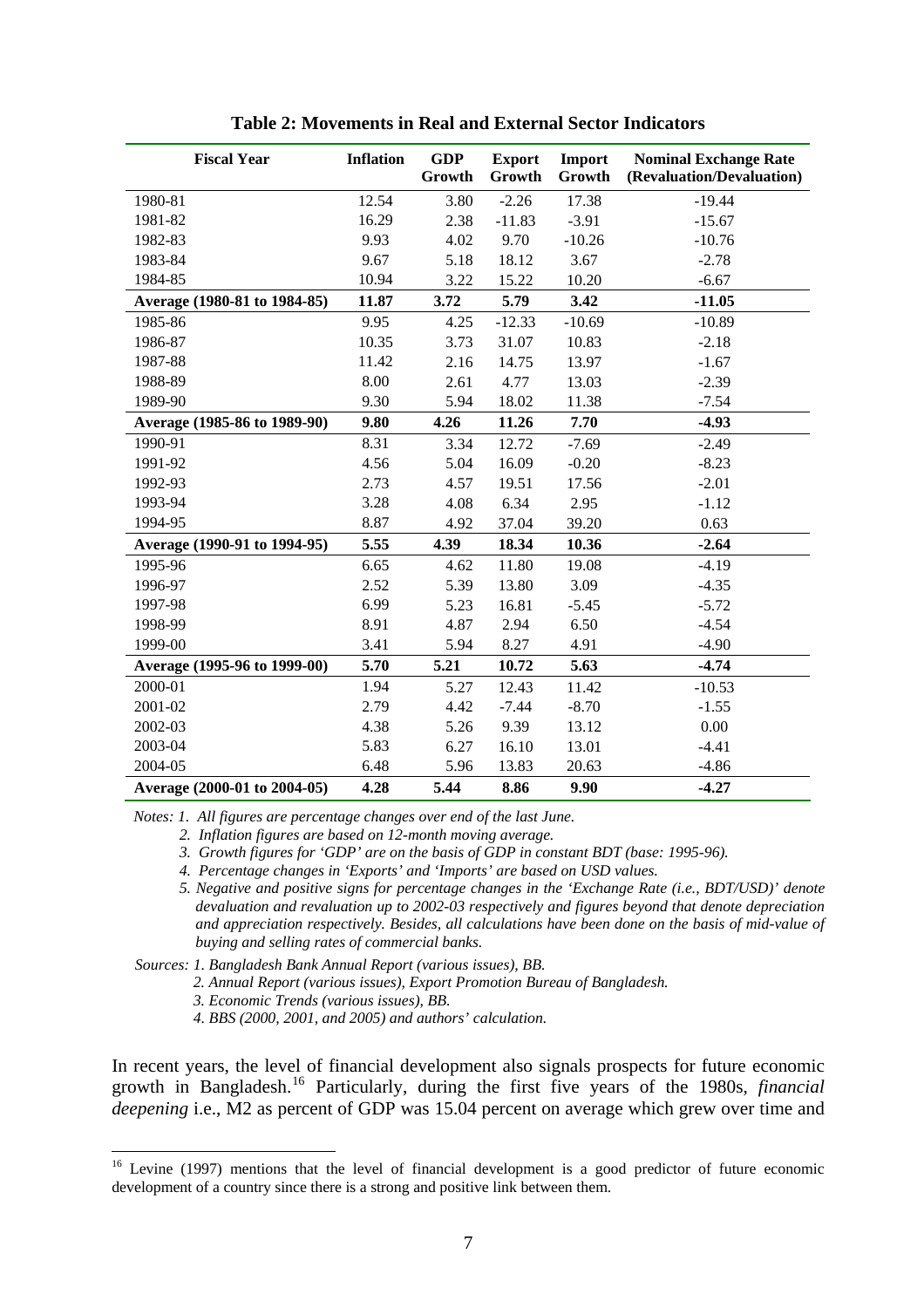stood at about 38 percent during FY01 to FY05 (Table 3).<sup>[17](#page-10-0)</sup> On the other hand, private sector advances as percent of GDP has increased continuously from 8.52 on average to 26.39 percent over the same time period.[18](#page-10-1) Besides, income velocity of money measured by GDP as percent of M2 has declined gradually from 6.84 percent on average during the first-half of the 1980s to 2.67 percent during the first-half of the 2000s. These patterns suggest higher level of monetization of the economy and increasing financial intermediation of economic activities, therefore, increasing the level of financial development in Bangladesh.

| <b>Fiscal Year</b>           | <b>Financial Deepening</b><br>$(M2$ as % of GDP) | <b>Private Sector</b><br>Advances as % of GDP | <b>Income Velocity</b><br>(GDP/M2) |
|------------------------------|--------------------------------------------------|-----------------------------------------------|------------------------------------|
| 1980-81                      | 12.83                                            | 5.97                                          | 7.79                               |
| 1981-82                      | 12.29                                            | 6.59                                          | 8.14                               |
| 1982-83                      | 13.91                                            | 7.69                                          | 7.19                               |
| 1983-84                      | 17.41                                            | 9.98                                          | 5.75                               |
| 1984-85                      | 18.75                                            | 12.36                                         | 5.33                               |
| Average (1980-81 to 1984-85) | 15.04                                            | 8.52                                          | 6.84                               |
| 1985-86                      | 19.50                                            | 13.52                                         | 5.13                               |
| 1986-87                      | 19.72                                            | 13.18                                         | 5.07                               |
| 1987-88                      | 20.50                                            | 13.90                                         | 4.88                               |
| 1988-89                      | 21.42                                            | 15.35                                         | 4.67                               |
| 1989-90                      | 22.22                                            | 15.83                                         | 4.50                               |
| Average (1985-86 to 1989-90) | 20.67                                            | 14.36                                         | 4.85                               |
| 1990-91                      | 21.27                                            | 15.40                                         | 4.70                               |
| 1991-92                      | 23.86                                            | 15.78                                         | 4.19                               |
| 1992-93                      | 25.15                                            | 17.26                                         | 3.98                               |
| 1993-94                      | 26.88                                            | 17.78                                         | 3.72                               |
| 1994-95                      | 22.70                                            | 18.57                                         | 4.40                               |
| Average (1990-91 to 1994-95) | 23.97                                            | 16.96                                         | 4.20                               |
| 1995-96                      | 27.47                                            | 20.02                                         | 3.64                               |
| 1996-97                      | 28.02                                            | 20.49                                         | 3.57                               |
| 1997-98                      | 27.91                                            | 21.69                                         | 3.58                               |
| 1998-99                      | 28.69                                            | 22.07                                         | 3.49                               |
| 1999-00                      | 31.53                                            | 22.64                                         | 3.17                               |
| Average (1995-96 to 1999-00) | 28.72                                            | 21.38                                         | 3.50                               |
| 2000-01                      | 34.38                                            | 24.83                                         | 2.91                               |
| 2001-02                      | 36.10                                            | 25.55                                         | 2.77                               |
| 2002-03                      | 37.92                                            | 25.99                                         | 2.64                               |
| 2003-04                      | 38.95                                            | 27.31                                         | 2.57                               |
| 2004-05                      | 40.89                                            | 28.28                                         | 2.45                               |
| Average (2000-01 to 2004-05) | 37.65                                            | 26.39                                         | 2.67                               |

**Table 3: Financial Deepening and Income Velocity** 

*Sources: 1. Banking Statistics Division, Statistics Department, BB.* 

 *2. Economic Trends (various issues), BB.* 

 *3. BBS (2000, 2001, and 2005) and authors' calculation.* 

<span id="page-10-0"></span><sup>17</sup> <sup>17</sup>The two most important concepts of measuring the financial sector development are: (i) M2-GDP ratio also known as *financial deepening* and (ii) private sector credit-GDP ratio.<br><sup>18</sup> Since private sector advances comprise the major share of private sector credit (i.e., sum of advances and bills)

<span id="page-10-1"></span>by scheduled banks, private sector advances as percent of GDP has been used as a proxy for private sector credit-GDP ratio in the analysis (Annex Table 2).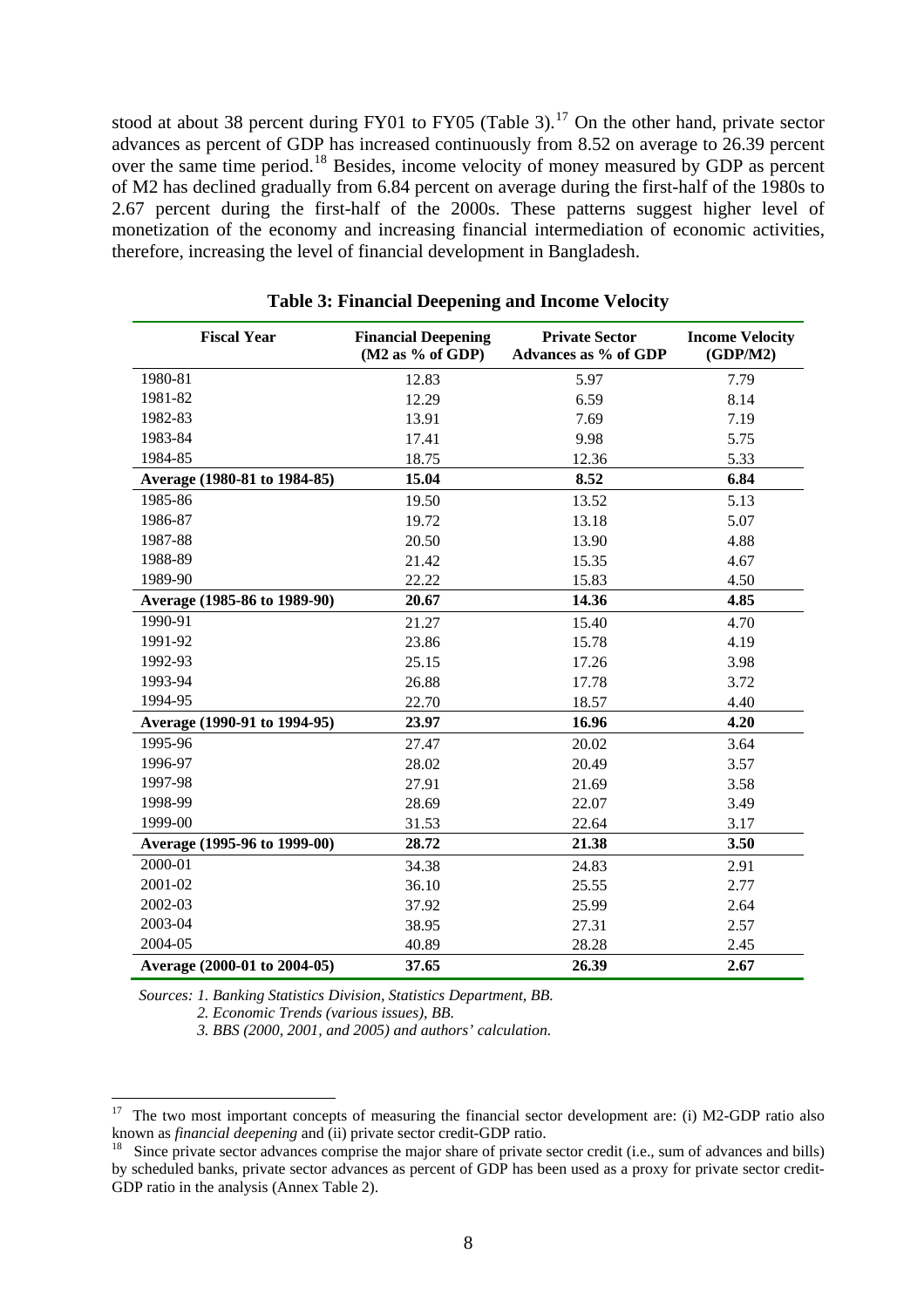On the other hand, investment-GDP ratio in Bangladesh compares poorly with that of the faster growing countries of South East Asia (e.g., Singapore, Malaysia, Hong Kong, and South Korea) where investment as a percentage of GDP has remained within the range of 35 to 40 percent per annum (Islam and Begum, 2005). Investment-GDP ratio in current prices in Bangladesh has steadily risen to 24.43 percent in FY05 as compared to 16.90 percent in FY91 (Table 4). Besides, *public sector investment* as a percentage of GDP remained within the range of 5 to 7-percent since the 1970s.[19](#page-11-0) Conversely, *private sector investment* at current prices has increased gradually to 18.53 percent in FY05 from 10.26 percent in FY91. It would thus appear that the private sector has taken the lead following the FSRP of the  $1990s$ <sup>[20](#page-11-1)</sup> Even though current investment spending in Bangladesh is considerably higher than earlier, it is not enough to attain and maintain an economic growth of 8 to 9-percent per annum as would be consistent with the goals of poverty reduction.<sup>[21](#page-11-2)</sup> Therefore, the major challenge for Bangladesh is to raise investment to at least 30 percent of GDP. $^{22}$  $^{22}$  $^{22}$ 

| <b>Fiscal Year</b> |       | <b>Constant Prices</b> |        | <b>Current Prices</b> |                |        |
|--------------------|-------|------------------------|--------|-----------------------|----------------|--------|
|                    | Total | <b>Private</b>         | Public | Total                 | <b>Private</b> | Public |
| 1990-91            | 16.62 | 10.12                  | 6.5    | 16.90                 | 10.26          | 6.63   |
| 1995-96            | 19.99 | 13.58                  | 6.42   | 19.99                 | 13.58          | 6.42   |
| 1999-00            | 23.81 | 16.01                  | 7.80   | 23.02                 | 15.61          | 7.41   |
| 2001-02            | 24.78 | 17.97                  | 6.82   | 23.15                 | 16.78          | 6.37   |
| 2003-04            | 26.09 | 19.11                  | 6.98   | 24.02                 | 17.83          | 6.19   |
| 2004-05            | 27.04 | 20.22                  | 6.82   | 24.43                 | 18.53          | 5.90   |

**Table 4: Investment as percent of GDP at Current and Constant Prices (base: 1995-96)** 

*Note: Figures for constant prices are constructed using sectoral implicit deflators: 1995-96 base (e.g., construction material price index, machinery equipment, transport equipment, and other capital goods). Source: BBS (2005).*

 $\overline{a}$ 

<span id="page-11-0"></span><sup>&</sup>lt;sup>19</sup> Mahmud (2004) mentions that a short-lived episode of investment boom existed in the country from the late 1970s to the beginning of the 1980s where investment in both public and private sector grew at nearly 15 percent annually in real terms. He also added that it was made possible by depending on increased foreign aid and adopting privatization policy based on lavish dispensation of *directed cheap credit* and provision of other incentives such as highly protected markets for domestic industries.

<span id="page-11-1"></span><sup>&</sup>lt;sup>20</sup> To enhance overall investment, the government offers generous opportunities under its liberalised Industrial Policy and export-oriented private sector-led growth strategy. In particular, all but four sectors: (i) arms and ammunition and other defence equipment and machinery; (ii) forest plantation and mechanised extraction within the bounds of reserved forests; (iii) production of nuclear energy; and (iv) security printing and mining are open for private (both domestic and foreign) investment in Bangladesh. The Board of Investment (BOI) provides institutional support services to potential investors. The general facilities/incentives include: (i) tax holiday for 5 or 7 years depending on the location of the industrial enterprise; (ii) tax exemption on royalties, technical knowhow fees received by any foreign collaborator, firm, company and expert; (iii) exemption of income tax up to 3 years for foreign technicians employed in industries specified in the relevant schedule of the income tax ordinance; (iv) tax exemption on income of the private sector power generation company for 15 years from the date of commercial production; (v) tax exemption on capital gains from the transfer of shares of public limited companies listed with a stock exchange; and (vi) concessionary duty on imported capital machinery. For an elaboration, visit www.bangladeshbank.org.bd. <sup>21</sup> According to the Poverty Reduction Strategy Paper (PRSP) document, an enhanced economic growth rate of 8

<span id="page-11-2"></span>to 9 percent per annum is required to achieve the poverty reduction targets set by the Millennium Development Goals (MDGs) in Bangladesh (GOB, 2005).

<span id="page-11-3"></span>The figure is based on the authors' own estimation by the well known capital-output  $(K_X)$  ratio in the *Harrod*-*Domar* framework. This framework has been used extensively in developing countries to examine the relationship between economic growth and capital requirement, i.e., investment spending (Perkins *et al.*, 2001, pp. 45-46).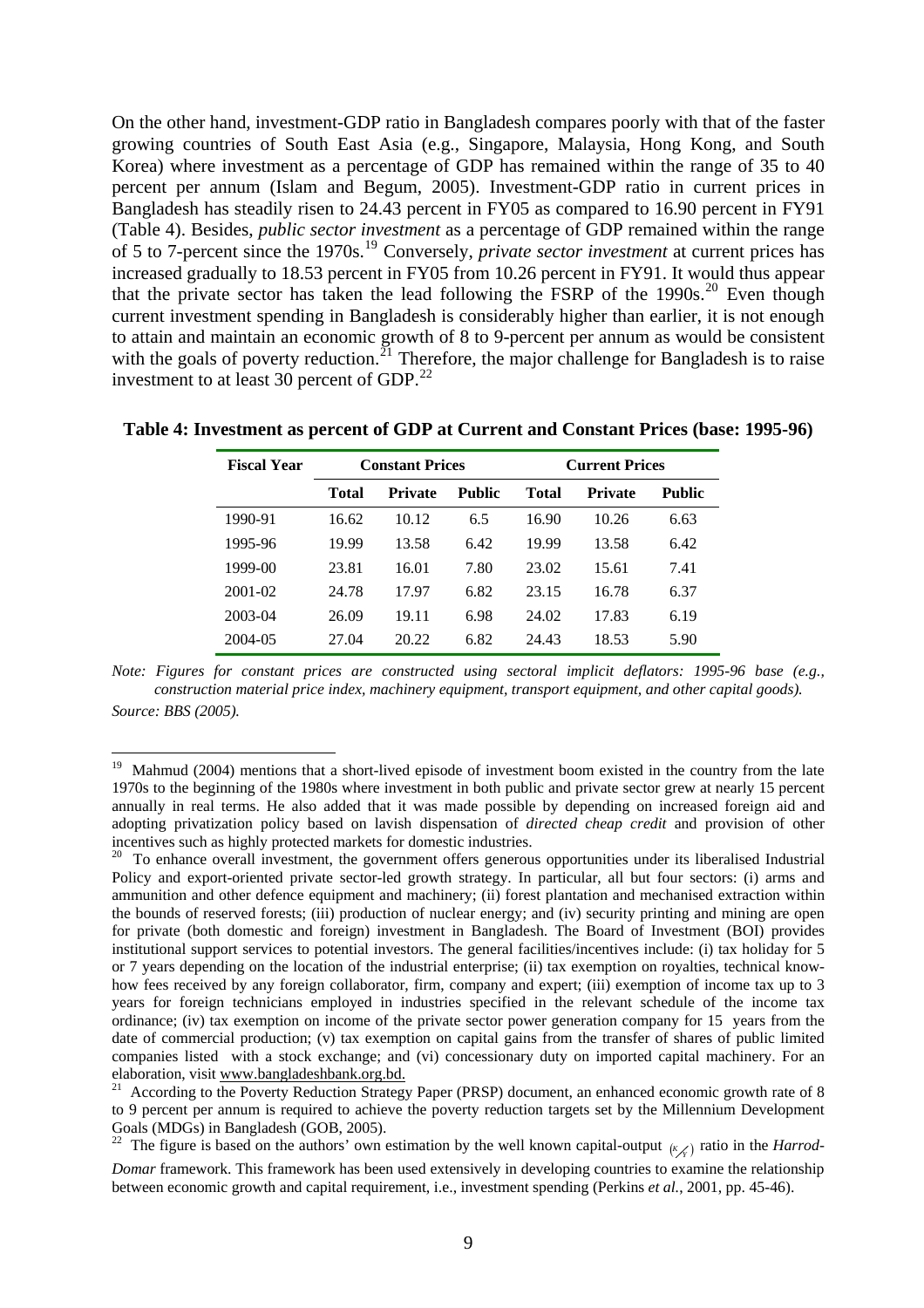The growth rate of broad money, i.e., M2 has remained about 15 percent on average in the first five years of the 2000s which is considerably lower than the period average of the first-half of the 1980s. Besides, the average growth rate in time deposits during the first-half of the 1980s was about 32 percent which is much higher than the average growth of about 9-percent in the first-half of the 1990s. This again gradually increased to 16.18 percent in the first-half of the 2000s partly reflecting the higher opportunity cost of holding money due to attractive returns on different term deposits. An analysis of the RM growth show after the first half of the 1990s, RM started to increase from FY96 at an annual rate of less than 5-percent reaching close to 25 percent growth in FY02. Although, it significantly fell to the 3.31 percent in FY03, the figure in FY05 was about 13 percent.

| <b>Fiscal Year</b>           | M <sub>2</sub> | <b>Excess</b><br><b>Reserve</b> | <b>Time</b><br><b>Deposits</b> | <b>Demand</b><br><b>Deposits</b> | <b>Total</b><br><b>Deposits</b> | <b>Reserve</b><br><b>Money</b> |
|------------------------------|----------------|---------------------------------|--------------------------------|----------------------------------|---------------------------------|--------------------------------|
| 1980-81                      | 29.86          | $-33.08$                        | 29.63                          | 27.96                            | 29.04                           | 27.91                          |
| 1981-82                      | 7.54           | $-15.08$                        | 14.55                          | 3.56                             | 10.67                           | $-4.11$                        |
| 1982-83                      | 27.75          | $-46.61$                        | 34.85                          | 15.56                            | 28.49                           | 26.87                          |
| 1983-84                      | 50.11          | 300.07                          | 52.64                          | 50.71                            | 52.07                           | 37.64                          |
| 1984-85                      | 23.56          | $-37.84$                        | 29.35                          | 23.61                            | 27.66                           | 19.66                          |
| Average (1980-81 to 1984-85) | 27.76          | 33.49                           | 32.20                          | 24.28                            | 29.59                           | 21.59                          |
| 1985-86                      | 17.12          | 179.95                          | 17.58                          | 18.57                            | 17.86                           | 22.28                          |
| 1986-87                      | 16.33          | 175.66                          | 22.67                          | 7.16                             | 18.23                           | 14.38                          |
| 1987-88                      | 14.27          | 6.35                            | 24.97                          | $-17.42$                         | 13.97                           | 35.16                          |
| 1988-89                      | 16.32          | $-25.30$                        | 19.87                          | 8.07                             | 17.65                           | 8.13                           |
| 1989-90                      | 16.88          | $-30.87$                        | 16.97                          | 11.79                            | 16.08                           | 15.52                          |
| Average (1985-86 to 1989-90) | 16.18          | 61.16                           | 20.41                          | 5.63                             | 16.76                           | 19.10                          |
| 1990-91                      | 5.44           | 161.04                          | $-1.42$                        | 7.01                             | $-0.01$                         | 3.31                           |
| 1991-92                      | 21.34          | 46.60                           | 29.07                          | 22.95                            | 27.98                           | 5.90                           |
| 1992-93                      | 10.55          | 270.09                          | 10.88                          | 9.51                             | 10.64                           | 30.13                          |
| 1993-94                      | 15.43          | 35.16                           | 12.29                          | 25.50                            | 14.53                           | 25.72                          |
| 1994-95                      | 15.96          | $-43.36$                        | $-6.15$                        | $-13.54$                         | $-7.52$                         | $-5.99$                        |
| Average (1990-91 to 1994-95) | 13.74          | 93.90                           | 8.93                           | 10.29                            | 9.12                            | 11.81                          |
| 1995-96                      | 8.24           | $-35.78$                        | 31.85                          | 47.53                            | 34.57                           | 3.51                           |
| 1996-97                      | 10.81          | 48.72                           | 13.56                          | 3.49                             | 11.65                           | 12.65                          |
| 1997-98                      | 10.35          | 19.57                           | 12.75                          | 1.88                             | 10.83                           | 9.87                           |
| 1998-99                      | 12.81          | 30.43                           | 14.50                          | 10.70                            | 13.88                           | 8.26                           |
| 1999-00                      | 18.62          | 11.31                           | 19.82                          | 13.73                            | 18.86                           | 15.75                          |
| Average (1995-96 to 1999-00) | 12.17          | 14.85                           | 18.50                          | 15.47                            | 17.96                           | 10.00                          |
| 2000-01                      | 16.60          | 12.54                           | 18.19                          | 11.61                            | 17.20                           | 10.92                          |
| 2001-02                      | 13.13          | 82.12                           | 14.85                          | 6.91                             | 13.71                           | 24.34                          |
| 2002-03                      | 15.59          | $-5.93$                         | 17.19                          | 10.39                            | 16.27                           | 3.31                           |
| 2003-04                      | 13.84          | $-19.63$                        | 13.78                          | 13.91                            | 13.80                           | 7.58                           |
| 2004-05                      | 16.79          | $-18.14$                        | 16.89                          | 15.31                            | 16.69                           | 12.96                          |
| Average (2000-01 to 2004-05) | 15.19          | 10.19                           | 16.18                          | 11.63                            | 15.53                           | 11.82                          |

**Table 5: Growth in Monetary Sector Indicators** 

*Note: All figures are percentage changes over end of the last June.* 

 *Source: Economic Trends (various issues), BB and authors' calculation.* 

Besides, overnight money market has undergone significant changes in the last few years, particularly; BB has introduced several new instruments to reinforce indirect monetary operation and to manage the day-to-day liquidity position in the market. Table 6 presents the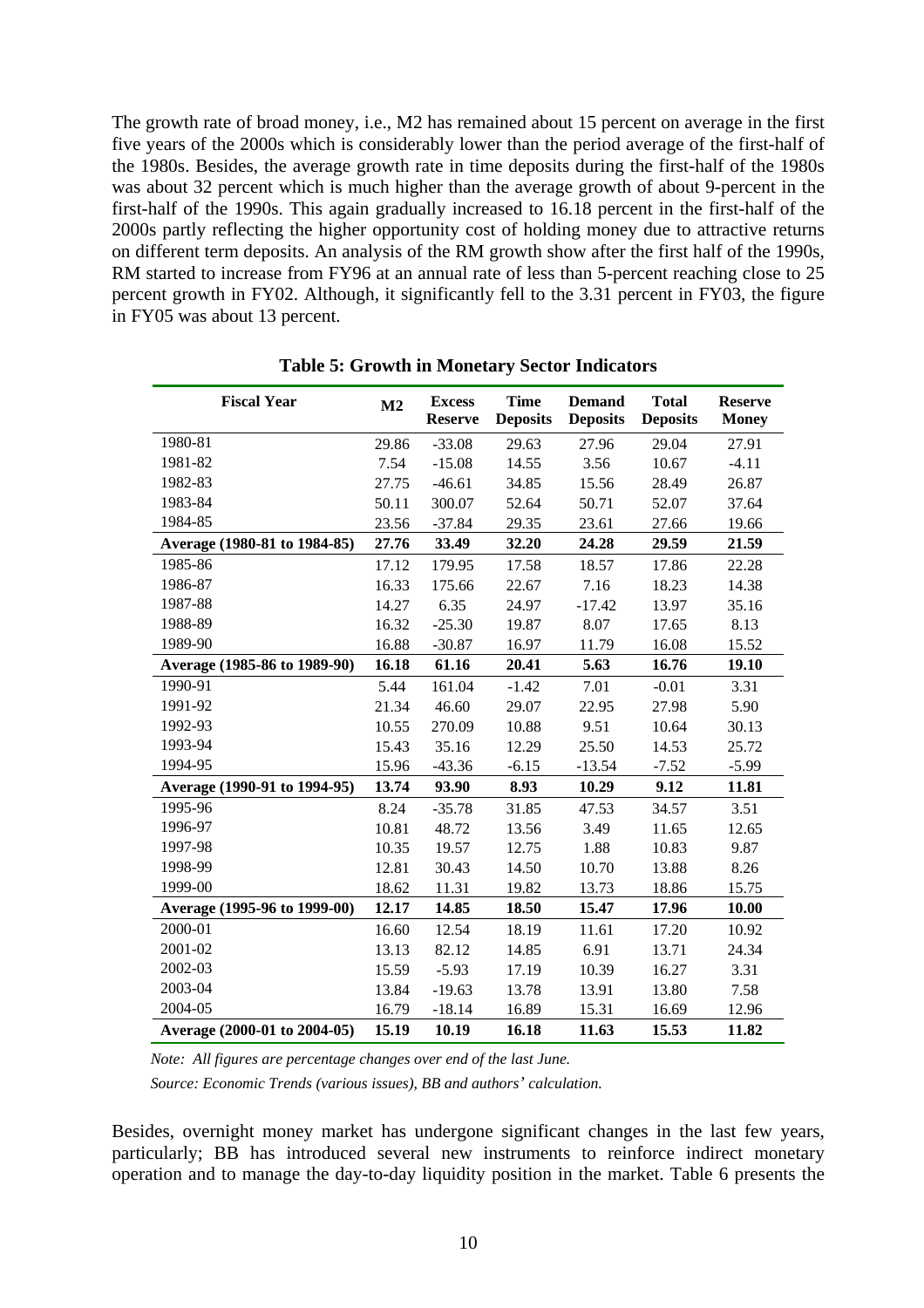yearly trend of various direct and indirect policy instruments rates. It is observed that all the nominal rates of indirect policy instruments have increased starting FY05 which continued also in FY06 due to tighter monetary policy pursued by the BB as well as a higher credit demand in the economy. For instance, the high *repo* rate observed in FY05 originated from the tight liquidity situation that prevailed in last quarter of the fiscal year. Simultaneously, as in the case of previous years, the BB had withdrawn excess liquidity through higher r*everse repo* rates starting FY05. The SLR for the scheduled banks excluding IBs and SBs has been raised from 16 percent of their demand and time liabilities excluding inter-bank items to 18 percent in October 2005.<sup>[23](#page-13-0)</sup> While, the SLR for the IBs remained unchanged at 10 percent and SBs continued to remain exempt from maintaining the SLR.

|                |                     | <b>Direct Instruments</b> |            | <b>Rates on Indirect Instruments</b> |                          |                           |                           |                                    |                                                      |                                               |
|----------------|---------------------|---------------------------|------------|--------------------------------------|--------------------------|---------------------------|---------------------------|------------------------------------|------------------------------------------------------|-----------------------------------------------|
| Fiscal<br>Year | <b>Bank</b><br>Rate | <b>CRR</b>                | <b>SLR</b> | $28$ -day<br><b>T-Bills</b>          | 91-day<br><b>T-Bills</b> | 182-day<br><b>T-Bills</b> | 364-day<br><b>T-Bills</b> | <b>Repo</b><br>$(1-2 \text{ day})$ | <b>Reverse</b><br><b>Repo</b><br>$(1-2 \text{ day})$ | <b>Reverse</b><br><b>Repo</b><br>$(3-9)$ day) |
| 1980-81        | 8.00                | 5.00                      | 25.00      | ۰                                    | ٠                        |                           | $\blacksquare$            |                                    |                                                      |                                               |
| 1981-82        | 10.50               | 5.00                      | 25.00      |                                      |                          |                           |                           |                                    |                                                      |                                               |
| 1982-83        | 10.50               | 5.00                      | 25.00      |                                      |                          |                           |                           |                                    |                                                      |                                               |
| 1983-84        | 10.50               | 5.00                      | 25.00      |                                      |                          |                           |                           |                                    |                                                      |                                               |
| 1984-85        | 10.50               | 5.00                      | 25.00      |                                      |                          |                           |                           |                                    |                                                      |                                               |
| 1985-86        | 11.00               | 5.00                      | 25.00      |                                      |                          |                           |                           |                                    |                                                      |                                               |
| 1986-87        | 11.25               | 5.00                      | 20.00      |                                      |                          |                           |                           |                                    |                                                      |                                               |
| 1987-88        | 10.75               | 10.00                     | 20.00      |                                      |                          |                           |                           |                                    |                                                      |                                               |
| 1988-89        | 10.75               | 10.00                     | 20.00      |                                      |                          |                           |                           |                                    |                                                      |                                               |
| 1989-90        | 9.75                | 10.00                     | 20.00      |                                      |                          |                           |                           |                                    |                                                      |                                               |
| 1990-91        | 9.25                | 7.00                      | 20.00      |                                      |                          |                           |                           |                                    |                                                      |                                               |
| 1991-92        | 9.00                | 6.00                      | 20.00      |                                      |                          |                           |                           |                                    |                                                      |                                               |
| 1992-93        | 7.00                | 5.00                      | 20.00      |                                      |                          |                           |                           |                                    |                                                      |                                               |
| 1993-94        | 6.50                | 4.00                      | 20.00      |                                      |                          |                           |                           |                                    |                                                      |                                               |
| 1994-95        | 5.00                | 4.00                      | 20.00      |                                      |                          |                           |                           |                                    |                                                      |                                               |
| 1995-96        | 5.75                | 4.00                      | 20.00      |                                      |                          |                           |                           |                                    |                                                      |                                               |
| 1996-97        | 7.00                | 4.00                      | 20.00      |                                      |                          |                           |                           |                                    |                                                      |                                               |
| 1997-98        | 8.00                | 4.00                      | 20.00      | 8.31                                 |                          |                           |                           |                                    |                                                      |                                               |
| 1998-99        | 8.00                | 4.00                      | 20.00      | 7.51                                 | 8.46                     | 8.87                      | 8.87                      |                                    |                                                      |                                               |
| 1999-00        | 7.00                | 4.00                      | 20.00      | 6.05                                 | 6.35                     | 7.06                      | 7.06                      |                                    |                                                      |                                               |
| 2000-01        | 7.00                | 4.00                      | 20.00      | 6.33                                 | 6.84                     | 7.10                      | 7.10                      |                                    |                                                      |                                               |
| 2001-02        | 6.00                | 4.00                      | 20.00      | 4.81                                 | 5.25                     | 5.50                      | 5.73                      |                                    |                                                      |                                               |
| 2002-03        | 6.00                | 4.00                      | 20.00      | 7.00                                 | 8.82                     | 9.27                      | 9.90                      | 12.18                              | 3.83                                                 | 4.00                                          |
| 2003-04        | 5.00                | 4.00                      | 16.00      | 3.99                                 | 5.00                     | 5.99                      | 6.30                      | 4.61                               | 2.50                                                 | 2.84                                          |
| 2004-05        | 5.00                | 4.50                      | 16.00      | 6.60                                 | 5.45*                    | 6.75                      | 7.00                      | 8.00                               | 4.50                                                 | 4.63                                          |
| 2005-06        | 5.00                | 5.00                      | 18.00      | 7.10                                 | 7.43                     | 7.75                      | 8.30                      | $\overline{a}$                     | 6.04                                                 | 6.29                                          |

**Table 6: Movements in Selected Monetary Policy Instruments** 

*Notes: 1. Figures regarding 'SLR' excludes IBs and SBs.* 

 *2. All figures are as of end June of respective fiscal years.* 

 *3. '-' denotes figures are not available and \* denotes as of end March.* 

*Sources: 1. Bangladesh Bank Annual Report (various issues), BB.* 

 *2. Economic Trends (various issues), BB.* 

 $\overline{a}$ 

 *3. Monthly Economic Indicators: Monthly Update (various issues), Monetary Policy Department, BB.*

<span id="page-13-0"></span><sup>&</sup>lt;sup>23</sup> Effective from October 2005, CRR has also been set at 5-percent on average on a fortnightly basis but not less than 4-percent on any working day.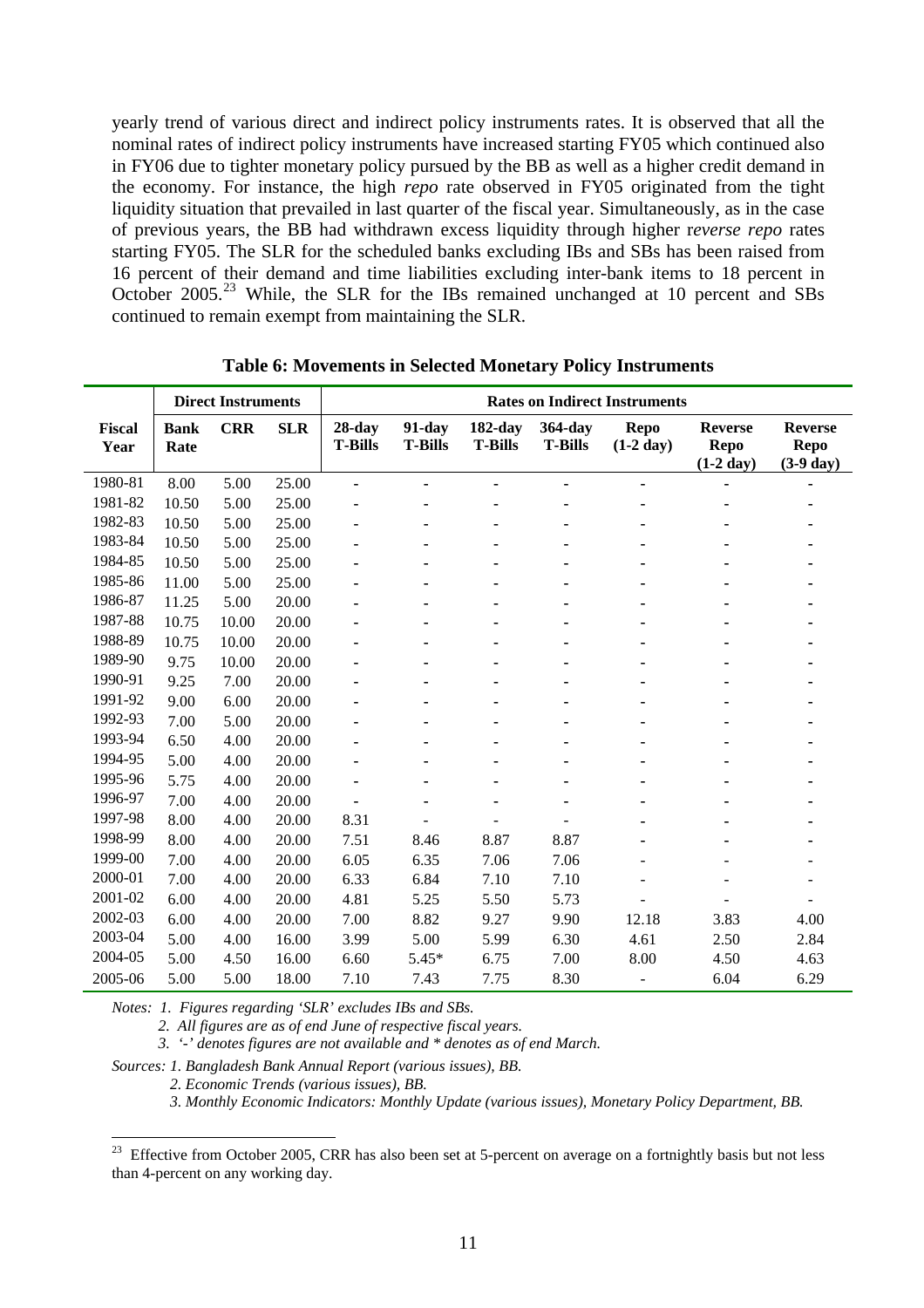#### **3. The Model and the Methodology**

#### **3.1 The Theory of Bank Lending and Exchange Rate Channels**

#### **3.1.1 The Bank Lending Channel**

The *bank lending channel*, an important implication of the *credit view* of monetary transmission arises as a result of information problems (i.e., asymmetric information) between lenders and borrowers in the financial market.<sup> $\frac{1}{2}$ 4</sup> According to this channel, banks play a special role in the financial system as they are better capable of and well designed to deal with certain types of borrowers, mainly, small and medium firms who do not have access to credit markets unless they borrow from banks (Mishkin, 2004). If the supply of bank loans to borrowers is interrupted, it is likely that borrowers will face increased external finance premium due to costs associated with finding a new lender, and thus, reducing real economic activities. Therefore, in this channel, monetary policy actions will have a greater impact on small and medium firms that are more dependent on bank loans than on large firms that can directly access credit through stocks and bonds along with banks.

In this channel, as long as there is no perfect substitutability between retail bank deposits and other sources of funds (e.g., stocks and certificates of deposits (CDs)), a contractionary monetary policy  $(M \downarrow)$  for instance decreases bank reserves and bank deposits which over time reduces the quantity of bank loans available to borrowers (Mishkin, 2004).<sup>[25](#page-14-1)</sup> Since banks play a special role as a lender to classes of bank borrowers, this reduction in the quantity of loans will cause investment (and possibly consumer spending) to fall which will in turn reduce aggregate output (*Y*). The effect of monetary policy actions through the *bank lending channel*  of monetary transmission can be shown schematically as:

*M*  $\downarrow$   $\Rightarrow$  *BankDeposits*  $\downarrow$   $\Rightarrow$  *BankLoans*  $\downarrow$   $\Rightarrow$  *I*  $\downarrow$   $\Rightarrow$  *Y*  $\downarrow$ 

#### **3.1.2 The Exchange Rate Channel**

 $\overline{a}$ 

In an open economy, the *exchange rate channel* plays a pivotal role owing to the increased internalization of economies all over the world (Mishkin, 2004). Particularly, this channel is concerned with the interrelationships between net private capital inflows and monetary policy following liberalizations in the financial market which is evident in literature (e.g., Bryant *et al.* (1993) and Taylor (1993)). The transmission process operates from the domestic real interest rates to the exchange rate through the uncovered interest rate parity condition involving the differentials in real interest rate and subsequent exchange rate movements (Kuttner and Mosser, 2002).

Under a flexible exchange rate regime and perfect capital mobility, a contractionary monetary policy ( $M \downarrow$ ) raises the domestic real interest rate  $(i_r)$  and this leads to an inflow of capital (i.e., deposits denominated in domestic currency become more attractive compared to deposits denominated in foreign currencies).<sup>[26](#page-14-2)</sup> As a result, domestic currency appreciates  $(E \uparrow)$  and this appreciation of domestic currency makes domestic goods more expensive for foreigners, therefore exports fall. Simultaneously, imports become cheaper and thus domestic imports

<span id="page-14-0"></span><sup>&</sup>lt;sup>24</sup> The idea of the *bank lending channel* of monetary transmission has been pioneered by Bernanke and Blinder (1988).

<span id="page-14-1"></span><sup>&</sup>lt;sup>25</sup> This is an important condition for the existence of the *bank lending channel* of monetary transmission since there are doubts about the channel in economies with highly developed financial markets where full-fledged stock and bond market exists (e.g., United States). For details, see Ramey (1993), Meltzer (1995), etc.

<span id="page-14-2"></span><sup>&</sup>lt;sup>26</sup> Inflow of capital requires that the domestic real interest rate must rise above its foreign counterpart.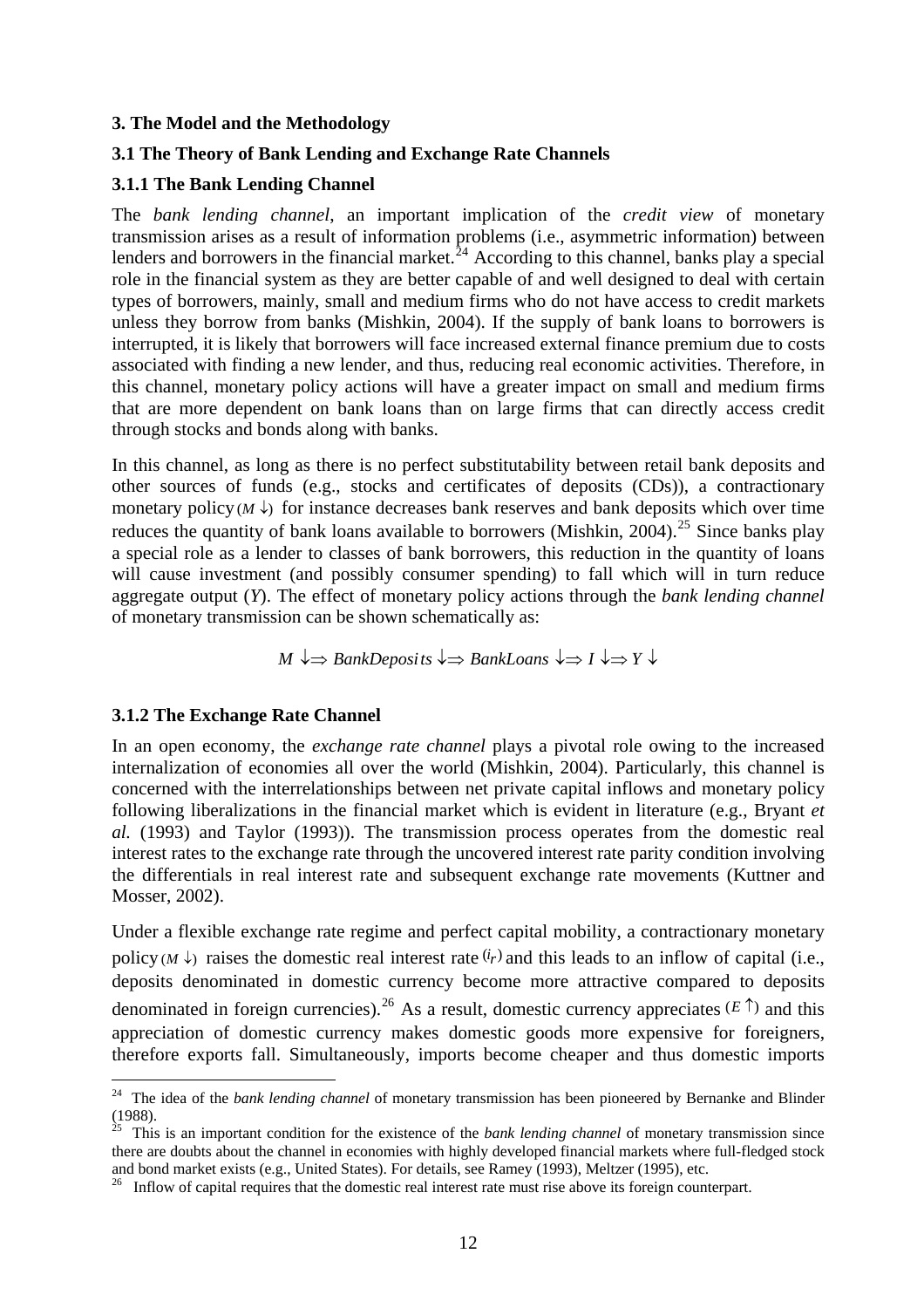increase. Overall, a contractionary monetary policy leads to a fall in net exports (*NX*) and aggregate output (*Y*). The schematic illustration of the *exchange rate channel* of monetary transmission is given below.

$$
M \downarrow \Rightarrow i_r \uparrow \Rightarrow E \uparrow \Rightarrow N X \downarrow \Rightarrow Y \downarrow
$$

On the other hand, under a fixed exchange rate regime, a contractionary monetary policy primarily increases the domestic real interest rate and lowers income. This leads to an inflow of capital as well as a current account surplus position. As a result, the attempt to contract money supply becomes ineffective since the withdrawal of domestic bonds by the monetary authority through OMOs is balanced by its gains of having additional foreign exchange reserves.

#### **3.2 The Empirical Model**

 $\overline{a}$ 

In the early 1970s, the tasks of providing macroeconomic forecasts and delivering structural inferences as well as guidance for appropriate policy prescriptions were basically performed using diverse econometric approaches. These ranged from large scale models to singleequation models focused on interactions of a few variables to simple univariate time series models. Following the ground breaking *Lucas critique* (1976), almost all of these approaches appeared to be less reliable, especially in making forecasts with large non-structural models.<sup>[27](#page-15-0)</sup> In this connection, Sims (1972, 1980) developed a new macro-econometric framework known as vector autoregressions (VARs), which provides a simple and systematic way to capture the rich dynamics that exist in the univariate or multivariate time series models engaged in forecasting and policy analysis. Generally, an *n*-equation VAR is an *n*-variable linear system in which each variable is in turn explained by its own lagged values and past values of the remaining *n-1* variables. Besides, in an *n*-variable unrestricted VAR, each and every concerned variable in the system is assumed to be endogenous and no a priori restrictions are imposed (Enders, 1995).

Considering advantages of the VAR approach, the paper employs unrestricted VARs to investigate whether *bank lending* and *exchange rate channels* exist in Bangladesh. Basically, the paper examines the existence of both of these channels separately using quarterly data for the period: (i) July-September 1979 to April-June 2005 (i.e., full-sample period) and (ii) January-March 1990 to April-June 2005 (i.e., sub-sample period). In this connection, it is important to mention that the existence of other channels (if any) of monetary transmission in the country has not been empirically explored in the paper because of non-availability of relevant data set.

Before estimation of VARs, time series properties of all concerned variables have been identified by Dicky-Fuller (DF, 1979), Augmented Dickey-Fuller (ADF, 1981), Phillips-Perron (PP, 1988) and Kwiatkowski-Phillips-Schmidt-Shin (KPSS, 1992) tests. All of these tests have been performed in the levels. The paper has estimated all of the unrestricted VAR models in levels; even though, some of the relevant time series variables in the respective models are likely to be non-stationary and contain unit roots, I(1). This has been motivated by a considerable number of empirical literature (e.g., Christiano and Eichenbaum (1992), Eichenbaum (1992), Sims (1980), Sims *et al*. (1990), and Strongin (1992)) on unrestricted VARs employed in levels. In particular, Sims (1980) argues that since the objective of VAR

<span id="page-15-0"></span><sup>&</sup>lt;sup>27</sup> The *Lucas critique* points out not only that conventional econometric models cannot be used for policy evaluation, but also that the public's expectations about a policy will influence the response to that policy (Miskin: 2004, p. 660).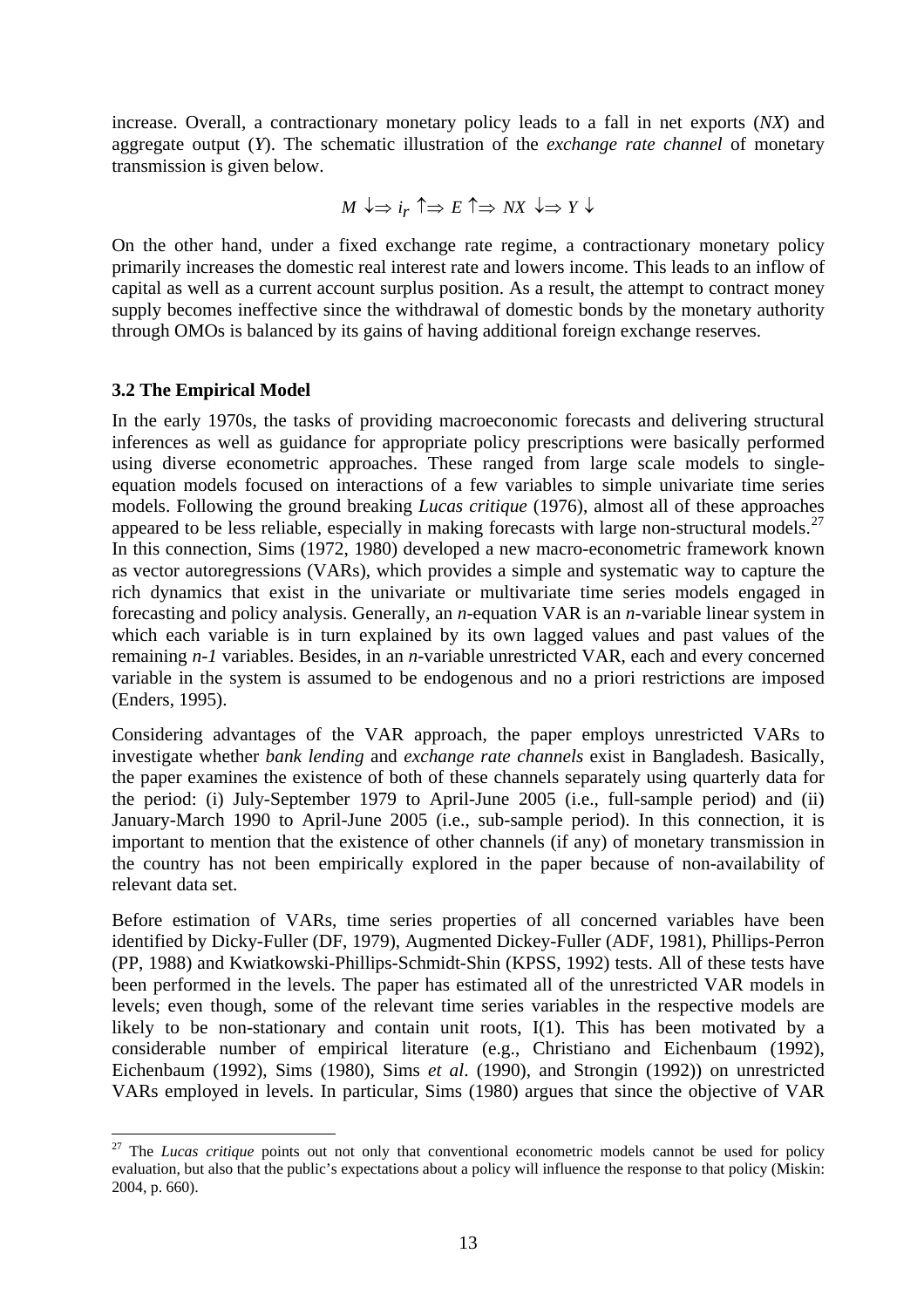analysis is to explore the interrelationships that exist among the time series variables, first differencing the variables purges away relevant information concerning the comovements in the data even if the variables contain a unit root,  $I(1)$ .<sup>[28](#page-16-0)</sup> The following unrestricted VAR models regarding the existence of *bank lending* and *exchange rate channels* of monetary transmission in Bangladesh have been estimated in the paper with the order of given variables:

- Bank Lending Channel (1979:3–2005:2): *RM*, *TOD*, *PSA*, *CPI*, *RGDP*[29](#page-16-1)
- Bank Lending Channel (1990:1–2005:2): *RM*, *TOD*, *PSA*, *CPI*, *RGDP*
- Exchange Rate Channel (1979:3–2005:2): *RM*, *CPI*, *NEXR*, *EPR*, *IMP*, *RGDP*[30](#page-16-2)
- Exchange Rate Channel (1990:1–2005:2): *RM*, *CPI*, *NEXR*, *EPR*, *IMP*, *RGDP*

where

 $RM$  = reserve money: *TOD* = total deposits (i.e., sum of time and demand deposits); *PSA* = private sector advance;  $NEXR =$  nominal exchange rate (i.e., BDT/USD); *EPR* **=** exports; *IMP* = imports; *CPI* **=** consumer price index; and *RGDP =* real GDP.

All of the above VAR models have been identified using a Choleski decomposition, which isolates the structural errors by recursive orthogonalization. A Choleski decomposition requires that the concerned variables be placed on the basis of the speed at which the variables act in response to shocks. In particular, the variables placed higher in the ordering have contemporaneous impact on the variables lower in the ordering, but the variables placed lower in the ordering do not have contemporaneous impact on the variables higher in the ordering

$$
RM_{t} = \varphi_{10} + \sum_{j=1}^{s} \varphi_{11,j}TOD_{t-j} + \sum_{i=1}^{q} \varphi_{12,i}PSA_{t-i} + \sum_{k=1}^{m} \varphi_{13,k}CPI_{t-k} + \sum_{l=1}^{n} \varphi_{14,l}RGDP_{t-l} + e_{1t}
$$
  
\n $TOD_{t} = \varphi_{20} + \sum_{j=1}^{s} \varphi_{21,j}TOD_{t-j} + \sum_{i=1}^{q} \varphi_{22,i}PSA_{t-i} + \sum_{k=1}^{m} \varphi_{23,k}CPI_{t-k} + \sum_{l=1}^{n} \varphi_{24,l}RGDP_{t-l} + e_{2t}$   
\n $PSA_{t} = \varphi_{30} + \sum_{j=1}^{s} \varphi_{31,j}TOD_{t-j} + \sum_{i=1}^{q} \varphi_{32,i}PSA_{t-i} + \sum_{k=1}^{m} \varphi_{33,k}CPI_{t-k} + \sum_{l=1}^{n} \varphi_{34,l}RGDP_{t-l} + e_{3t}$   
\n $CPI_{t} = \varphi_{40} + \sum_{j=1}^{s} \varphi_{41,j}TOD_{t-j} + \sum_{i=1}^{q} \varphi_{42,i}PSA_{t-i} + \sum_{k=1}^{m} \varphi_{43,k}CPI_{t-k} + \sum_{l=1}^{n} \varphi_{44,l}RGDP_{t-l} + e_{4t}$   
\n $RGDP_{t} = \varphi_{50} + \sum_{j=1}^{s} \varphi_{51,j}TOD_{t-j} + \sum_{i=1}^{q} \varphi_{52,i}PSA_{t-i} + \sum_{k=1}^{m} \varphi_{53,k}CPI_{t-k} + \sum_{l=1}^{n} \varphi_{54,l}RGDP_{t-l} + e_{5t}$ 

where  $e_1, e_2, e_3, e_4, e_5$  are the random disturbance terms, and *s*, *q*, *m*, and *n* are the number of lag lengths.

<span id="page-16-0"></span> $28\,$ Similarly, Disyatat and Vongsinsirikul (2003) mention that since economic theory is mostly based on the relationship between variables in levels, therefore, a VAR in first difference fails to capture such dynamics.

<span id="page-16-1"></span><sup>&</sup>lt;sup>29</sup> The system of equations of the VAR model regarding the *bank lending channel* of monetary transmission can be represented as

<span id="page-16-2"></span><sup>&</sup>lt;sup>30</sup> While empirically investigating the existence of *exchange rate channel*, real interest rate has been excluded and the ordering of the variables deviates from the actual theory of *exchange rate channel* described in the preceding section. There are several reasons behind this. Firstly, since independence, the monetary authority followed a fixed exchange rate with a narrow band and subsequently a wider band of buying and selling rates for commercial banks, and finally, a floating exchange rate system in 2003. Secondly, although current account is convertible since 1994, capital account is still not convertible in Bangladesh. Lastly, foreign exchange market is limitedly open in terms of volume transactions.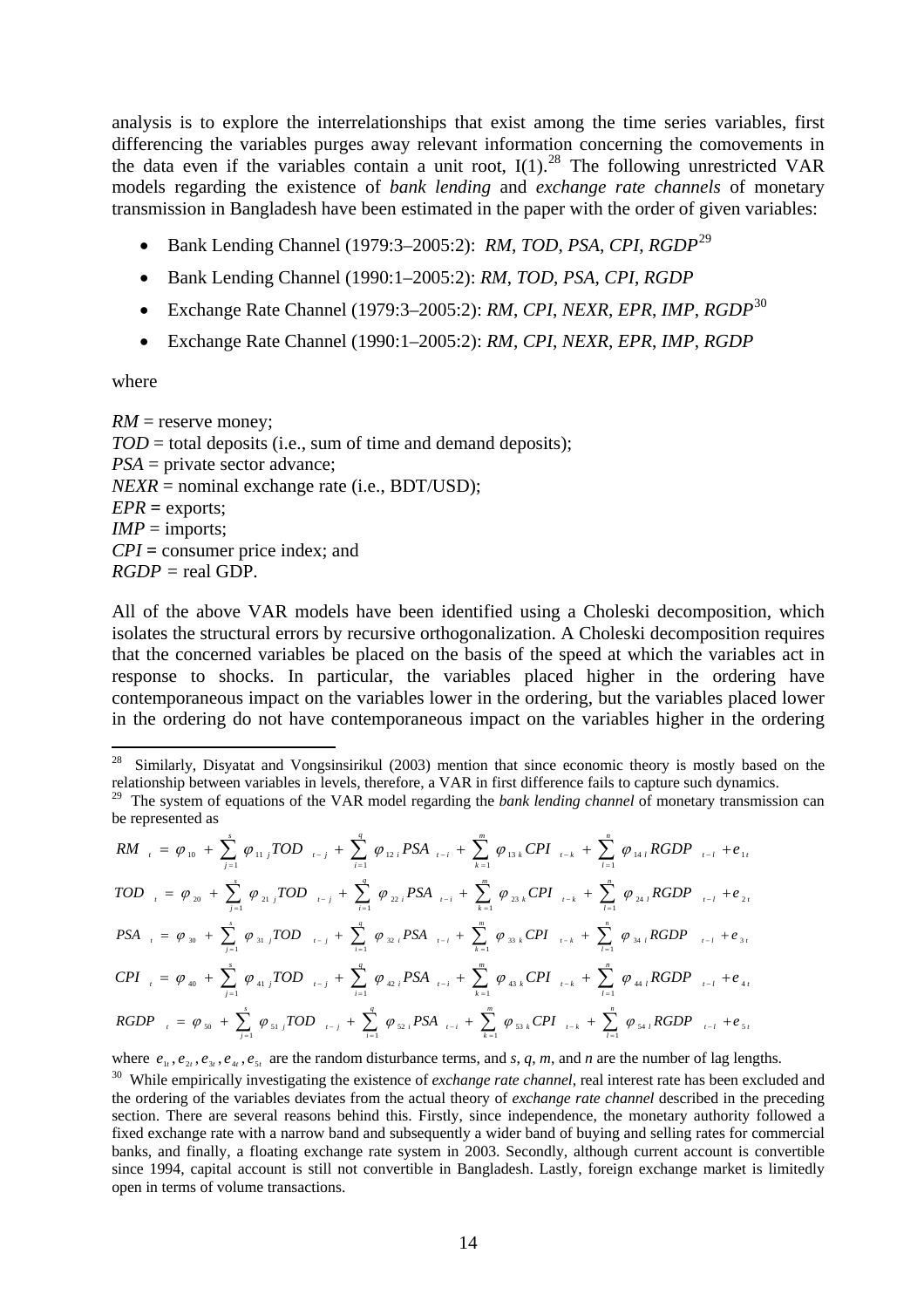(Rahman, 2005). Since the main objective of the paper is to empirically investigate whether monetary policy changes are propagated in the economy through *bank lending* and *exchange rate channels* (i.e., whether one or both of these channels exits), policy variable, i.e., reserve money has been placed first in all the corresponding VAR models and the order of the other variables follows the theory of respective channels. As aggregate output, i.e., real GDP is expected to be influenced by monetary policy changes at the end if either or both of these channels exist, the variable *RGDP* has been placed last in the ordering of all the VAR models.

Finally, variance decompositions (VDCs) and impulse response functions (IRFs) derived from VARs estimation have been used to look at the relative impact of monetary policy actions (i.e., money supply changes) on aggregate output and prices.<sup>[31](#page-17-0)</sup> Basically, the IRFs show the response of each concerned variable in the linear system to a shock from system variables and the VDCs show the portion of the variance in the forecast error for each variable due to innovations to all variables in the system (Enders, 1995).

#### **4. Data and Empirical Evidence**

#### **4.1 Data Specification**

 $\overline{a}$ 

The VAR models estimated in the paper have used a quarterly data set on: (i) real GDP at producer prices (base year:  $1995-96$ );<sup>[32](#page-17-1)</sup> (ii) total deposits (i.e., sum of time and demand deposits of the banking system); (iii) private sector advances (by all scheduled banks); (iv) consumer price index (base year: 1995-96); (v) reserve money; (vi) nominal exchange rate (i.e., BDT/USD); (vii) exports; and (viii) imports for the period of July-September 1979 to April-June 2005. In particular, the data on total deposits *(TOD)*, private sector advances *(PSA)* and reserve money *(RM)* are outstanding amounts as of the end of each quarter while consumer price index *(CPI)* is as of the end of each quarter. Besides, *NEXR* is the mid-value of buying and selling rates of commercial banks at the end of each quarter and exports *(EPR)* and imports *(IMP)* are total *EPR* and *IMP* in BDT in each respective quarter. These data have been retrieved from the Bangladesh Bureau of Statistics (BBS) and various publications of BB.

In the empirical estimation, the VAR model regarding the: (i) *bank lending channel* for both full and sub-sample periods has used quarterly data set on *RM*, *TOD*, *PSA*, *CPI*, *RGDP* and (ii) *exchange rate channel* for both full as well as sub-sample periods has used *RM*, *CPI*, *NEXR*, *EPR*, *IMP*, and *RGDP*. All the above mentioned time series variables have been adjusted for seasonality and used in log form.<sup>[33](#page-17-2)</sup>

<span id="page-17-0"></span><sup>31</sup> Enders (1995) mentions that IRF analysis and VDCs together known as *innovation accounting* is a useful tool to investigate the relationships among macroeconomic variables.

<span id="page-17-1"></span> $32$  Till now GDP in Bangladesh has been calculated only on a yearly basis by BBS. However, to get parsimonious results on the existence of *bank lending* and *exchange rate channels*, quarterly *RGDP* (base year: 1995-96) at producer prices has been calculated from the available annual data. Since GDP in Bangladesh comprises of agriculture, industry, and services, quarterly contributions of these sectors have been estimated where seasonal factors are taken into accounts to reflect the agricultural as well as industrial production cycles. For the service sector, since there is very little seasonality in annual output, and therefore, it has been distributed equally into four quarters of each year in order to construct the quarterly *RGDP* series of Bangladesh for the period of July-September 1979 to April-June 2005. Details on the quarterly GDP estimation procedure are available from the authors on request.

<span id="page-17-2"></span><sup>&</sup>lt;sup>33</sup> The seasonal adjustment has been done using *Census X12* procedure in *Econometric Views 4* package. This procedure has been developed by the U.S Census Bureau.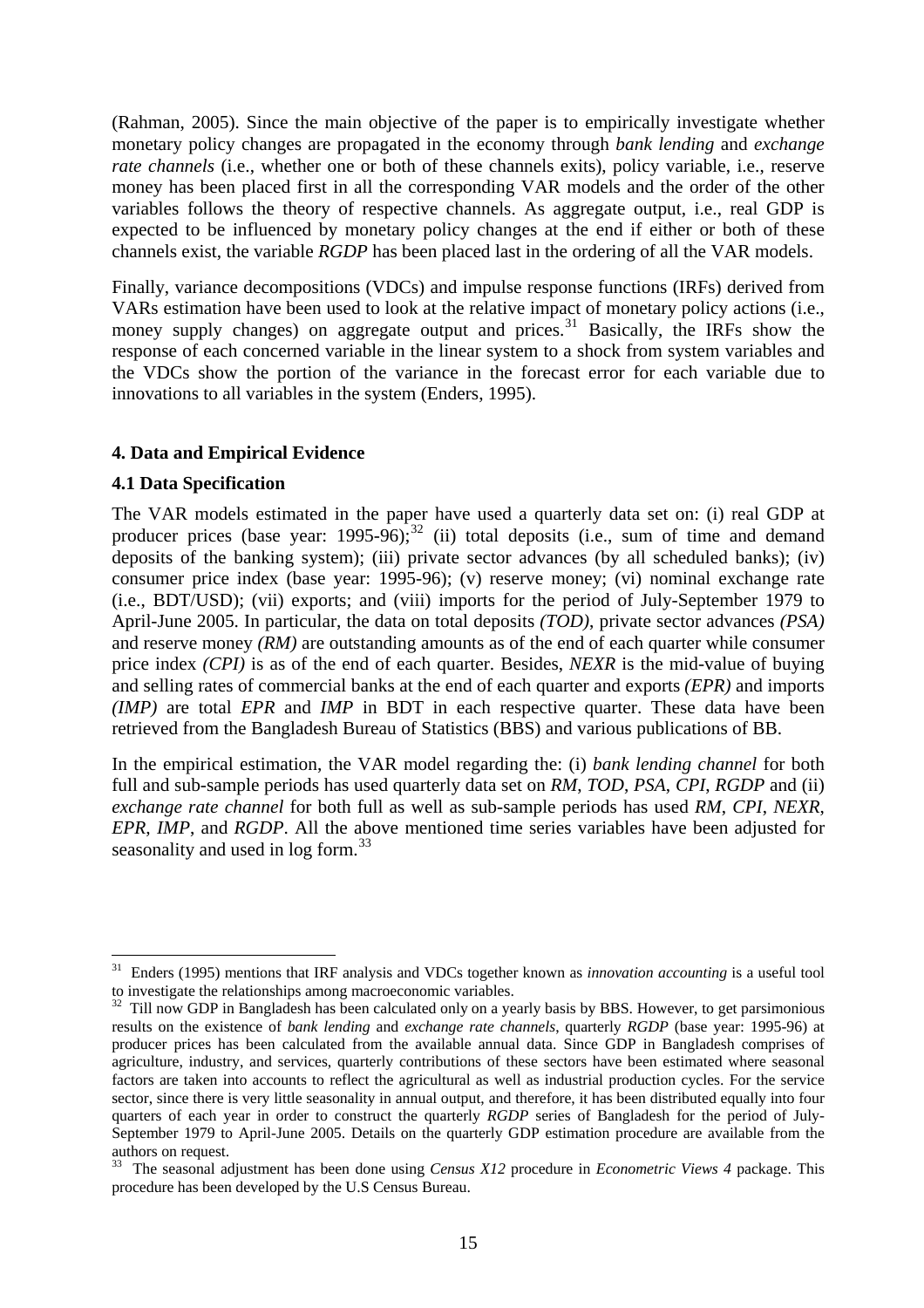#### **4.2 Empirical Evidence**

The results of the unit root tests on the relevant macroeconomic variables have been reported in Table 7. Based on these results, it can be concluded that the variables, *RM*, *TOD*, *PSA*, *NEXR*, *IMP*, *RGDP*, and *CPI* are non-stationary and contain unit roots I(1). Conversely, the unit root tests suggest that the variable *EPR* is stationary, I(0). Finally, the estimated results of all the VAR models in terms of VDCs and IRFs have been presented in the next section.

|                              | DF               |               | <b>ADF</b>       |               | <b>PP</b>        |               | <b>KPSS</b>      |               | <b>Decision</b> |
|------------------------------|------------------|---------------|------------------|---------------|------------------|---------------|------------------|---------------|-----------------|
| Variables<br>(in log levels) | Without<br>trend | With<br>trend | Without<br>trend | With<br>trend | Without<br>trend | With<br>trend | Without<br>trend | With<br>trend |                 |
| RM                           | I(1)             | I(1)          | I(1)             | I(1)          | I(1)             | I(1)          | I(1)             | I(1)          | I(1)            |
| <b>TOD</b>                   | I(0)             | I(1)          | I(1)             | I(1)          | I(1)             | I(0)          | I(1)             | I(1)          | I(1)            |
| <b>PSA</b>                   | I(1)             | I(1)          | I(0)             | I(0)          | I(0)             | I(1)          | I(1)             | I(1)          | I(1)            |
| <b>NEXR</b>                  | I(1)             | I(1)          | I(1)             | I(1)          | I(1)             | I(1)          | I(1)             | I(1)          | I(1)            |
| <b>EPR</b>                   | I(0)             | I(0)          | I(1)             | I(0)          | I(1)             | I(0)          | I(1)             | I(0)          | I(0)            |
| <b>IMP</b>                   | I(0)             | I(1)          | I(1)             | I(1)          | I(1)             | I(0)          | I(1)             | I(0)          | I(1)            |
| <b>RGDP</b>                  | I(1)             | I(1)          | I(1)             | I(1)          | I(1)             | I(1)          | I(1)             | I(1)          | I(1)            |
| CPI                          | I(0)             | I(0)          | I(0)             | I(1)          | I(0)             | I(1)          | I(1)             | I(1)          | I(1)            |

**Table 7: Unit Root Tests** 

*Notes: 1. Lag length for DF tests have been decided on the basis of Schwartz's Information Criteria (SIC).* 

 *2. Lag length for ADF tests have been decided on the basis of Akaike's Information Criteria (AIC).* 

 *3. Maximum Bandwidth for PP and KPSS tests have been decided on the basis of Newey-West (1994).* 

 *4. All tests have been performed on the basis of 5-percent significance level using Econometric Views 4 Package.* 

#### **4.2.1 Bank Lending Channel (1979:3–2005:2)**

 $\overline{a}$ 

The 5-variable VAR model regarding the existence of *bank lending channel* in Bangladesh has been estimated using quarterly data set for the period between July-September 1979 to April-June 2005 (i.e., full-sample period). Alongside, 6 lags of each variable have been used in the estimation as the optimal lag length that makes all the residuals of the model white noise (Annex 1.1).<sup>[34](#page-18-0)</sup> The estimated VDCs and IRFs presented in Table 8 and Figure 3 have been generated through 1000 *Monte Carlo* random draws from the orthogonalized residuals.<sup>[35](#page-18-1)</sup> In this connection, it is important to mention that the estimates of the forecast error variance are considered to be statistically significant if the point estimate is at least twice as large as the respective standard error. Besides, each IRF has been reported with a two-standard-deviation

 *<sup>5.</sup> The DF, ADF and PP tests are based on the null hypothesis of unit roots while the KPSS test assumes the null hypothesis of stationarity.* 

<span id="page-18-0"></span><sup>&</sup>lt;sup>34</sup> Although, AIC and *Likelihood Ratio* (LR) tests indicate 15 and 14 lags respectively as the optimal lag length, 6 lags have been considered in the estimation that make the residuals of the VAR model white noise, i.e., zero mean, constant variances, and individually serially uncorrelated. Besides, recursive residuals suggest stability in general in the parameters of the equations in the model although there are some minor episodes of instability (Annex 1.5).

<span id="page-18-1"></span><sup>35</sup> The standard errors of VDCs and the confidence bands of IRFs are generated using *Monte Carlo* simulations where 1000 random draws have been employed.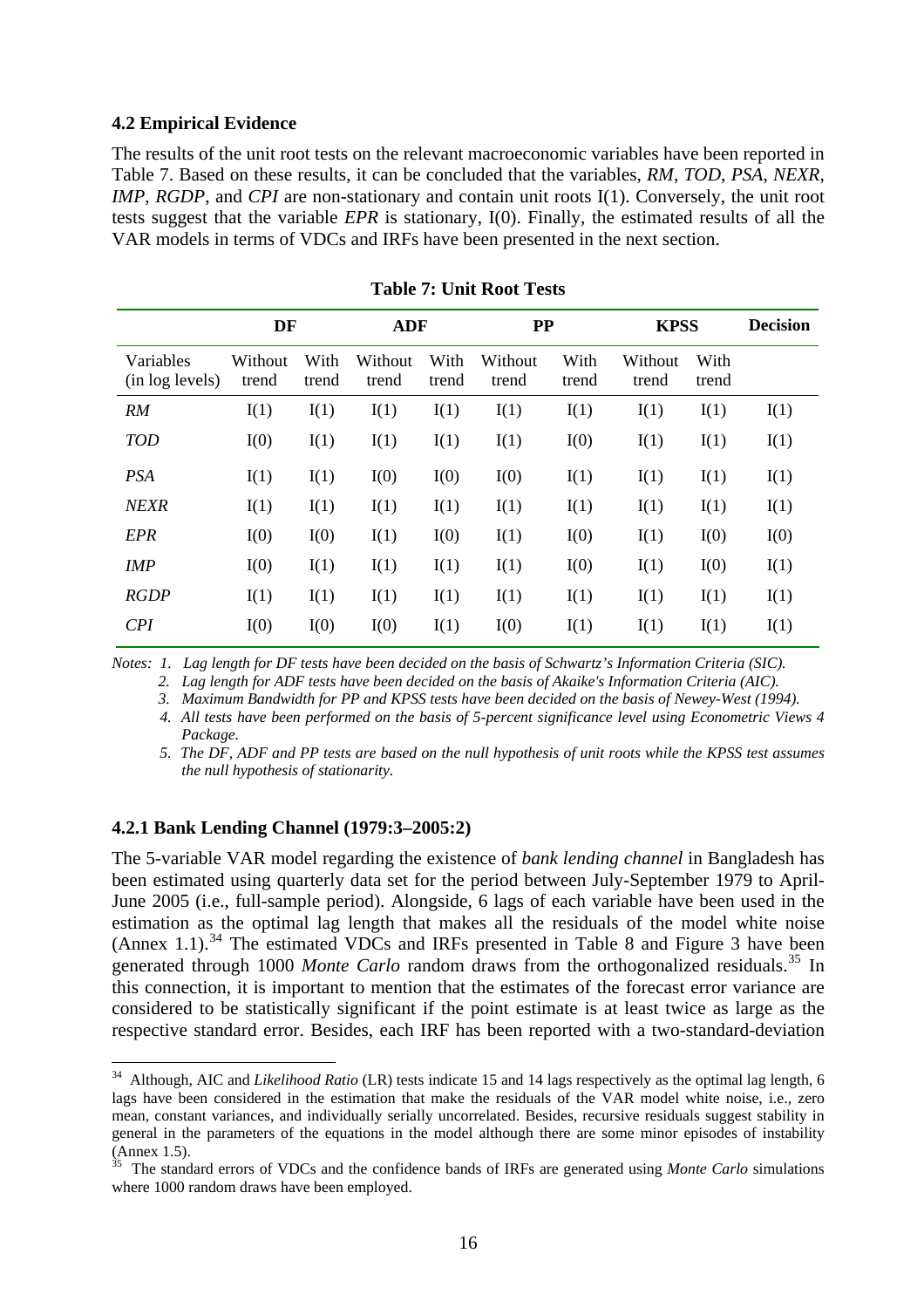confidence interval (i.e., 95 percent confidence interval) level and a response is considered to be significant if it does not contain the zero line within its confidence bands (i.e.,  $\pm 2$  s. e.).

VDCs presented in Table 8 for each variable at forecast horizons of 1 quarter through 16 quarters, i.e., 4 years, give the share of fluctuations in a given variable that are caused by shocks in other relevant variables as well as itself. The columns give the percentage of forecast error variance due to each shock, with each row adding up to 100 percent. The results indicate that the *RM* shock does not have any statistically significant explanatory power of predicting the movements in other variables (i.e., *TOD*, *PSA*, *CPI*, and *RGDP*) at any time horizon except for its own future path. Conversely, the shock in *PSA* has a statistically significant explanatory power of forecasting the movement in *TOD* starting with time horizon 8, i.e., year-2. In particular, *PSA* shock alone explains 19.35 percent of the forecast error variance of *TOD* at time horizon 16, i.e., year-4. Besides, *PSA* shock explains about 30 percent of the forecast error variance of *CPI* at time horizon 16, i.e., year-4. Finally, analysis of these results obtained from the VDCs for the full-sample period suggests that the existence of the overall *bank lending channel* in Bangladesh is *weak*, and therefore, not discernible in the empirical estimation of the paper.

| Variance Decomposition of RM |         |            |                               |        |        |  |  |  |
|------------------------------|---------|------------|-------------------------------|--------|--------|--|--|--|
| Quarter                      | RM      | <b>TOD</b> | PSA                           | CPI    | RGDP   |  |  |  |
| 1                            | 100.00* | 0.00       | 0.00                          | 0.00   | 0.00   |  |  |  |
|                              | (0.00)  | (0.00)     | (0.00)                        | (0.00) | (0.00) |  |  |  |
| $\overline{4}$               | 85.03*  | 2.20       | 4.69                          | 6.47   | 1.61   |  |  |  |
|                              | (8.28)  | (3.61)     | (5.38)                        | (5.75) | (2.58) |  |  |  |
| 8                            | 72.06*  | 7.41       | 5.59                          | 13.46  | 1.48   |  |  |  |
|                              | (11.48) | (7.79)     | (7.19)                        | (9.97) | (2.77) |  |  |  |
| 12                           | 63.92*  | 7.62       | 12.19                         | 14.02  | 2.25   |  |  |  |
|                              | (11.89) | (8.27)     | (9.16)                        | (8.97) | (2.74) |  |  |  |
| 16                           | 51.42*  | 8.68       | 17.61                         | 18.13  | 4.16   |  |  |  |
|                              | (11.67) | (7.89)     | (10.26)                       | (9.87) | (3.08) |  |  |  |
|                              |         |            | Variance Decomposition of TOD |        |        |  |  |  |
| $\mathbf{1}$                 | 0.00    | 100.00*    | 0.00                          | 0.00   | 0.00   |  |  |  |
|                              | (1.45)  | (1.46)     | (0.00)                        | (0.00) | (0.00) |  |  |  |
| $\overline{4}$               | 1.22    | 85.72*     | 9.70                          | 2.10   | 1.26   |  |  |  |
|                              | (3.38)  | (7.34)     | (5.84)                        | (3.54) | (2.76) |  |  |  |
| 8                            | 2.73    | 77.40*     | 12.62*                        | 4.50   | 2.75   |  |  |  |
|                              | (3.98)  | (7.85)     | (5.83)                        | (4.28) | (3.17) |  |  |  |
| 12                           | 2.66    | $71.52*$   | 16.90*                        | 4.82   | 4.10   |  |  |  |
|                              | (4.07)  | (8.44)     | (6.89)                        | (4.51) | (3.47) |  |  |  |
| 16                           | 2.75    | 68.25*     | 19.35*                        | 4.74   | 4.91   |  |  |  |
|                              | (4.31)  | (9.13)     | (7.86)                        | (4.69) | (3.73) |  |  |  |
|                              |         |            | Variance Decomposition of PSA |        |        |  |  |  |
| $\mathbf{1}$                 | 0.01    | 5.15       | 94.84*                        | 0.00   | 0.00   |  |  |  |
|                              | (1.47)  | (4.59)     | (4.79)                        | (0.00) | (0.00) |  |  |  |
| $\overline{4}$               | 0.06    | 14.24      | 78.83*                        | 3.36   | 3.51   |  |  |  |
|                              | (2.90)  | (9.18)     | (10.01)                       | (3.66) | (3.30) |  |  |  |
| 8                            | 0.10    | 16.41      | 74.01*                        | 5.04   | 4.44   |  |  |  |
|                              | (4.50)  | (12.36)    | (13.68)                       | (6.95) | (4.45) |  |  |  |
| 12                           | 0.48    | 14.51      | 74.71*                        | 4.28   | 6.02   |  |  |  |
|                              | (5.56)  | (12.69)    | (14.59)                       | (8.03) | (5.18) |  |  |  |
| 16                           | 1.72    | 13.72      | 71.96*                        | 5.20   | 7.40   |  |  |  |
|                              | (6.47)  | (12.64)    | (14.88)                       | (8.43) | (5.45) |  |  |  |

**Table 8: Variance Decompositions-Bank Lending Channel (1979:3–2005:2)**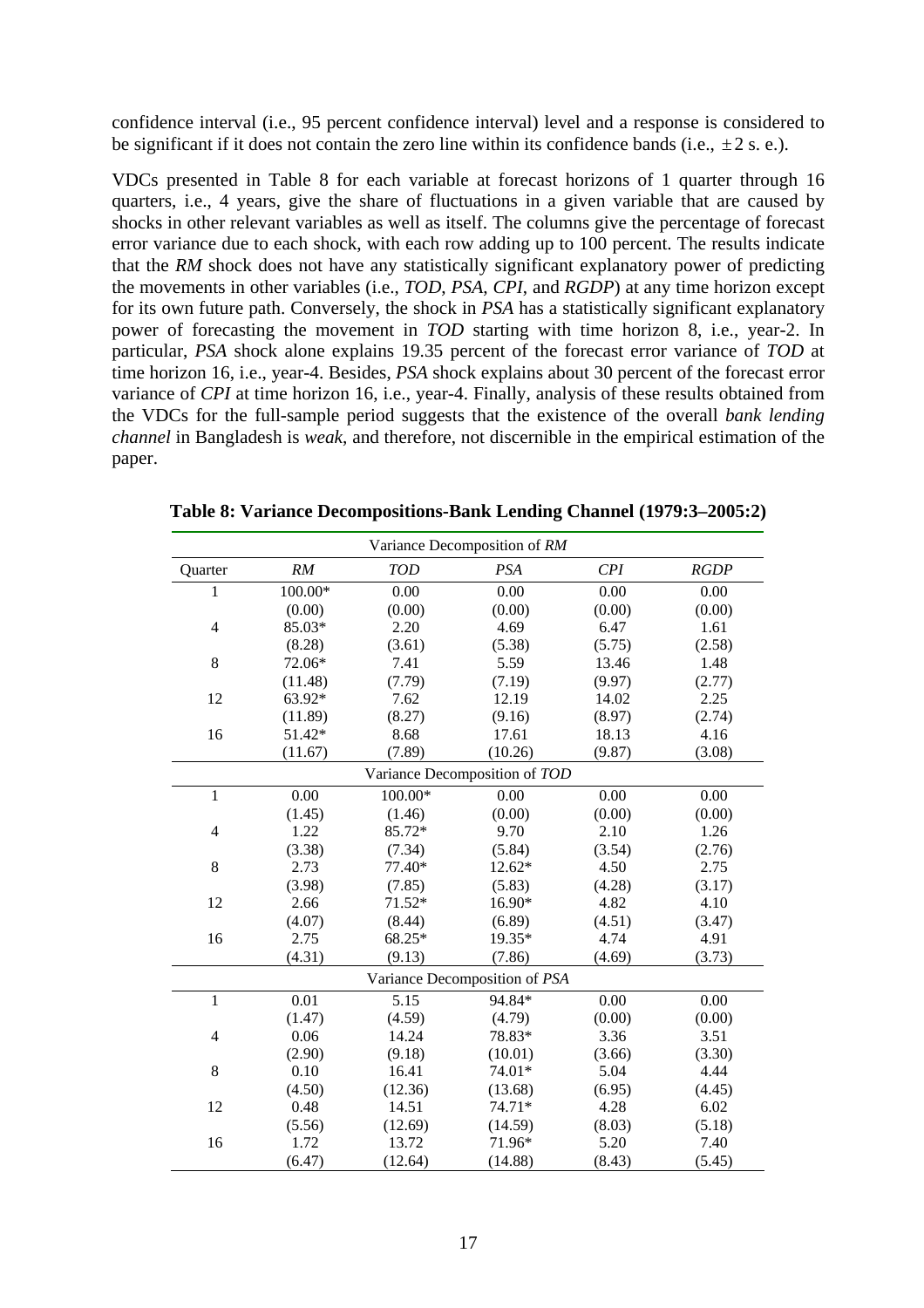| Variance Decomposition of CPI |        |                                        |                                |         |             |  |  |
|-------------------------------|--------|----------------------------------------|--------------------------------|---------|-------------|--|--|
| Quarter                       | RM     | <b>TOD</b>                             | <b>PSA</b>                     | CPI     | <b>RGDP</b> |  |  |
| 4                             | 3.82   | 2.06                                   | 7.61                           | 86.26*  | 0.25        |  |  |
|                               | (4.68) | (4.86)                                 | (6.77)                         | (8.98)  | (1.87)      |  |  |
| 8                             | 6.64   | 3.54                                   | 9.82                           | 77.19*  | 2.81        |  |  |
|                               | (7.34) | (7.56)                                 | (8.76)                         | (12.18) | (2.71)      |  |  |
| 12                            | 7.07   | 4.53                                   | 16.95                          | 68.42*  | 3.03        |  |  |
|                               | (7.95) | (8.24)                                 | (10.84)                        | (13.31) | (2.86)      |  |  |
| 16                            | 6.17   | 6.44                                   | 29.83*                         | 54.19*  | 3.37        |  |  |
|                               | (7.72) | (8.60)                                 | (12.46)                        | (13.26) | (2.96)      |  |  |
|                               |        |                                        | Variance Decomposition of RGDP |         |             |  |  |
| 1                             | 0.65   | 0.39                                   | 6.26                           | 2.15    | $90.55*$    |  |  |
|                               | (2.21) | (1.69)                                 | (4.57)                         | (2.91)  | (5.60)      |  |  |
| $\overline{4}$                | 2.38   | 6.83                                   | 5.61                           | 4.74    | 80.44*      |  |  |
|                               | (4.29) | (5.10)                                 | (4.65)                         | (4.08)  | (7.59)      |  |  |
| 8                             | 4.08   | 5.38                                   | 10.83                          | 5.47    | 74.24*      |  |  |
|                               | (4.84) | (5.01)                                 | (6.25)                         | (4.72)  | (8.46)      |  |  |
| 12                            | 3.47   | 5.29                                   | 10.29                          | 6.64    | 74.31*      |  |  |
|                               | (4.98) | (5.64)                                 | (7.07)                         | (6.37)  | (9.66)      |  |  |
| 16                            | 3.07   | 4.94                                   | 8.75                           | 9.72    | 73.52*      |  |  |
|                               | (5.36) | (6.08)                                 | (7.06)                         | (8.43)  | (10.77)     |  |  |
|                               |        | Cholesky Ordering: RM TOD PSA CPI RGDP |                                |         |             |  |  |

*Notes: 1. The first entry in each cell is the point estimate of the percentage of forecast error variance of variable 'i' as explained by shocks to variable 'j'. Monte Carlo simulated standard errors are reported in the parenthesis by employing 1000 random draws.* 

 *2. \* denotes the statistical significance of point estimates at 5-percent level assuming that the estimates are asymptotically normally distributed.*

The estimated IRFs presented in Figure 3 for the full-sample period show that the shock in *RM*  has no statistically significant impact on *TOD* and *PSA* as well as *CPI* and RGDP which is very much in line with the outcome of VDCs. This in turn, indicates that the impact of reserve money shock has not been transmitted to aggregate output and prices through the portfolio (i.e., total deposits and private sector advances) of the scheduled banks in the country. The probable reasons could be excess liquidity position in the banking system which neutralizes the impact of reserve money shock on credit (Annex Table 1). Besides, bank lending (i.e., sum of advances and bills) by 4 NCBs as well as 5 SBs are not fully related to the shock in reserve money rather historically dispensed as *directed credit* at a *concessional rate*, especially, to the public sector. This is important, since their combined share in total credit is significant though declining in recent years (Annex Table 2). Moreover, the share of net government credit in the reserve money is significant over the years especially in the early 1980s and 2000s which causes *weak* policy response to the portfolio of the scheduled banks due to reserve money shock (Annex Table 3).

On the other hand, the shock in *PSA* has a significant and positive impact on *TOD* only up to the  $2<sup>nd</sup>$  quarter and then dissipates over the rest of the periods indicating a short-run positive influence on *TOD*. Likewise, it is also noticeable that the shock in *TOD* has a significant and positive impact on *PSA* from  $2<sup>nd</sup>$  to  $5<sup>th</sup>$  quarter and then dissipates suggesting a short-run positive influence on *PSA*. It appears that private sector advances have risen in the face of increased availability of total deposits (i.e., sum of demand and time deposits) in the banking system of the country, a supply side phenomenon from the lenders' (i.e., scheduled banks) side. Moreover, *PSA* shock has a positive and significant impact on *CPI* only in the 1<sup>st</sup> quarter and then dissipates over the rest of the periods suggesting a very short-run positive influence on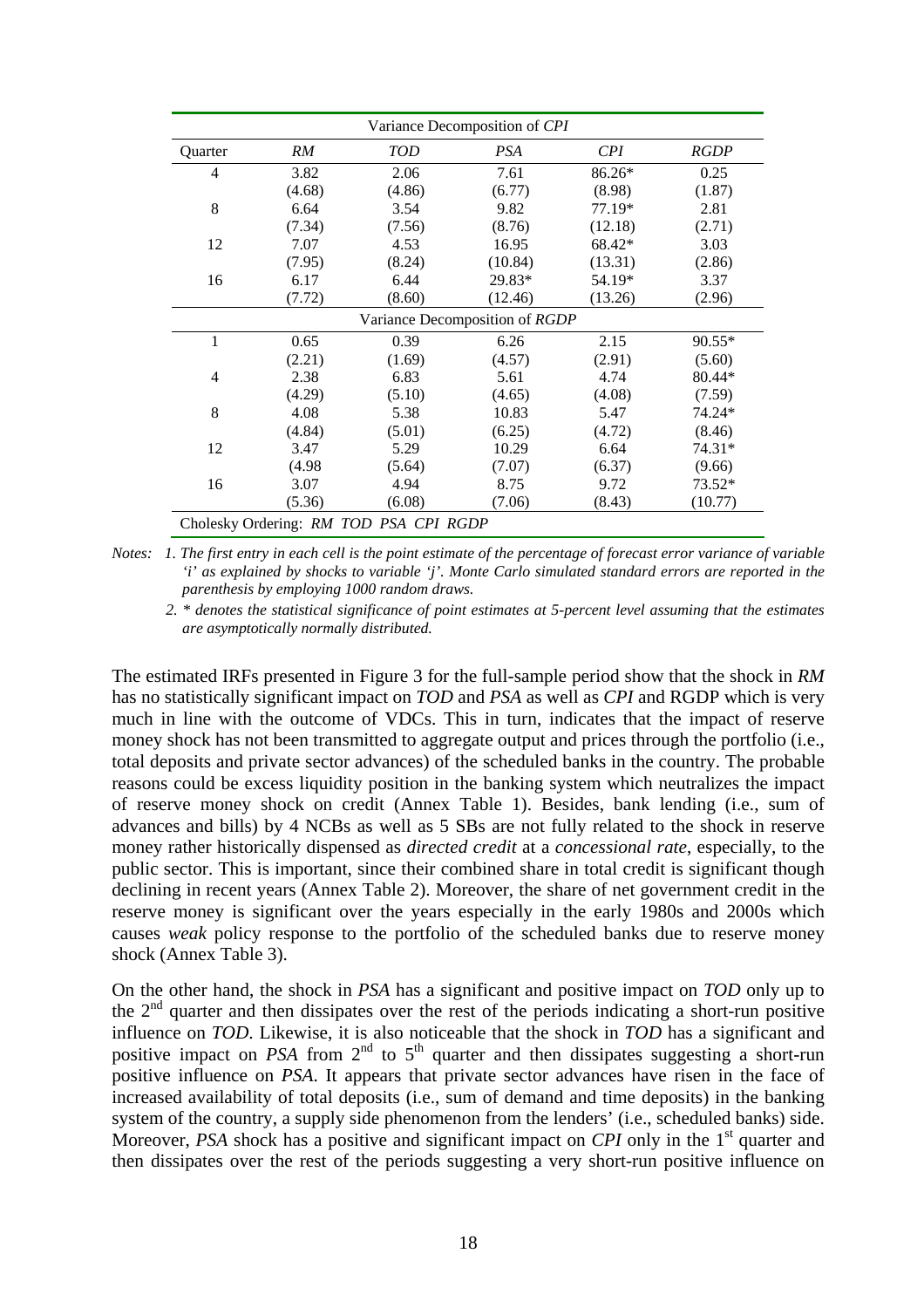*CPI*. It is therefore, noticeable that there is no *price puzzle* in the empirical model of the paper.<sup>[36](#page-21-0)</sup>



**Figure 3: Impulse Responses: Bank Lending Channel (1979:3–2005:2)** 

The response of *RGDP* to *PSA* shock is positive and significant only in the 1<sup>st</sup> quarter and then turns insignificant in the  $2<sup>nd</sup>$  quarter, again becoming positive and significant only in the  $5<sup>th</sup>$ quarter. Therefore, a very short-run positive relationship between *private sector investment* (as proxied by private sector advances) and aggregate output can be confirmed for the economy.

 $\overline{a}$ 

<span id="page-21-0"></span><sup>&</sup>lt;sup>36</sup> The *price puzzle* arises when a contractionary or tight monetary policy shock is followed by a rise in the price level where the effect is small and temporary (i.e., hardly statistically significant) but still puzzling (Walsh, 2003, p. 29).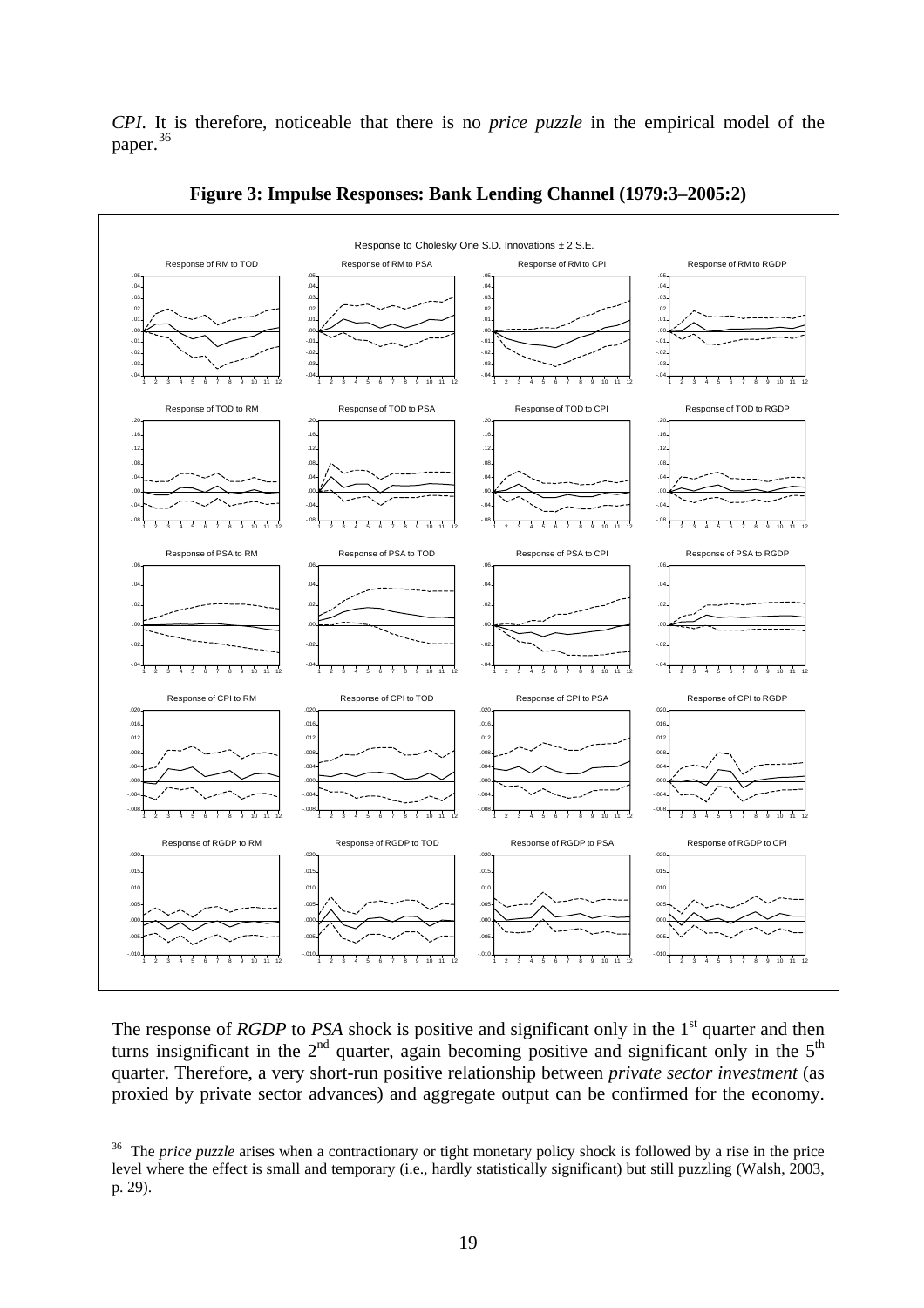Since the private sector has been growing faster due to the economic liberalization policy adopted by the Government of Bangladesh (GOB) from the late 1980s, a positive and significant relationship between *private sector investment* and aggregate output is expected to exist in the economy.

In conclusion, the results derived from the IRFs for the full-sample period suggest that the existence of the overall *bank lending channel* in the economy is *weak* due to reasons already explained before.<sup>[37](#page-22-0)</sup> Besides, although most of the financial data (i.e., reserve money, total deposits, and private sector advances etc.) are well structured in time frequency (e.g., monthly, quarterly, and yearly) but real sector data (i.e., aggregate output, *CPI* inflation) are not well structured in time frequency, which may have caused a *weak* existence of the overall *bank lending channel* in Bangladesh. These results have some important policy implications with respect to the restrained or accommodative policy stance in controlling inflation, the prime objective of the BB. Generally, tight monetary policy shrinks the volume of private sector credit, though credit demand has been found to be *weakly* responsive to respective real rates from the lenders' point of view in the short-run (Ahmed and Islam, 2006).

#### **4.2.2 Bank Lending Channel (1990:1–2005:2)**

 $\overline{a}$ 

To further examine the presence of *bank lending channel* in the Bangladesh economy, the above 5-variable VAR model has also been estimated using quarterly data set for the period between January-March 1990 to April-June 2005 (i.e., the sub-sample period).<sup>[38](#page-22-1)</sup> Estimated VDCs (i.e., for each variable at forecast horizons of 1 through 16 quarters) and IRFs presented in Table 9 and Figure 4, respectively, have been generated through 1000 *Monte Carlo* random draws from the orthogonalized residuals.<sup>[39](#page-22-2)</sup> The results of the empirical analysis for the subsample period again suggest that the movement in *RM* does not contain any information about the movements in other variables (i.e., *TOD*, *PSA*, *CPI*, and *RGDP*) at any time horizon except for its own future path.

|                | Variance Decomposition of RM |            |            |         |             |  |  |  |  |
|----------------|------------------------------|------------|------------|---------|-------------|--|--|--|--|
| <b>Ouarter</b> | RM                           | <b>TOD</b> | <b>PSA</b> | CPI     | <b>RGDP</b> |  |  |  |  |
|                | 100.00*                      | 0.00       | 0.00       | 0.00    | 0.00        |  |  |  |  |
|                | (0.00)                       | (0.00)     | (0.00)     | (0.00)  | (0.00)      |  |  |  |  |
| 4              | 74.80*                       | 3.87       | 7.66       | 9.66    | 4.01        |  |  |  |  |
|                | (11.69)                      | (5.50)     | (7.92)     | (8.25)  | (4.51)      |  |  |  |  |
| 8              | $64.52*$                     | 5.42       | 18.13      | 7.67    | 4.26        |  |  |  |  |
|                | (14.63)                      | (7.72)     | (12.66)    | (8.48)  | (5.16)      |  |  |  |  |
| 12             | $53.11*$                     | 4.55       | 22.81      | 16.15   | 3.38        |  |  |  |  |
|                | (14.44)                      | (7.80)     | (13.83)    | (11.15) | (4.79)      |  |  |  |  |
| 16             | $47.50*$                     | 4.59       | 20.34      | 24.13   | 3.44        |  |  |  |  |
|                | (14.42)                      | (8.18)     | (13.63)    | (13.51) | (4.86)      |  |  |  |  |

**Table 9: Variance Decompositions-Bank Lending Channel (1990:1–2005:2)** 

<span id="page-22-0"></span><sup>37</sup> The results regarding the existence of *bank lending channel* for the full-sample period remain the same as those of alternative ordering of the relevant variables including some radical ones such as reversing the order completely.

<span id="page-22-1"></span><sup>38</sup> Though, AIC and LR tests indicate 8 and 3 lags respectively as the optimal lag length, 5 lags have been considered in the estimation that make the residuals of the 5-variable VAR model white noise (Annex 1.2). In addition, recursive residuals suggest stability in general in the parameters of the equations in the model even though there are some minor episodes of instability (Annex 1.6).

<span id="page-22-2"></span><sup>39</sup> The standard errors of VDCs and the confidence bands of IRFs are generated using *Monte Carlo* simulations with 1000 random draws.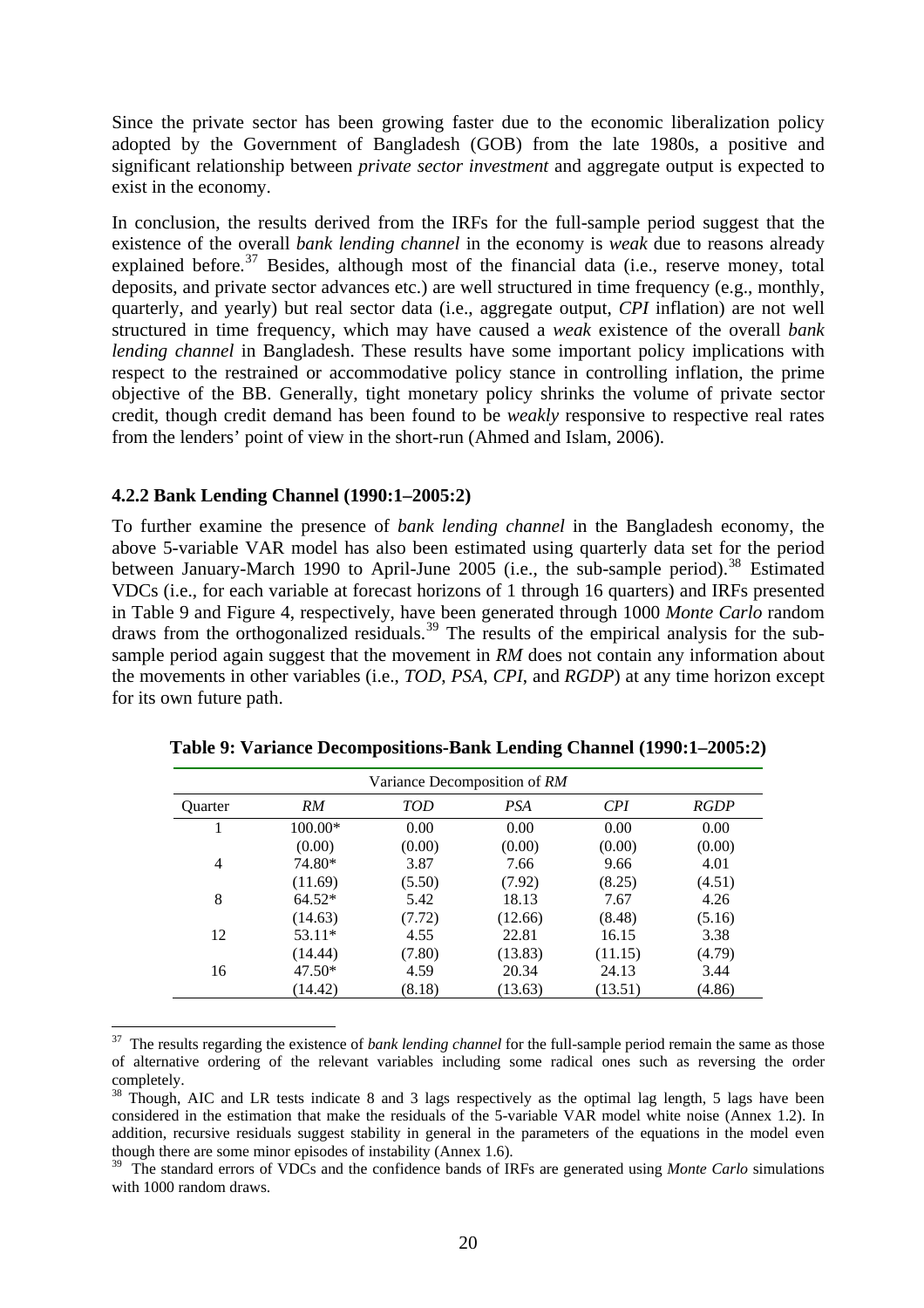|                |                                        | Variance Decomposition of TOD  |         |         |             |  |  |  |
|----------------|----------------------------------------|--------------------------------|---------|---------|-------------|--|--|--|
| Quarter        | RM                                     | <b>TOD</b>                     | PSA     | CPI     | <b>RGDP</b> |  |  |  |
| 1              | 0.96                                   | 99.04*                         | 0.00    | 0.00    | 0.00        |  |  |  |
|                | (3.57)                                 | (3.57)                         | (0.00)  | (0.00)  | (0.00)      |  |  |  |
| $\overline{4}$ | 2.05                                   | 70.55*                         | 11.49   | 15.25   | 0.66        |  |  |  |
|                | (5.33)                                 | (9.85)                         | (7.65)  | (8.06)  | (3.69)      |  |  |  |
| $8\,$          | 4.15                                   | 63.59*                         | 14.38   | 15.59*  | 2.29        |  |  |  |
|                | (6.34)                                 | (10.05)                        | (7.69)  | (7.76)  | (4.94)      |  |  |  |
| 12             | 4.37                                   | 61.47*                         | 16.09*  | 15.40   | 2.67        |  |  |  |
|                | (6.84)                                 | (10.36)                        | (8.04)  | (7.88)  | (5.35)      |  |  |  |
| 16             | 5.27                                   | 59.95*                         | 16.36   | 15.69   | 2.72        |  |  |  |
|                | (7.51)                                 | (11.04)                        | (8.55)  | (8.34)  | (5.87)      |  |  |  |
|                |                                        | Variance Decomposition of PSA  |         |         |             |  |  |  |
| $\mathbf{1}$   | 0.54                                   | 1.89                           | 97.57*  | 0.00    | 0.00        |  |  |  |
|                | (3.09)                                 | (3.86)                         | (4.90)  | (0.00)  | (0.00)      |  |  |  |
| 4              | 2.21                                   | 1.32                           | 88.59*  | 5.64    | 2.24        |  |  |  |
|                | (6.19)                                 | (6.03)                         | (10.45) | (6.98)  | (3.81)      |  |  |  |
| 8              | 6.64                                   | 1.33                           | 82.11*  | 4.83    | 5.09        |  |  |  |
|                | (9.39)                                 | (7.47)                         | (13.30) | (8.18)  | (6.04)      |  |  |  |
| 12             | 16.71                                  | 0.94                           | 71.68*  | 3.70    | 6.97        |  |  |  |
|                | (12.89)                                | (7.48)                         | (15.18) | (8.91)  | (7.27)      |  |  |  |
| 16             | 21.39                                  | 1.14                           | 66.35*  | 3.06    | 8.06        |  |  |  |
|                | (14.35)                                | (8.11)                         | (16.64) | (9.37)  | (8.19)      |  |  |  |
|                | Variance Decomposition of CPI          |                                |         |         |             |  |  |  |
| $\mathbf{1}$   | 0.06                                   | 1.35                           | 2.54    | 96.05*  | 0.00        |  |  |  |
|                | (2.55)                                 | (3.61)                         | (3.90)  | (5.85)  | (0.00)      |  |  |  |
| 4              | 1.01                                   | 3.00                           | 5.94    | 89.26*  | 0.79        |  |  |  |
|                | (5.76)                                 | (6.39)                         | (8.25)  | (11.09) | (2.75)      |  |  |  |
| 8              | 1.96                                   | 2.87                           | 5.38    | 85.58*  | 4.21        |  |  |  |
|                | (7.86)                                 | (7.12)                         | (9.02)  | (12.89) | (4.39)      |  |  |  |
| 12             | 4.86                                   | 2.77                           | 10.33   | 76.28*  | 5.76        |  |  |  |
|                | (8.99)                                 | (7.18)                         | (9.94)  | (12.95) | (5.07)      |  |  |  |
| 16             | 5.73                                   | 2.86                           | 13.05   | 71.74*  | 6.62        |  |  |  |
|                | (9.37)                                 | (7.43)                         | (10.94) | (13.17) | (5.57)      |  |  |  |
|                |                                        | Variance Decomposition of RGDP |         |         |             |  |  |  |
| $\,1\,$        | 3.11                                   | 1.89                           | 11.41   | 0.34    | 83.25*      |  |  |  |
|                | (4.69)                                 | (4.26)                         | (7.14)  | (2.25)  | (8.72)      |  |  |  |
| 4              | 5.38                                   | 13.99                          | 12.80   | 5.45    | 62.38*      |  |  |  |
|                | (6.37)                                 | (8.07)                         | (7.18)  | (6.30)  | (9.44)      |  |  |  |
| $\,8$          | 6.17                                   | 10.84                          | 20.08*  | 9.82    | 53.09*      |  |  |  |
|                | (6.62)                                 | (7.48)                         | (8.78)  | (7.43)  | (9.39)      |  |  |  |
| 12             | 7.18                                   | 9.39                           | 23.18*  | 9.73    | 50.52*      |  |  |  |
|                | (7.80)                                 | (7.94)                         | (10.39) | (8.48)  | (10.16)     |  |  |  |
| 16             | 7.62                                   | 8.05                           | 28.89*  | 8.53    | 46.91*      |  |  |  |
|                | (8.82)                                 | (8.47)                         | (12.00) | (9.14)  | (10.91)     |  |  |  |
|                | Cholesky Ordering: RM TOD PSA CPI RGDP |                                |         |         |             |  |  |  |

*Notes: 1. The first entry in each cell is the point estimate of the percentage of forecast error variance of variable 'i' as explained by shocks to variable 'j'. Monte Carlo simulated standard errors are reported in the parenthesis by employing 1000 random draws.* 

 *2. \* denotes the statistical significance of point estimates at 5-percent level assuming that the estimates are asymptotically normally distributed.*

On the other hand, the shock in *PSA* has a statistically significant explanatory power of predicting the movement in *TOD* only at year-3, explaining about 16 percent of the forecast error variance of total deposits. Besides, *CPI* shock significantly explains about 16 percent of the forecast error variance of *TOD* only at time horizon 8, i.e., year-2. Furthermore, *PSA* shock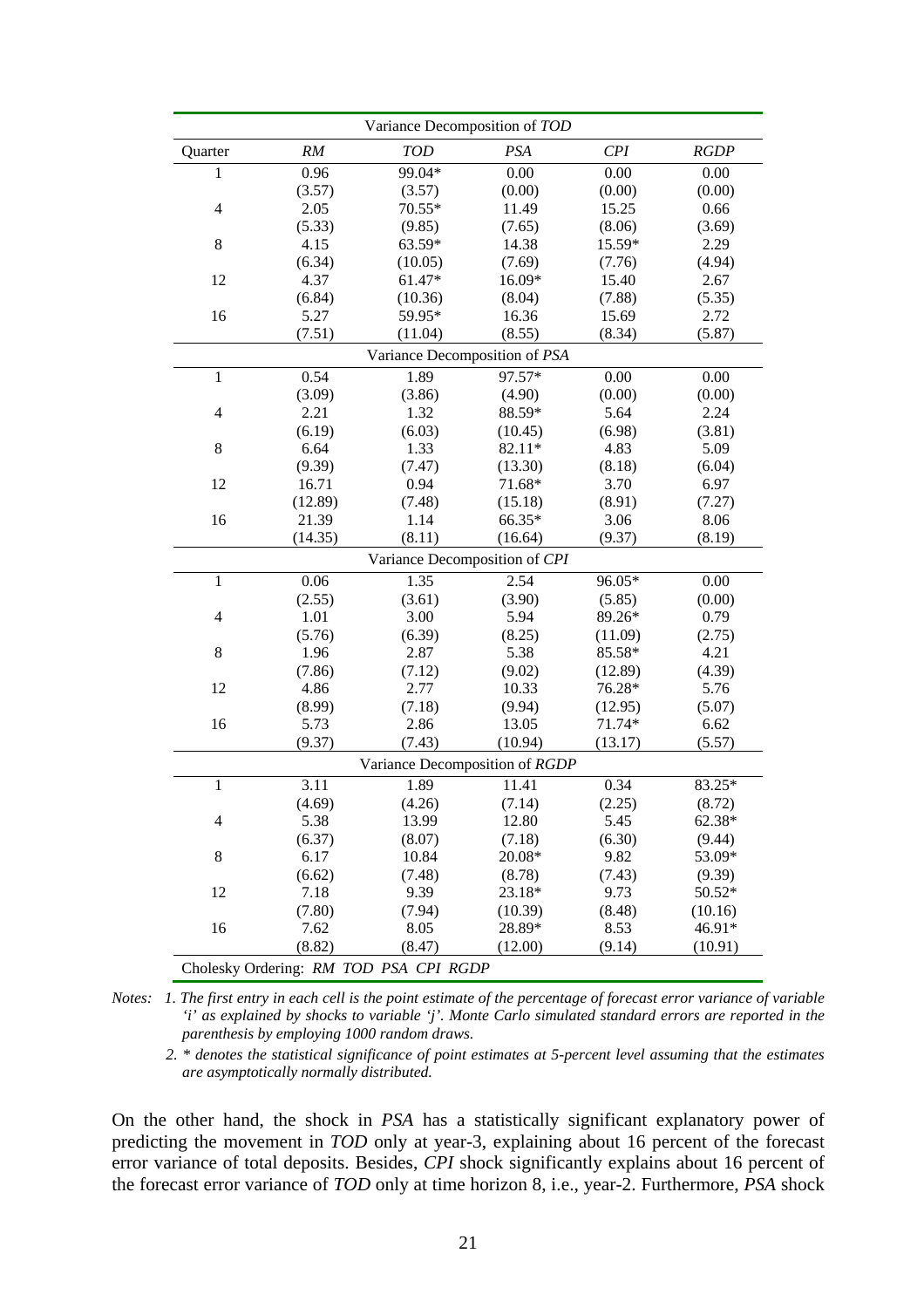has a statistically significant influence over predicting the movement in *RGDP* starting time horizon 8, i.e., from year 2 to 4. In particular, *PSA* shock alone explains about 29 percent of the forecast error variance of aggregate output in year-4. These results derived from the VDCs for the sub-sample period again confirm that the overall *bank lending channel* in Bangladesh is *weak*.



**Figure 4: Impulse Responses: Bank Lending Channel (1990:1–2005:2)** 

Estimated IRFs for the sub-sample period (i.e., January-March 1990 to April-June 2005) presented in Figure 4 show that the *RM* shock has no statistically significant impact on *TOD*, *PSA*, *CPI*, and finally, *RGDP*. This again suggests that the reserve money shock has no influence on aggregate output and prices through the portfolio of the scheduled banks due to reasons already explained for the full-sample period in the preceding section. On the other hand, the shock in *CPI* has a positive and significant impact on *TOD* only in the 3<sup>rd</sup> quarter and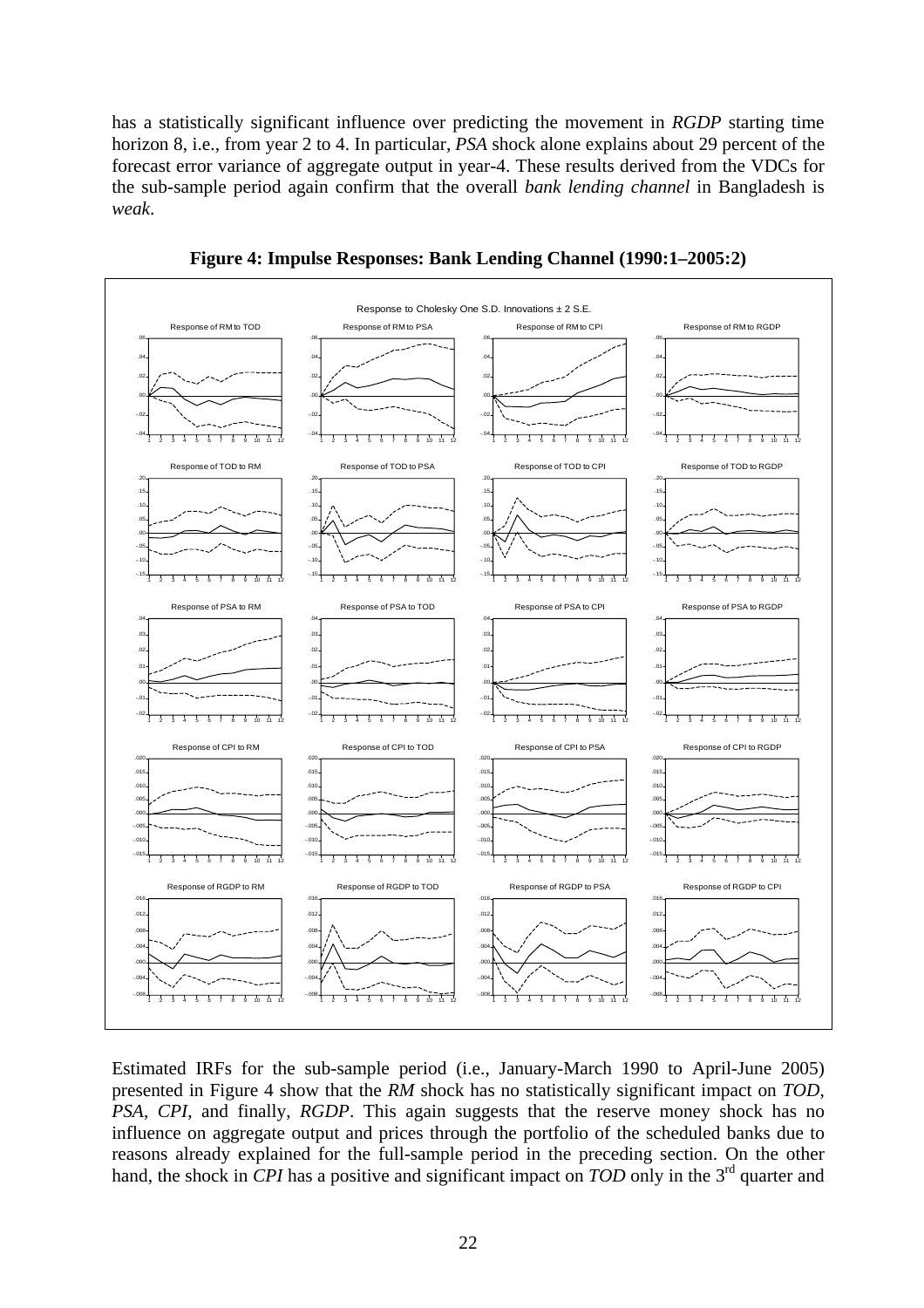then dissipates suggesting a very short-run positive influence on total deposits. This is expected since increases in the price level lead to increases in nominal income (i.e., nominal wages) which in turn are likely to raise total deposits in the scheduled banks of the country.

Besides, the shock in *PSA* has a significant and positive impact on *RGDP* only in the 1st quarter and then dissipates over the rest of the periods. Hence, a very short-run positive relationship between *private sector investment* as proxied by private sector advances and aggregate output exists in the economy. Lastly, these results derived from the IRFs for the sub-sample period also suggest that the existence of the overall *bank lending channel* in the economy is *weak*. [40](#page-25-0)

#### **4.3.1 Exchange Rate Channel (1979:3–2005:2)**

 $\overline{a}$ 

In order to investigate the existence of *exchange rate channel* in Bangladesh, the 6-variable VAR model has been estimated using quarterly data set for the period between July-September 1979 to April-June 2005 (i.e., full-sample period) with an optimal lag of 6 for each variable in the model.[41](#page-25-1) The estimated VDCs and IRFs reported in Table 10 and Figure 5 have been generated through 1000 *Monte Carlo* simulations from the orthogonalized residuals.<sup>[42](#page-25-2)</sup> The empirical results for the full-sample period suggest that the shock in *RM* has no statistically significant influence over predicting the movements in other variables (i.e., *CPI*, *NEXR*, *EPR*, *IMP*, and *RGDP*) at any time horizon except for its own future path.

|                | Variance Decomposition of RM |          |                               |            |            |             |  |  |  |  |
|----------------|------------------------------|----------|-------------------------------|------------|------------|-------------|--|--|--|--|
| Quarter        | RM                           | CPI      | <b>NEXR</b>                   | <b>EPR</b> | <b>IMP</b> | <b>RGDP</b> |  |  |  |  |
| 1              | 100.00*                      | 0.00     | 0.00                          | 0.00       | 0.00       | 0.00        |  |  |  |  |
|                | (0.00)                       | (0.00)   | (0.00)                        | (0.00)     | (0.00)     | (0.00)      |  |  |  |  |
| $\overline{4}$ | 92.82*                       | 1.42     | 2.48                          | 1.74       | 1.03       | 0.51        |  |  |  |  |
|                | (7.18)                       | (3.49)   | (4.10)                        | (3.70)     | (2.67)     | (2.30)      |  |  |  |  |
| 8              | 88.54*                       | 3.49     | 2.27                          | 3.69       | 1.48       | 0.53        |  |  |  |  |
|                | (11.55)                      | (6.99)   | (5.19)                        | (7.32)     | (4.95)     | (2.73)      |  |  |  |  |
| 12             | 79.83*                       | 3.78     | 9.79                          | 3.51       | 2.09       | 1.00        |  |  |  |  |
|                | (12.19)                      | (7.69)   | (7.44)                        | (8.26)     | (5.63)     | (2.76)      |  |  |  |  |
| 16             | 67.87*                       | 11.69    | 12.86                         | 3.32       | 3.12       | 1.14        |  |  |  |  |
|                | (11.77)                      | (9.89)   | (7.99)                        | (8.69)     | (5.77)     | (2.68)      |  |  |  |  |
|                |                              |          | Variance Decomposition of CPI |            |            |             |  |  |  |  |
| $\mathbf{1}$   | 0.03                         | 99.97*   | 0.00                          | 0.00       | 0.00       | 0.00        |  |  |  |  |
|                | (1.45)                       | (1.45)   | (0.00)                        | (0.00)     | (0.00)     | (0.00)      |  |  |  |  |
| 4              | 2.79                         | 84.64*   | 9.66                          | 0.99       | 1.34       | 0.58        |  |  |  |  |
|                | (4.00)                       | (8.39)   | (6.45)                        | (2.62)     | (2.26)     | (2.35)      |  |  |  |  |
| 8              | 6.16                         | 79.65*   | 9.46                          | 1.05       | 2.74       | 0.94        |  |  |  |  |
|                | (7.12)                       | (11.93)  | (7.85)                        | (5.41)     | (4.13)     | (2.58)      |  |  |  |  |
| 12             | 7.81                         | 75.91*   | 10.58                         | 1.54       | 3.27       | 0.89        |  |  |  |  |
|                | (8.31)                       | (14.37)  | (9.52)                        | (8.29)     | (6.08)     | (2.80)      |  |  |  |  |
| 16             | 9.39                         | $70.67*$ | 12.23                         | 2.31       | 4.54       | 0.86        |  |  |  |  |
|                | (8.94)                       | (15.39)  | (10.52)                       | (10.57)    | (7.29)     | (2.95)      |  |  |  |  |

**Table 10: Variance Decompositions-Exchange Rate Channel (1979:3–2005:2)** 

<span id="page-25-0"></span><sup>40</sup> The results for the sub-sample period remain the same as those of alternative ordering of the relevant variables including some radical ones such as inverting the order of the variables completely.

<span id="page-25-1"></span><sup>41</sup> Although, AIC and LR tests indicate 12 and 9 lags respectively as the optimal lag length, 6 lags have been considered in the estimation that makes the residuals of the 6-variable VAR model almost white noise (Annex 1.3). Besides, recursive residuals suggest stability in general in the parameters of the equations in the model while there are some minor episodes of instability (Annex 1.7).

<span id="page-25-2"></span><sup>&</sup>lt;sup>42</sup> The standard errors of VDCs and the confidence bands of IRFs are generated using *Monte Carlo* simulations where 1000 random draws have been employed.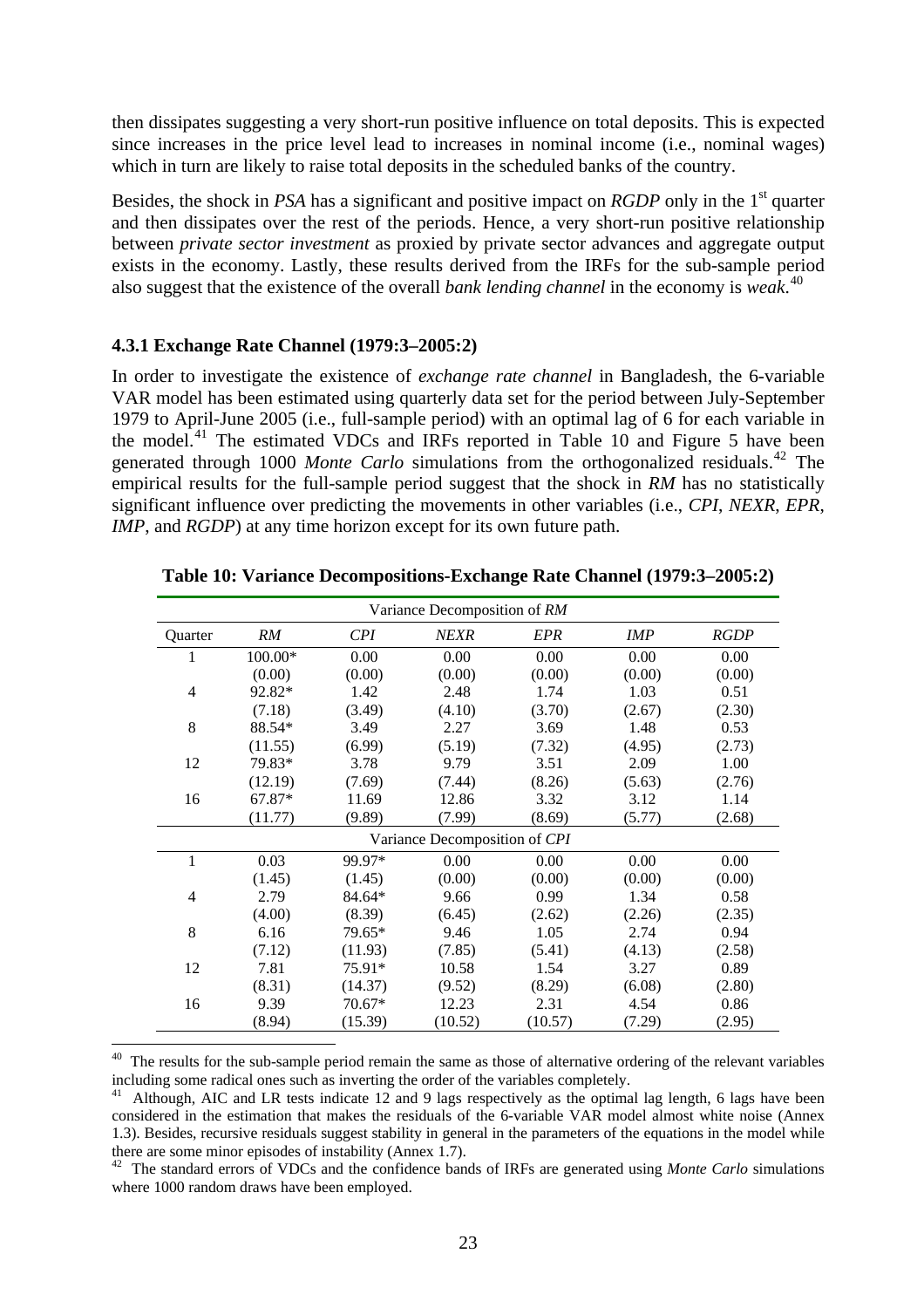| Variance Decomposition of NEXR |        |                                             |                                |            |            |             |  |  |
|--------------------------------|--------|---------------------------------------------|--------------------------------|------------|------------|-------------|--|--|
| Quarter                        | RM     | CPI                                         | <b>NEXR</b>                    | <b>EPR</b> | <b>IMP</b> | <b>RGDP</b> |  |  |
| $\mathbf{1}$                   | 5.33   | 0.89                                        | 93.78*                         | 0.00       | 0.00       | 0.00        |  |  |
|                                | (4.41) | (2.27)                                      | (4.89)                         | (0.00)     | (0.00)     | (0.00)      |  |  |
| $\overline{4}$                 | 9.93   | 2.96                                        | 79.09*                         | 4.25       | 3.39       | 0.38        |  |  |
|                                | (7.98) | (3.51)                                      | (9.83)                         | (4.95)     | (3.63)     | (1.99)      |  |  |
| $\,8\,$                        | 9.10   | 13.29                                       | 59.33*                         | 3.48       | 14.34      | 0.46        |  |  |
|                                | (8.17) | (9.39)                                      | (12.69)                        | (5.78)     | (9.61)     | (2.40)      |  |  |
| 12                             | 6.71   | 31.39*                                      | 43.04*                         | 2.97       | 14.33      | 1.56        |  |  |
|                                | (7.34) | (13.61)                                     | (12.43)                        | (7.11)     | (9.94)     | (2.88)      |  |  |
| 16                             | 5.94   | 36.69*                                      | 37.57*                         | 2.65       | 13.72      | 3.43        |  |  |
|                                | (7.19) | (14.32)                                     | (12.03)                        | (8.87)     | (9.52)     | (3.66)      |  |  |
|                                |        |                                             | Variance Decomposition of EPR  |            |            |             |  |  |
| $\mathbf{1}$                   | 0.01   | 1.958                                       | 3.09                           | 94.92*     | 0.00       | 0.00        |  |  |
|                                | (1.50) | (2.93)                                      | (3.87)                         | (4.89)     | (0.00)     | (0.00)      |  |  |
| $\overline{4}$                 | 0.54   | 1.74                                        | 6.77                           | 88.97*     | 0.91       | 1.07        |  |  |
|                                | (3.68) | (3.45)                                      | (4.91)                         | (7.61)     | (3.02)     | (3.31)      |  |  |
| $\,$ 8 $\,$                    | 0.73   | 2.39                                        | 6.95                           | 86.25*     | 1.86       | 1.82        |  |  |
|                                | (4.74) | (5.24)                                      | (5.30)                         | (9.67)     | (4.39)     | (3.40)      |  |  |
| 12                             | 0.94   | 3.51                                        | 6.89                           | 84.25*     | 1.84       | 2.57        |  |  |
|                                | (5.44) | (7.54)                                      | (5.99)                         | (11.47)    | (5.05)     | (3.81)      |  |  |
| 16                             | 0.91   | 4.20                                        | 6.68                           | 82.86*     | 2.06       | 3.29        |  |  |
|                                | (5.69) | (8.74)                                      | (6.35)                         | (12.50)    | (5.43)     | (4.17)      |  |  |
|                                |        |                                             | Variance Decomposition of IMP  |            |            |             |  |  |
| $\mathbf{1}$                   | 0.02   | 3.10                                        | 0.00                           | $12.11*$   | 84.77*     | 0.00        |  |  |
|                                | (1.39) | (3.69)                                      | (1.48)                         | (5.71)     | (6.76)     | (0.00)      |  |  |
| 4                              | 2.35   | 2.22                                        | 9.58                           | 28.95*     | 56.35*     | 0.55        |  |  |
|                                | (4.39) | (3.49)                                      | (6.81)                         | (9.63)     | (9.04)     | (2.49)      |  |  |
| $\,8\,$                        | 9.46   | 3.11                                        | 11.87                          | 30.05*     | 41.95*     | 3.56        |  |  |
|                                | (7.55) | (4.99)                                      | (7.74)                         | (10.51)    | (8.17)     | (3.24)      |  |  |
| 12                             | 9.97   | 3.73                                        | 11.67                          | 27.97*     | 42.15*     | 4.51        |  |  |
|                                | (7.47) | (5.86)                                      | (7.45)                         | (10.36)    | (8.35)     | (3.67)      |  |  |
| 16                             | 9.99   | 4.22                                        | 12.29                          | 27.47*     | 41.14*     | 4.89        |  |  |
|                                | (7.15) | (6.78)                                      | (7.23)                         | (10.58)    | (8.37)     | (3.87)      |  |  |
|                                |        |                                             | Variance Decomposition of RGDP |            |            |             |  |  |
| $\mathbf{1}$                   | 0.14   | 4.14                                        | 0.49                           | 0.32       | 0.42       | 94.49*      |  |  |
|                                | (1.63) | (4.03)                                      | (1.90)                         | (1.77)     | (1.73)     | (5.05)      |  |  |
| 4                              | 1.92   | 4.53                                        | 7.24                           | 0.93       | 3.90       | 81.48*      |  |  |
|                                | (3.88) | (4.35)                                      | (5.69)                         | (3.45)     | (4.42)     | (8.05)      |  |  |
| 8                              | 4.29   | 4.24                                        | 6.73                           | 8.68       | 6.48       | $69.58*$    |  |  |
|                                | (4.99) | (4.86)                                      | (5.60)                         | (6.72)     | (5.77)     | (9.18)      |  |  |
| 12                             | 3.84   | 3.86                                        | 8.50                           | 14.10      | 7.55       | $62.15*$    |  |  |
|                                | (5.39) | (5.59)                                      | (6.95)                         | (9.94)     | (6.67)     | (10.56)     |  |  |
| 16                             | 3.50   | 3.21                                        | 10.15                          | 19.26      | 6.92       | 56.96*      |  |  |
|                                | (5.78) | (6.48)                                      | (8.12)                         | (12.79)    | (7.07)     | (11.99)     |  |  |
|                                |        | Cholesky Ordering: RM CPI NEXR EPR IMP RGDP |                                |            |            |             |  |  |

*Notes: 1. The first entry in each cell is the point estimate of the percentage of forecast error variance of variable 'i' as explained by shocks to variable 'j'. Monte Carlo simulated standard errors are reported in the parenthesis by employing 1000 random draws.* 

 *2. \* denotes the statistical significance of point estimates at 5-percent level assuming that the estimates are asymptotically normally distributed.*

However, the shock in *CPI* has a statistically significant explanatory power of forecasting the movement in *NEXR* (i.e., BDT/USD) starting time horizon 12, i.e., year-3. Particularly, *CPI*  shock alone explains about 37 percent of the forecast error variance of nominal exchange rate in year-4. Conversely, the shock in *EPR* has a statistically significant influence over predicting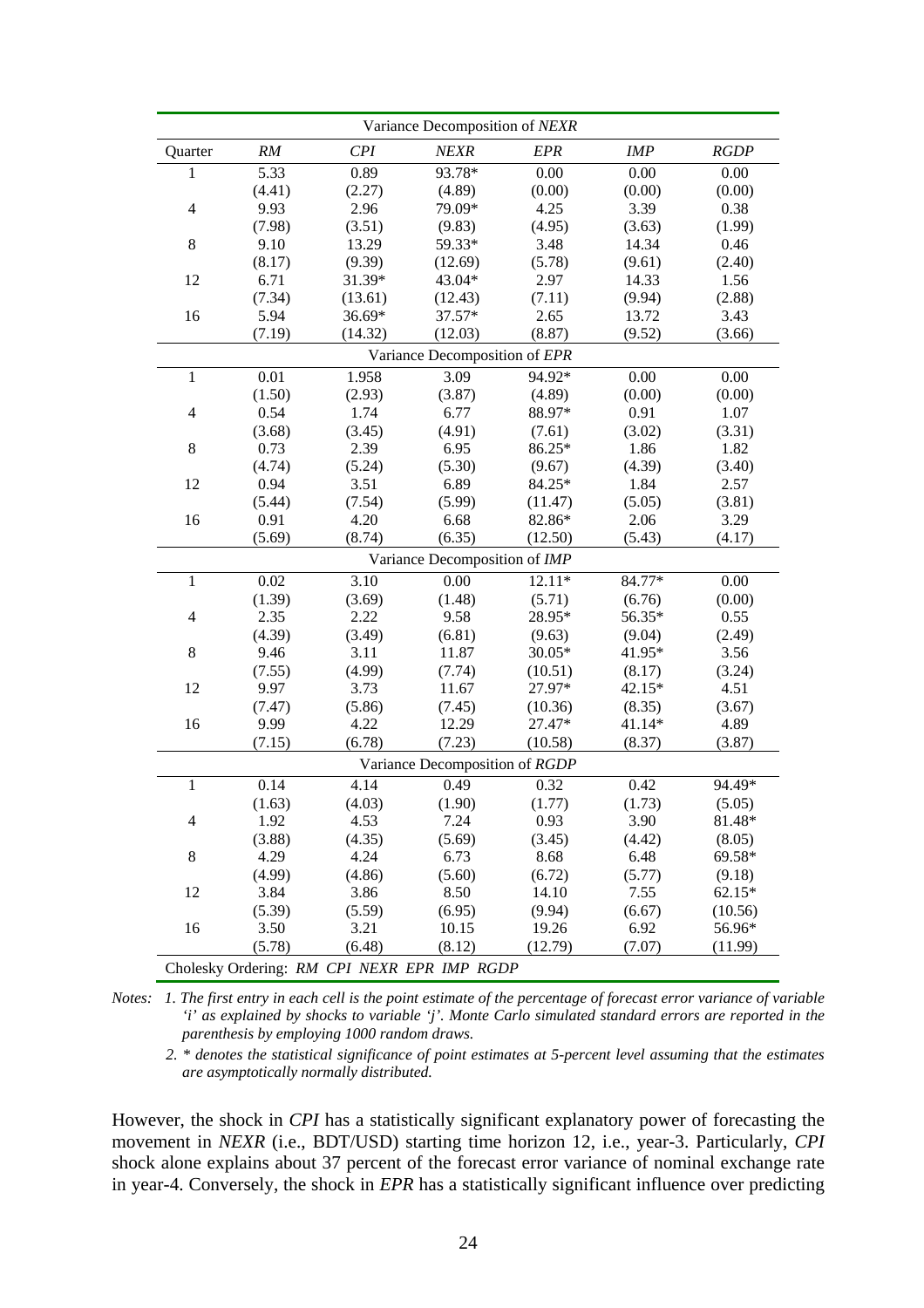the movement in *IMP* over all time horizons though not vice versa. For instance, the *EPR* shock alone explains about 30 percent of the forecast error variance of imports in year-2 with the magnitude remaining stable between the 4 quarters on. Analysis of the results derived from the VDCs for the full-sample period suggests that the existence of the overall *exchange rate channel* in the country is *weak*, and thus, not captured in the empirical estimation of the paper.

The estimated IRFs presented in Figure 5 for the full-sample period (i.e., July-September 1979 to April-June 2005) show that the shock in *RM* has no statistically significant impact on *CPI* as well as *EPR*, *IMP*, and *RGDP* except for *NEXR*. This in turn, suggests that prices and aggregate output in the economy have not been influenced by the reserve money shock. The contributing reason behind these results would appear that the monetary policy framework under the fixed exchange rate regime for a considerable length of time in the full-sample period (i.e., up to 31 May, 2003) where reserve money as a policy variable has been unable to explain the monetary transmission mechanism through the *exchange rate channel* in Bangladesh. However, *RM* shock has a negative and significant impact on *NEXR* (i.e., BDT/USD) only in the  $1<sup>st</sup>$  quarter and then dissipates over the rest of the periods. This is an interesting finding since it partly confirms the claims by many economists as well as policy makers regarding the overvalued exchange rate under the fixed exchange rate regime in Bangladesh (Ahmed,  $2006$ ).<sup>[43](#page-27-0)</sup>

On the other hand, the shock in *NEXR* has a significant and positive impact on *CPI* only in the 3rd quarter indicating a very short-run positive influence on *CPI*. Besides, the response of *IMP* to *NEXR* shock is insignificant in the 1<sup>st</sup> quarter and then turns negative and significant in the  $2<sup>nd</sup>$  quarter and then becomes insignificant over the rest of the periods. This confirms the existence of the general relationship between the appreciation/depreciation of nominal exchange rates and imports in Bangladesh. It is also observable that the shock in *EPR* has a significant and positive impact on *IMP* from  $1<sup>st</sup>$  to  $3<sup>rd</sup>$  quarter and then dissipates suggesting a short-run positive influence on *IMP*. It matches the actual export-import structure of Bangladesh where exports mostly depend on imported capital machineries, raw materials, etc. In conclusion, the IRFs obtained for the full-sample period (i.e., July-September 1979 to April-June 2005) suggest that the existence of the overall *exchange rate channel* in Bangladesh is *weak* due to reasons already explained above.<sup>[44](#page-27-1)</sup> However, following the move from a fixed exchange rate to floating regime, the recent experience of volatility in the foreign exchange market perhaps indicates the working of the overall *exchange rate channel* in the economy under the monetary policy framework pursued by the BB.<sup>[45](#page-27-2)</sup>

 $\overline{a}$ 

<span id="page-27-0"></span><sup>&</sup>lt;sup>43</sup> Overvalued exchange rate of domestic currency in a small open economy hurts exports and tends to increase imports (Ahmed, 2006).

<span id="page-27-1"></span><sup>&</sup>lt;sup>44</sup> The results for the full-sample period remain the same as those of alternative ordering of the relevant variables including some radical ones such as inverting the order completely.

<span id="page-27-2"></span><sup>&</sup>lt;sup>45</sup> The existence of the overall *exchange rate channel* in an economy mainly depends on the degree of openness, the responsiveness of the exchange rate to monetary policy shocks, and the sensitivity of net exports to exchange rate fluctuations.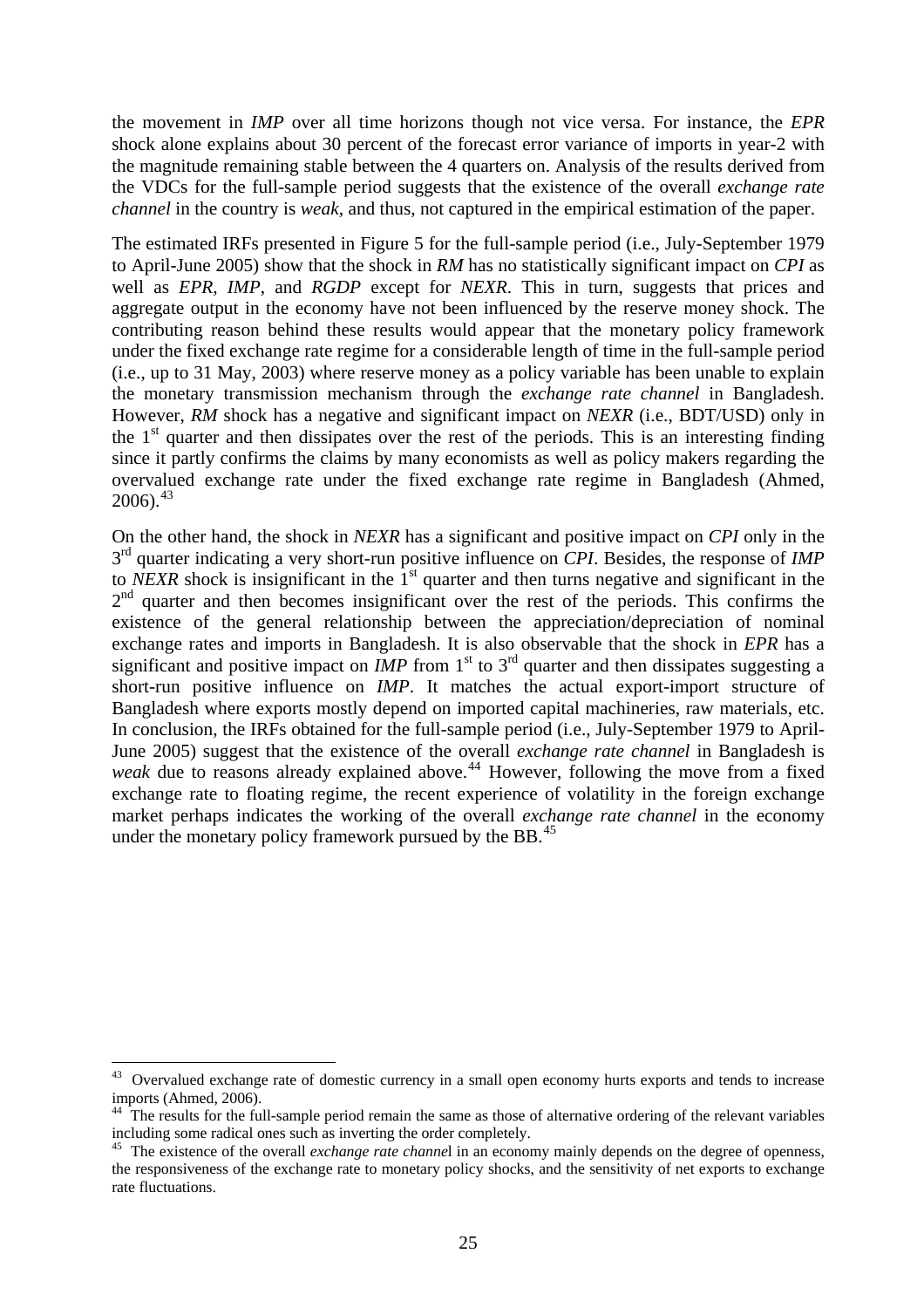



### **4.3.2 Exchange Rate Channel (1990:1–2005:2)**

 $\overline{a}$ 

The above 6-variable VAR model regarding the overall *exchange rate channel* in the country has also been re-examined using quarterly data for the period between January-March 1990 to April-June 2005 (i.e., the sub-sample period) with an optimal lag of 5 for each variable.<sup>[46](#page-28-0)</sup> The

<span id="page-28-0"></span> $46$  Even though, AIC and LR tests indicate 8 and 7 lags respectively as the optimal lag length, 5 lags have been considered in the estimation that makes the residuals of the VAR model almost white noise. In addition, recursive residuals suggest stability in general in the parameters of the equations in the model although there are some minor episodes of instability (Annex 1.8).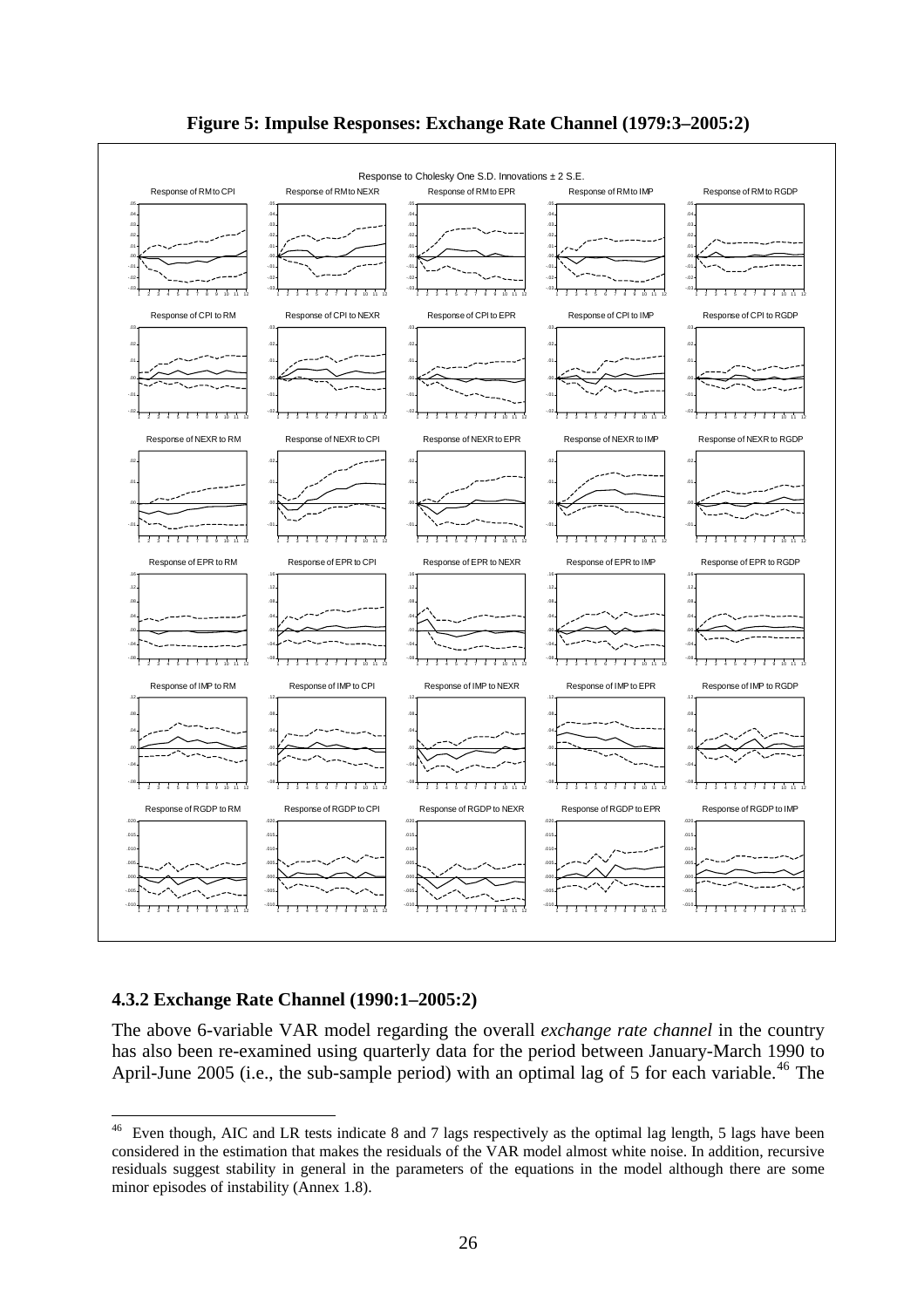computed VDCs and IRFs presented in Table 11 and Figure 6 have been generated through *Monte Carlo* simulations from the orthogonalized residuals.<sup>[47](#page-29-0)</sup> The results obtained for the subsample period again indicate that the *RM* shock does not have any statistically significant explanatory power of predicting the movements in *CPI*, *EPR*, and *RGDP* at any time horizon. However, the shock in *RM* has a significant influence over predicting the movement in *NEXR* (i.e., BDT/USD) only at time horizon 8 and *IMP* starting time horizon 8 as well as its own future path starting the very first quarter. For instance, *RM* shock alone explains about 35 percent and more than 50 percent of the forecast error variances of nominal exchange rates in year-2 and of imports in year-3 respectively.

The movement in *RGDP*, on the other hand has a statistically significant explanatory power of forecasting the future path of *CPI* starting time horizon 8 as well as *NEXR* starting time horizon 12. Specifically, the shock in *RGDP* explains about 16 percent and 14 percent of the forecast error variances of price level and nominal exchange rate in year-4, respectively. Besides, the movement in *CPI* alone significantly explains 26.06 percent of the forecast error variance of *NEXR* only in year-4. Analysis of these results obtained from the VDCs for the sub-sample period again implies that the existence of the overall *exchange rate channel* in Bangladesh is *weak*.

|                | Variance Decomposition of RM |         |                                |            |            |             |  |
|----------------|------------------------------|---------|--------------------------------|------------|------------|-------------|--|
| Quarter        | RM                           | CPI     | <b>NEXR</b>                    | <b>EPR</b> | <b>IMP</b> | <b>RGDP</b> |  |
| 1              | 100.00*                      | 0.00    | 0.00                           | 0.00       | 0.00       | 0.00        |  |
|                | (0.00)                       | (0.00)  | (0.00)                         | (0.00)     | (0.00)     | (0.00)      |  |
| $\overline{4}$ | 89.87*                       | 4.79    | 2.14                           | 0.47       | 0.74       | 1.99        |  |
|                | (11.13)                      | (7.93)  | (5.24)                         | (4.14)     | (3.85)     | (3.31)      |  |
| 8              | 80.35*                       | 7.38    | 3.75                           | 2.96       | 3.87       | 1.69        |  |
|                | (15.20)                      | (10.71) | (7.16)                         | (8.97)     | (6.89)     | (3.58)      |  |
| 12             | 75.71*                       | 7.63    | 5.16                           | 5.69       | 3.88       | 1.93        |  |
|                | (15.29)                      | (10.86) | (7.54)                         | (11.52)    | (6.99)     | (3.78)      |  |
| 16             | 67.08*                       | 10.58   | 4.99                           | 10.04      | 4.29       | 3.02        |  |
|                | (15.58)                      | (11.65) | (7.24)                         | (13.18)    | (7.25)     | (4.22)      |  |
|                |                              |         | Variance Decomposition of CPI  |            |            |             |  |
| $\mathbf{1}$   | 1.02                         | 98.98*  | 0.00                           | 0.00       | 0.00       | 0.00        |  |
|                | (3.18)                       | (3.18)  | (0.00)                         | (0.00)     | (0.00)     | (0.00)      |  |
| 4              | 0.97                         | 74.46*  | 5.42                           | 2.77       | 11.99      | 4.39        |  |
|                | (5.79)                       | (11.46) | (6.99)                         | (4.21)     | (8.38)     | (4.19)      |  |
| 8              | 3.49                         | 57.91*  | 2.95                           | 5.66       | 16.85      | 13.14*      |  |
|                | (9.99)                       | (14.84) | (6.37)                         | (8.92)     | (10.33)    | (6.42)      |  |
| 12             | 3.19                         | 55.39*  | 2.68                           | 8.35       | 15.19      | 15.20*      |  |
|                | (11.56)                      | (14.87) | (6.49)                         | (12.16)    | (9.14)     | (6.62)      |  |
| 16             | 4.48                         | 53.94*  | 2.57                           | 8.14       | 14.99      | 15.88*      |  |
|                | (13.29)                      | (14.59) | (7.01)                         | (13.16)    | (8.99)     | (6.49)      |  |
|                |                              |         | Variance Decomposition of NEXR |            |            |             |  |
| $\mathbf{1}$   | 4.76                         | 3.83    | 91.41*                         | 0.00       | 0.00       | 0.00        |  |
|                | (5.50)                       | (5.07)  | (7.14)                         | (0.00)     | (0.00)     | (0.00)      |  |
| 4              | 16.62                        | 8.04    | 59.31*                         | 1.98       | 3.80       | 10.25       |  |
|                | (11.96)                      | (8.70)  | (13.14)                        | (4.79)     | (5.54)     | (5.90)      |  |
| 8              | 34.51*                       | 8.99    | 39.28*                         | 3.43       | 3.84       | 9.95        |  |
|                | (16.32)                      | (8.78)  | (11.82)                        | (7.26)     | (5.74)     | (5.67)      |  |

**Table 11: Variance Decompositions-Exchange Rate Channel (1990:1–2005:2)** 

 $\overline{a}$ 

<span id="page-29-0"></span><sup>47</sup> The standard errors of VDCs and the confidence bands of IRFs are generated using 1000 *Monte Carlo* simulations.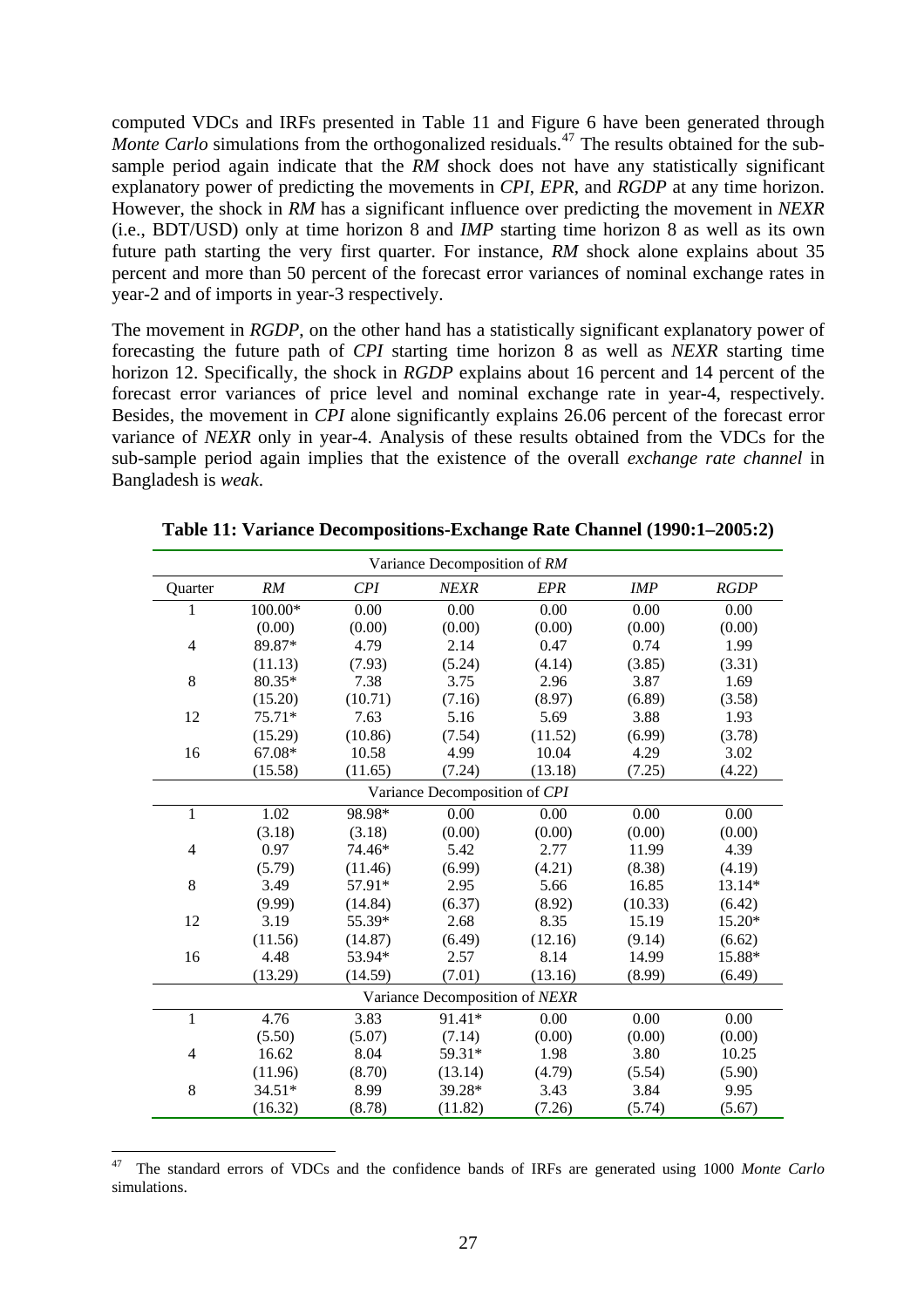| Quarter                                     | RM      | CPI     | <b>NEXR</b>                    | <b>EPR</b> | <b>IMP</b> | RGDP     |  |  |  |  |
|---------------------------------------------|---------|---------|--------------------------------|------------|------------|----------|--|--|--|--|
| 12                                          | 29.86   | 20.46   | 28.30*                         | 3.18       | 5.69       | $12.51*$ |  |  |  |  |
|                                             | (16.13) | (12.53) | (9.60)                         | (9.30)     | (6.85)     | (5.93)   |  |  |  |  |
| 16                                          | 27.52   | 26.06*  | 24.18*                         | 3.52       | 4.88       | 13.84*   |  |  |  |  |
|                                             | (15.44) | (13.02) | (8.98)                         | (11.39)    | (6.96)     | (5.86)   |  |  |  |  |
| Variance Decomposition of EPR               |         |         |                                |            |            |          |  |  |  |  |
| $\mathbf{1}$                                | 1.98    | 0.16    | 4.82                           | 93.04*     | 0.00       | $0.00\,$ |  |  |  |  |
|                                             | (4.43)  | (2.45)  | (5.28)                         | (6.93)     | (0.00)     | (0.00)   |  |  |  |  |
| $\overline{4}$                              | 5.86    | 2.24    | 9.36                           | 76.27*     | 3.18       | 3.09     |  |  |  |  |
|                                             | (8.98)  | (6.17)  | (6.53)                         | (12.29)    | (4.67)     | (4.39)   |  |  |  |  |
| 8                                           | 5.67    | 6.65    | 8.11                           | 74.59*     | 2.69       | 2.29     |  |  |  |  |
|                                             | (11.02) | (9.81)  | (6.45)                         | (14.68)    | (5.50)     | (3.76)   |  |  |  |  |
| 12                                          | 5.53    | 5.47    | 7.07                           | 77.34*     | 2.62       | 1.97     |  |  |  |  |
|                                             | (13.06) | (10.55) | (7.02)                         | (16.36)    | (6.45)     | (4.33)   |  |  |  |  |
| 16                                          | 5.69    | 4.67    | 6.02                           | 78.74*     | 3.04       | 1.82     |  |  |  |  |
|                                             | (14.65) | (11.43) | (7.44)                         | (17.59)    | (7.04)     | (4.94)   |  |  |  |  |
|                                             |         |         | Variance Decomposition of IMP  |            |            |          |  |  |  |  |
| $\mathbf{1}$                                | 1.67    | 9.37    | 1.19                           | 0.57       | 87.22*     | 0.00     |  |  |  |  |
|                                             | (3.82)  | (6.96)  | (3.19)                         | (2.63)     | (8.09)     | (0.00)   |  |  |  |  |
| $\overline{4}$                              | 20.99   | 7.01    | 3.07                           | 6.27       | $60.17*$   | 2.49     |  |  |  |  |
|                                             | (10.66) | (6.39)  | (5.04)                         | (6.83)     | (10.20)    | (4.32)   |  |  |  |  |
| $\,8\,$                                     | 42.36*  | 12.68   | 5.32                           | 7.19       | 30.77*     | 1.68     |  |  |  |  |
|                                             | (14.18) | (8.62)  | (6.16)                         | (8.03)     | (8.77)     | (3.66)   |  |  |  |  |
| 12                                          | 50.03*  | 10.07   | 4.34                           | 9.91       | $24.10*$   | 1.55     |  |  |  |  |
|                                             | (15.89) | (9.04)  | (6.39)                         | (10.65)    | (8.87)     | (4.18)   |  |  |  |  |
| 16                                          | 48.46*  | 9.55    | 4.45                           | 12.95      | 23.15*     | 1.44     |  |  |  |  |
|                                             | (15.89) | (10.19) | (6.94)                         | (12.93)    | (9.49)     | (4.71)   |  |  |  |  |
|                                             |         |         | Variance Decomposition of RGDP |            |            |          |  |  |  |  |
| $\mathbf{1}$                                | 10.00   | 0.31    | 6.74                           | 2.02       | 0.04       | 80.89*   |  |  |  |  |
|                                             | (6.97)  | (2.53)  | (5.90)                         | (3.71)     | (1.85)     | (8.60)   |  |  |  |  |
| $\overline{4}$                              | 14.81   | 9.22    | 8.65                           | 3.02       | 0.61       | 63.69*   |  |  |  |  |
|                                             | (8.95)  | (8.05)  | (6.22)                         | (4.69)     | (4.73)     | (9.32)   |  |  |  |  |
| $\,8\,$                                     | 17.13   | 15.72   | 8.26                           | 5.00       | 3.16       | 50.73*   |  |  |  |  |
|                                             | (10.23) | (9.30)  | (6.62)                         | (5.88)     | (5.72)     | (8.66)   |  |  |  |  |
| 12                                          | 23.15   | 19.88   | 6.62                           | 4.24       | 2.47       | 43.64*   |  |  |  |  |
|                                             | (13.08) | (10.69) | (7.08)                         | (7.89)     | (6.23)     | (9.35)   |  |  |  |  |
| 16                                          | 26.49   | 21.49   | 5.73                           | 4.26       | 2.04       | 39.99*   |  |  |  |  |
|                                             | (14.59) | (11.65) | (7.59)                         | (10.38)    | (7.06)     | (9.97)   |  |  |  |  |
| Cholesky Ordering: RM CPI NEXR EPR IMP RGDP |         |         |                                |            |            |          |  |  |  |  |

*Notes: 1. The first entry in each cell is the point estimate of the percentage of forecast error variance of variable 'i' as explained by shocks to variable 'j'. Monte Carlo simulated standard errors are reported in the parenthesis by employing 1000 random draws.* 

 *2. \* denotes the statistical significance of point estimates at 5-percent level assuming that the estimates are asymptotically normally distributed.*

The computed IRFs presented in Figure 6 for the sub-sample period (i.e., January-March 1990 to April-June 2005) show that the shock in *RM* has no statistically significant impact on *CPI*, *EPR*, *IMP* as well as *NEXR* except for *RGDP*. In particular, the response of aggregate output to reserve money shock is positive and significant only in the  $1<sup>st</sup>$  quarter and then turns insignificant over the rest of the periods. Thus, aggregate output in the economy has been influenced by the reserve money shock (i.e., monetary policy shock) for a short while. However, the price level remains independent of the reserve money shock partially due to supply side bottlenecks other than monetary phenomenon in the empirical estimation.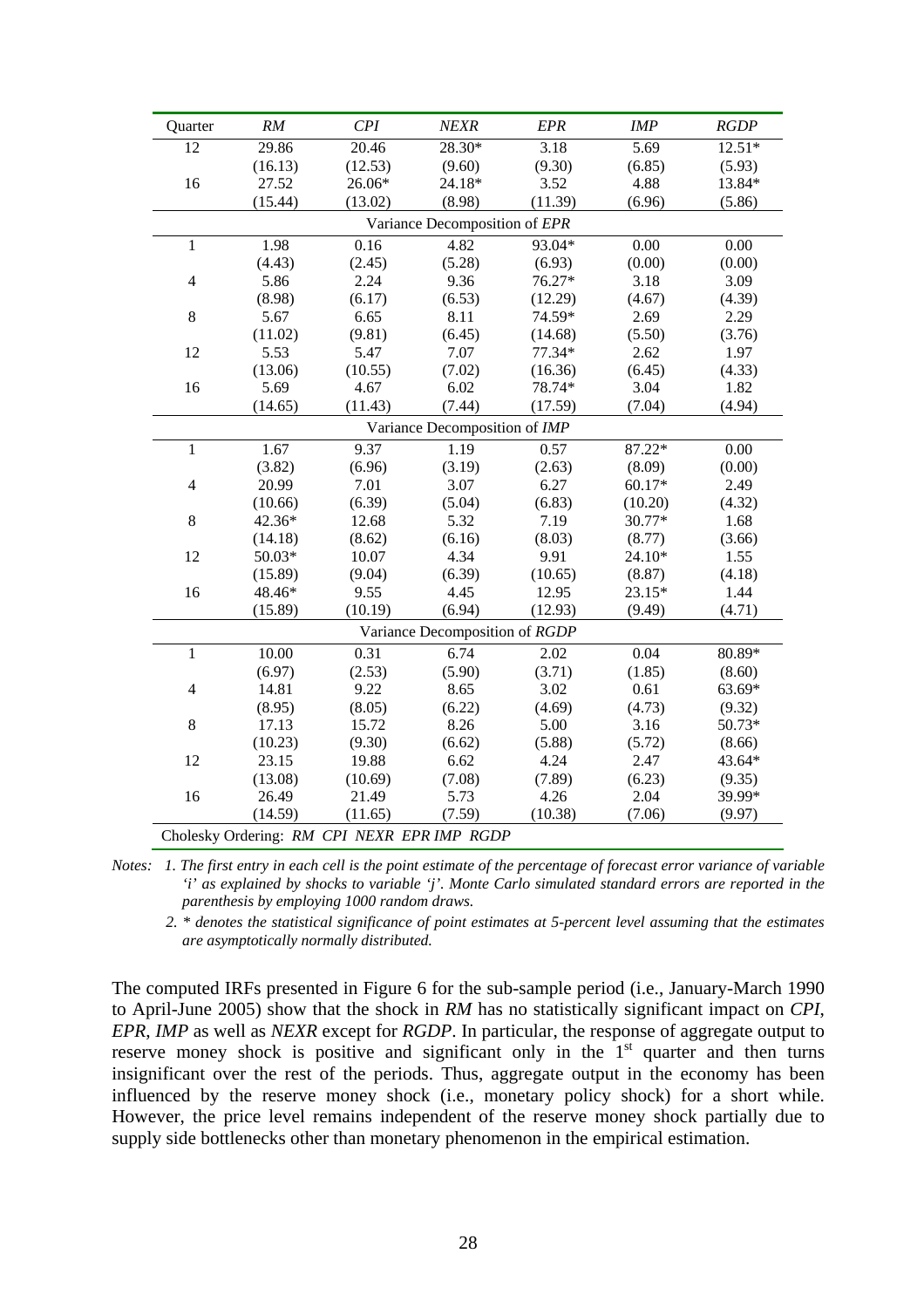



The shock in *RGDP* has a significant and positive impact on *CPI* only in the  $5<sup>th</sup>$  quarter indicating a very short-run positive influence (with lag effect) on *CPI*. Besides, the response of *CPI* to *IMP* shock is negative and significant in the 1<sup>st</sup> quarter and then becomes insignificant over the rest of the periods. It is also noticeable that the shock in *NEXR* has a significant and positive impact on *EPR* only in the 2<sup>nd</sup> quarter suggesting a very short-run positive impact on *EPR*. This supports the existence of the general relationship between the appreciation/depreciation of nominal exchange rates and export competitiveness in the economy. Finally, the IRFs for the sub-sample period again confirm that the existence of the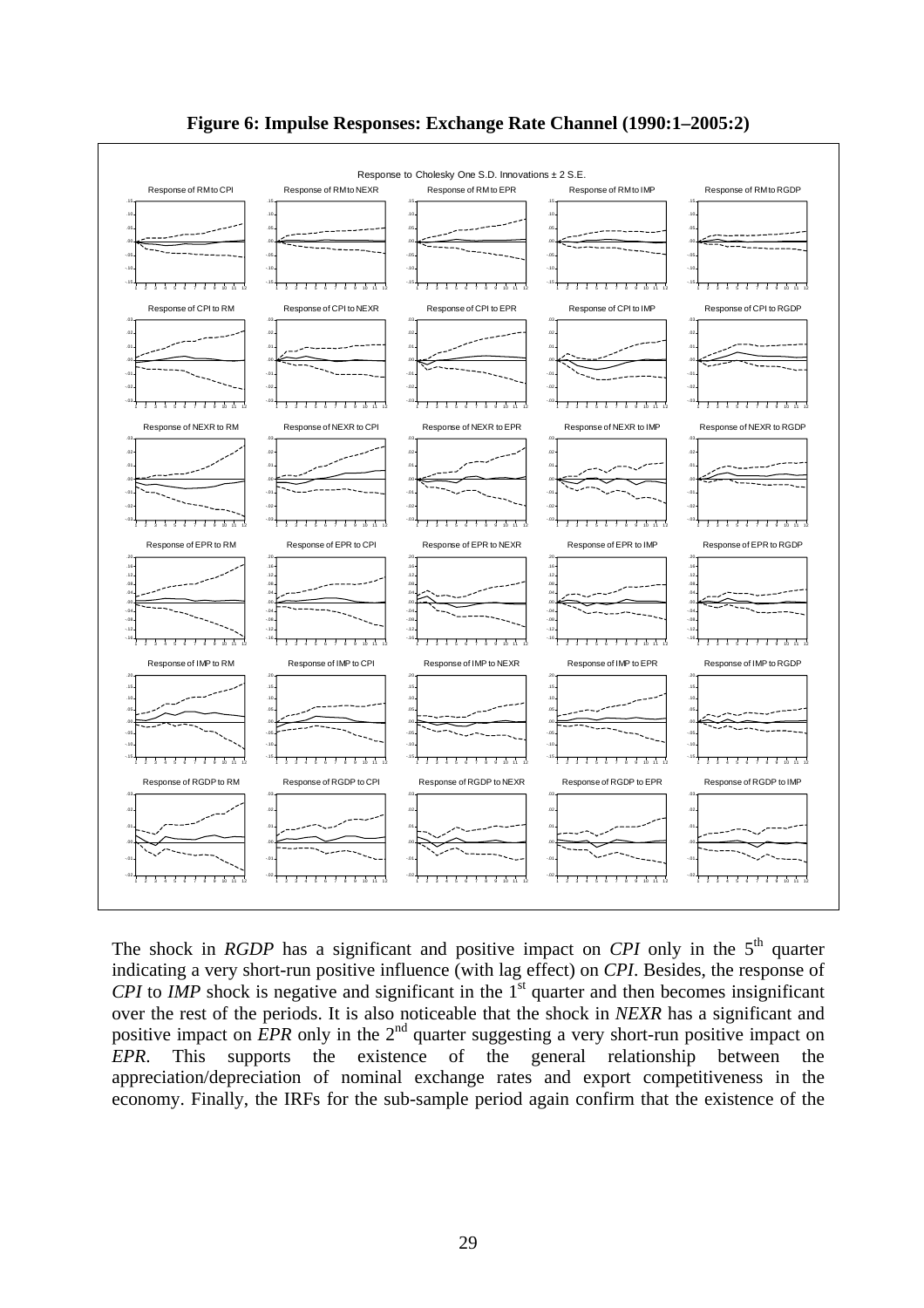overall *exchange rate channel* in Bangladesh is *weak* mainly due to reasons already explained for the full-sample period in the preceding section. $48$ 

### **5. Conclusion**

In view of changes in legal, institutional and policy frameworks in the financial system of Bangladesh under the FSRP initiated in the early 1990s, the paper attempted to empirically investigate whether *bank lending* and *exchange rate channels* exist in the economy through which monetary policy changes can influence aggregate output and prices. An assessment of the empirical evidence has been performed through a sophisticated macro-econometric framework, namely, the unrestricted VARs approach using a quarterly data set in the relevant time series variables. Major findings are summarized as follows:

- *Bank Lending Channel (1979:3–2005:2)*: VDCs indicate that reserve money has no explanatory power of forecasting the movements in other variables while private sector advances is an important variable for predicting the movements in total deposits as well as prices starting year 2-and year-4 receptively. On the other hand, IRFs show that total deposits, private sector advances, aggregate output and prices are non-responsive to reserve money which is very much in line with the outcome of VDCs. Besides, total deposits respond positively to private sector advances only up to the  $2<sup>nd</sup>$  quarter and private sector advances reacts positively to total deposits from  $2<sup>nd</sup>$  to  $5<sup>th</sup>$  quarter. Moreover, prices respond positively to private sector advances only in the  $1<sup>st</sup>$  quarter and then dissipate. The response of aggregate output to private sector advances is positive in the  $1<sup>st</sup>$  and  $4<sup>th</sup>$  quarters.
- *Bank Lending Channel (1990:1–2005:2)***:** The results from VDCs again suggest that the movement in reserve money does not contain any information about the movements in other variables. Conversely, private sector advances and prices have significant explanatory power of predicting the movement in total deposits only at year-3 and year-2 respectively. Moreover, private sector advances has a significant influence in predicting the movement in aggregate output starting year-2. The IRFs show that total deposits, private sector advances, aggregate output and prices are non-responsive to reserve money. On the other hand, total deposits respond positively to prices in the  $3<sup>rd</sup>$ quarter and private sector advances responds positively to aggregate output only in the  $1<sup>st</sup>$  quarter.
- *Exchange Rate Channel (1979:3–2005:2)*: Estimated VDCs suggest that reserve money has no influence in predicting the movements in other variables. However, price level has a significant explanatory power of forecasting the movement in nominal exchange rate (i.e., BDT/USD) starting year-3. Besides, exports have a significant influence in predicting the movement in imports over all time periods. On the other hand, IRFs show that nominal exchange rate reacts negatively to reserve money only in the  $1<sup>st</sup>$ quarter and prices respond positively to nominal exchange rate in the  $3<sup>rd</sup>$  quarter. Imports respond negatively to nominal exchange rate in the  $2<sup>nd</sup>$  quarter and positively to exports from  $1<sup>st</sup>$  to  $3<sup>rd</sup>$  quarters.
- *Exchange Rate Channel (1990:1–2005:2)*: VDCs indicate that reserve money has a significant explanatory power of predicting the movements in nominal exchange rate

<span id="page-32-0"></span> $\overline{a}$  $48$  The results for the sub-sample period remain the same as those of alternative ordering of the relevant variables including some radical ones such as reversing the order completely.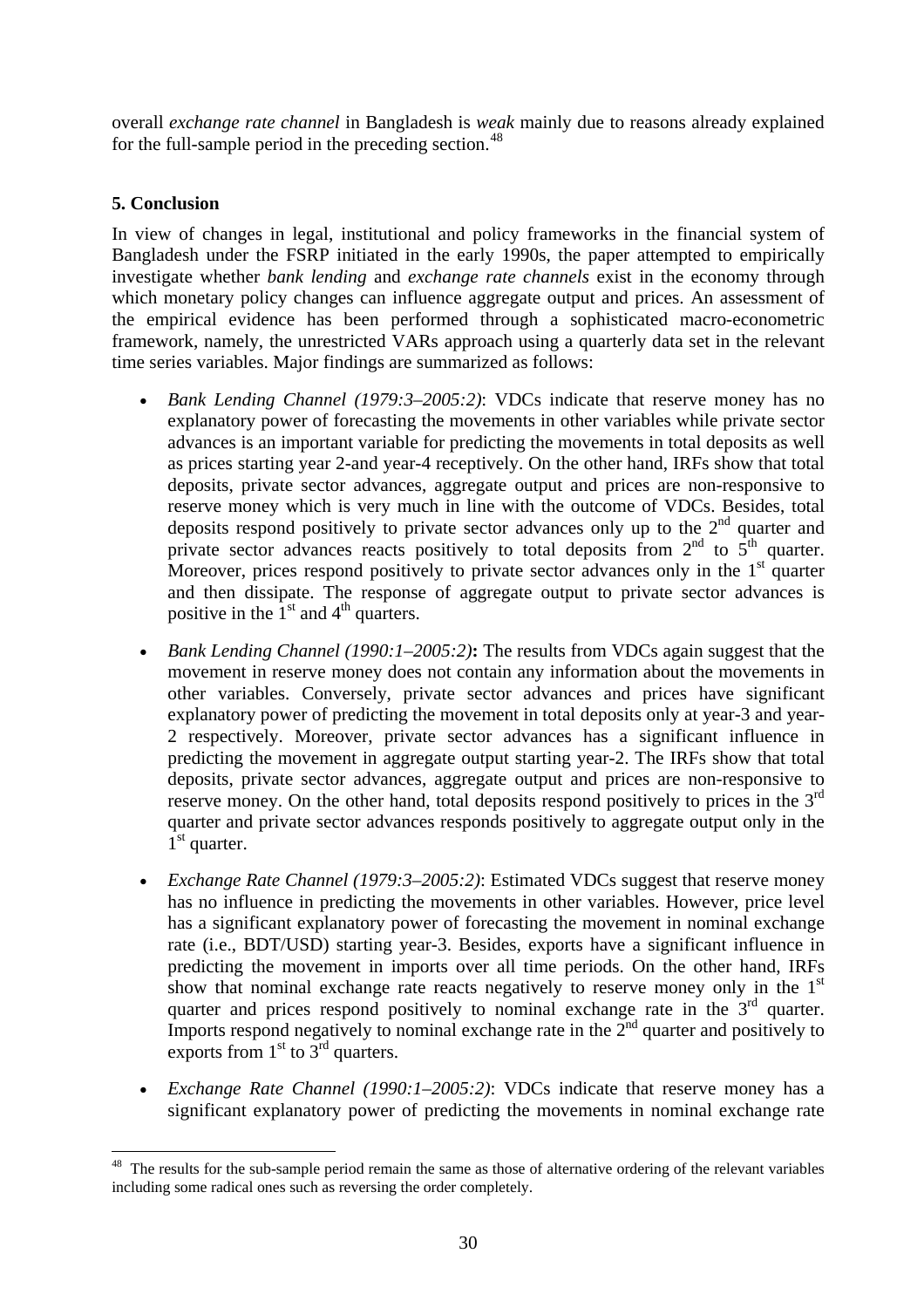only in year-2 and imports starting year-2. The movement in aggregate output, on the other hand has a significant explanatory power of forecasting the future path of prices starting year-2 as well as nominal exchange rate starting year-3. Besides, the movement in prices explains the future path of nominal exchange rate only in year-4. Conversely, IRFs show that aggregate output responds positively to reserve money in the  $1<sup>st</sup>$  quarter and prices react positively to aggregate output in the  $5<sup>th</sup>$  quarter. The response of prices to imports is negative and significant in the  $1<sup>st</sup>$  quarter and exports respond positively to nominal exchange rate only in the  $2<sup>nd</sup>$  quarter.

The results of the empirical analysis suggest *weak* existence of both *bank lending* and *exchange rate channels* in the economy for the full-sample period (i.e., July-September 1979 to April-June 2005) as well as in the sub-sample period (i.e., January-March 1990 to April-June 2005). Recall that the country adopted the FSRP in the early 1990s. Therefore, the observation regarding the existence of *bank lending channel* is partly consistent with the empirical evidence of Younus (2004), that is, the channel is non-existent in Bangladesh. However, the analysis of historical data presented in Tables 1 and 5 indicate discernible success of monetary policy in the long-run in terms of the growth-money-inflation nexus. Economic growth picked up, actual monetary expansion was more or less within the s*afe limit* and inflation converged to a moderate level over time.

Several explanations may be put forward to support the findings obtained of the paper. Firstly, though the data set includes observations for the period July-September 1979 to April-June 2005, most of the reforms under the FSRP were fully in effect only from the late 1990s (e.g., interest rate liberalization of 1997). Secondly, monetary policy framework in the sample period was mainly under the fixed exchange rate and fiscal dominance. Thirdly, although less relevant in recent years, the existence and continuation of *directed credits* at *concessional rates* by NCBs as well as SBs and the consequent high non-performing loans (NPLs) of these banks partially distort the channels of monetary transmission in the economy. Finally, the excess liquidity position in the banking system as well as a significant share of net government borrowing in reserve money in most years partly neutralize the efficacy of monetary policy actions.

The empirical findings of the paper have important implications with respect to the operation of monetary policy. Specifically, knowing the distinct active channels of monetary transmission in the economy would guide the monetary authority in formulating and conducting monetary policy pursuant to its objectives under the current regime, i.e., floating exchange rate and market based monetary policy instruments.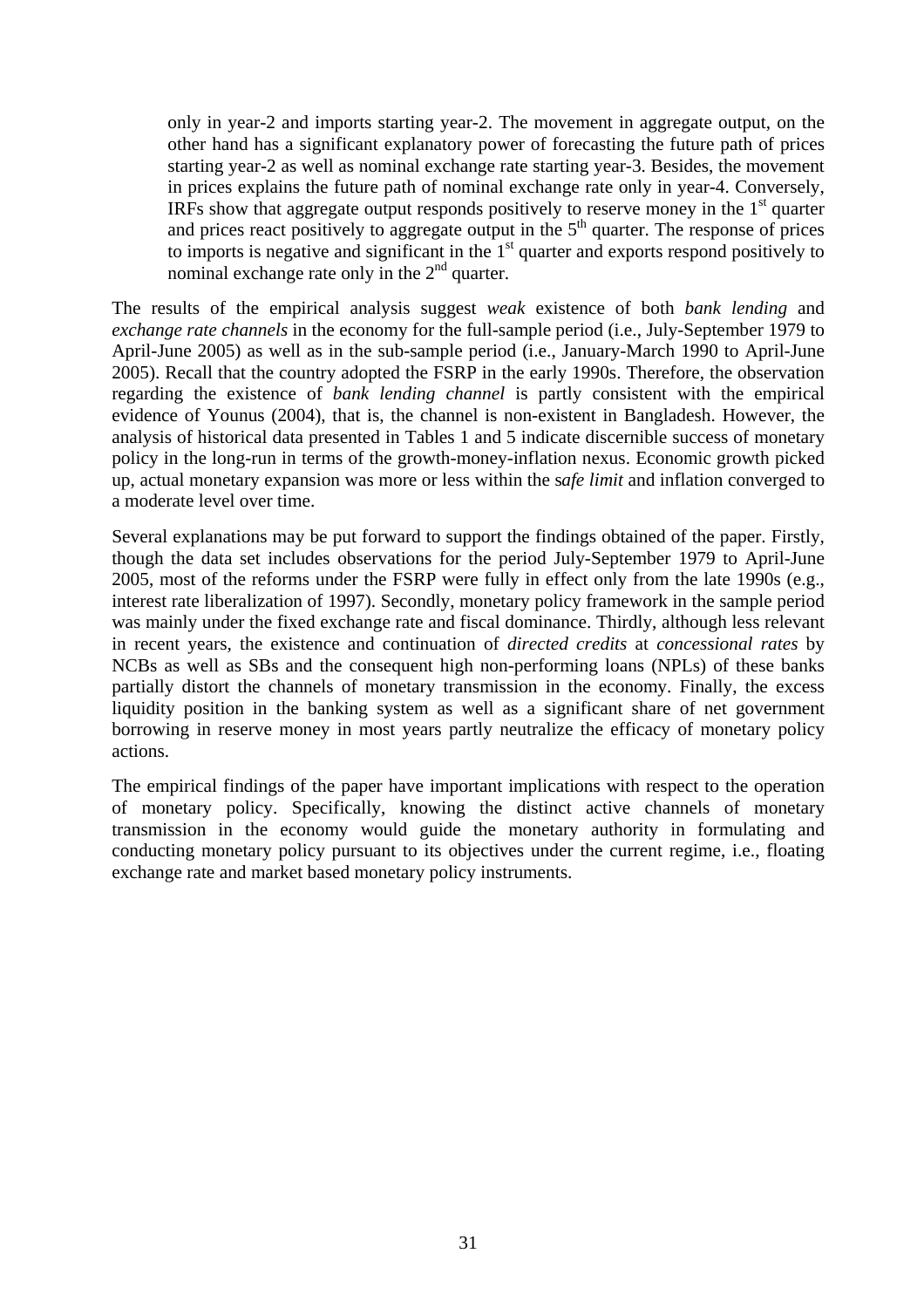#### **References**

Ahmed, S. and Md. E. Islam (2006). "The Interest Rate Responsiveness of Investment Spending in Bangladesh: A VAR Approach," Working Paper Series, WP 0608, Policy Analysis Unit (PAU), Research Department, Bangladesh Bank.

Ahmed, Salehuddin. (2006). "Management of Floating Exchange Rate: The Bangladesh Experience," Speech by the Governor of Bangladesh Bank, *Bangladesh Bank Quarterly*, Vol. 3 (2 & 3), pp. 19-21.

Bangladesh Bank. *Scheduled Bank Statistics* (various issues), Banking and Statistics Division, Statistics Department, BB.

\_\_\_\_\_\_\_\_\_\_\_\_\_\_\_\_\_\_. *Economic Trends* (various issues), Statistics Department, BB.

\_\_\_\_\_\_\_\_\_\_\_\_\_\_\_\_\_\_. *Bangladesh Bank Annual Report* (various issues), BB.

\_\_\_\_\_\_\_\_\_\_\_\_\_\_\_\_\_\_. *Bangladesh Bank Quarterly* (various issues), BB.

\_\_\_\_\_\_\_\_\_\_\_\_\_\_\_\_\_\_. *Monthly Economic Indicators: Monthly Update* (various issues), Monetary Policy Department, BB.

\_\_\_\_\_\_\_\_\_\_\_\_\_\_\_\_\_\_. *Financial Sector Review*, Vol. 1, No. 1 (May, 2006), PAU, Research Department, BB.

\_\_\_\_\_\_\_\_\_\_\_\_\_\_\_\_\_\_. *Monetary Policy Review*, Vol. 1, No. 1 (October, 2005), PAU, Research Department, BB.

Bangladesh Bureau of Statistics (2000). *National Accounts Statistics of Bangladesh (Revised Estimates, 1989-90 to 1998-99)*, Strengthening National Accounts and Poverty Monitoring Project (SNAPMP), National Accounting Wing (NAW), BBS, Ministry of Planning: Statistics Division.

\_\_\_\_\_\_\_\_\_\_\_\_\_\_\_\_\_\_\_ (2001). *National Accounts Statistics (Gross Domestic Product, 2000-2001)*, NAW, BBS, Ministry of Planning: Statistics Division.

\_\_\_\_\_\_\_\_\_\_\_\_\_\_\_\_\_\_\_ (2005). *National Accounts Statistics (Provisional Estimates of GDP, 2004-05 and Final Estimates of GDP, 2003-04)*, SNAPMP, NAW, BBS, Ministry of Planning: Planning Division.

Bernanke, B.S. and M. Gertler (1995). "Inside the Black Box: The Credit Channel of Monetary Policy Transmission," *Journal of Economic Perspectives*, Vol. 9, pp. 27-48.

Bernanke, B.S. and A.S. Blinder (1988). "Credit, Money, and Aggregate Demand," *American Economic Review*, Vol. 78, No. 2, pp. 435-439.

\_\_\_\_\_\_\_\_\_\_\_\_\_\_\_\_\_\_\_\_\_ (1992). "The Federal Fund Rate and the Channels of Monetary Transmission," *American Economic Review*, Vol. 82, No. 4, pp. 901-921.

Bryant, R., Hooper, P., and C. Mann (1993). *Evaluating Policy Regimes: New Empirical Research in Empirical Macroeconomics*, Washington, D.C.: Brookings Institution.

Christiano, L. and M. Eichenbaum (1992). "Identification and the Liquidity Effect of a Monetary Policy Shock," In *Business Cycles, Growth and Political Economy*, edited by L. Hercowitz and L. Leiderman, Cambridge, Massachusetts: The MIT Press.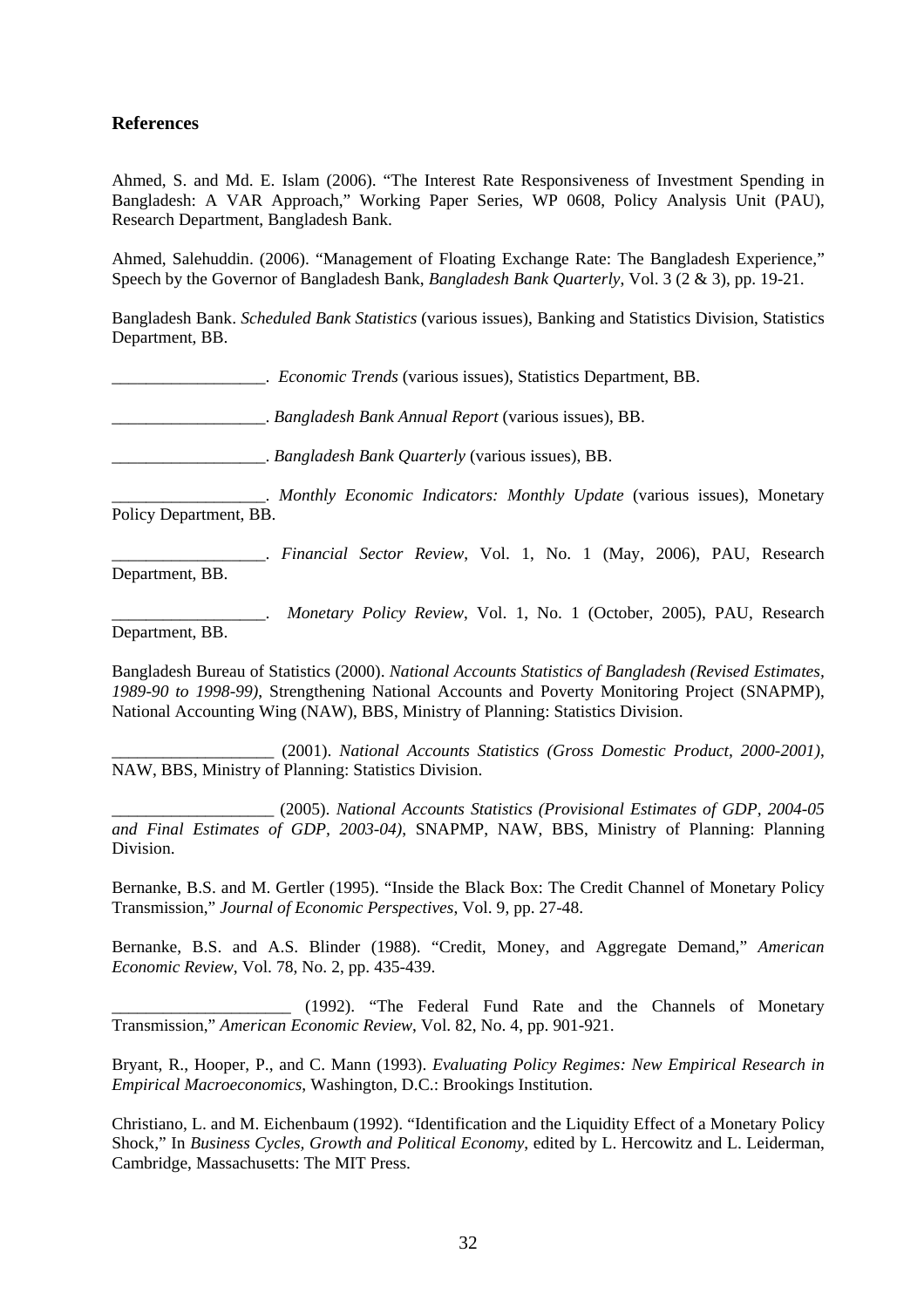Dickey, D. A. and W. A. Fuller (1979). "Distribution of the Estimators for Autoregressive Time Series with a Unit Root," *Journal of the American Statistical Association*, Vol. 74, pp. 427-431.

\_\_\_\_\_\_\_\_\_\_\_\_\_\_\_\_\_ (1981). "Likelihood Ratio Statistics for Autoregressive Time Series with a Unit Root," *Econometrica*, Vol. 49, pp. 1057-1072.

Disyatat, P. and P. Vongsinsirikul (2003). "Monetary Policy and the Transmission Mechanism in Thailand," *Journal of Asian Economics*, Vol.14 (4).

Eichenbaum, M. (1992). "Comments: 'Interpreting the Macroeconomic Time Series Facts: The Effects of Monetary Policy' by Christopher Sims," *European Economic Review*, Vol. 36(5), pp. 1001-1011.

Enders, W. (1995). *Applied Econometric Time Series*. New York: John Willy & Sons, Inc.

Export Promotion Bureau of Bangladesh. *Annual Report* (various issues), EPB.

Government of Bangladesh (2005). *Unlocking the Potential: National Strategy for Accelerated Poverty Reduction*, General Economics Division, Planning Commission.

Ireland, P.N. (2005). "The Monetary Transmission Mechanism," prepared for *The New Palgrave Dictionary of Economics*, 2<sup>nd</sup> ed., edited by L. Blume and S. Durlauf, Hampshire: Palgrave Macmillan Ltd.

Islam, E. Md. and N. Begum (2005). "Is Investment Demand Sensitive to Interest Rate in Bangladesh?- An Empirical Analysis," *Bank Parikrama*, Bangladesh Institute of Bank Management (BIBM), Vol. 30 (1), pp. 69-86.

Kuttner, K.N. and P.C. Mosser (May 2002). "The Monetary Transmission Mechanism: Some Answers and Further Questions," Federal Reserve Bank of New York Economic Policy Review, pp. 15-26.

Kwiatkowski, D., P. Phillips, P. Schmidt and Y. Shin (1992). "Testing the Null Hypothesis of Stationarity against the Alternative of a Unit Root," *Journal of Econometrics*, Vol. 54, pp. 159-178.

Levine, R. (1997). "Financial Development and Economic Growth: Views and Agenda," *Journal of Economic Literature*, Vol. 35, pp. 688-726.

Lucas, R. (1976). "Econometric Policy Evaluation: A Critique," *Carnegie-Rochester Conference Series on Public Policy* 1, pp. 19-46.

Mahmud, W. (2004). "Macroeconomic Management From Stabilization to Growth?," *Economic and Political Weekly*, Vol. 35, No. 36, pp. 4023-32.

Meltzer, A.H. (1995). "Monetary, Credit and (Other) Transmission Processes: A Monetarist Perspective," *Journal of Economic Perspectives*, Vol. 9, No. 4, pp. 49-72.

Mishkin, F. S. (1977). "What Depressed he Consumer? The Household Balance Sheet and the 1973- 1975 Recession," *Brookings Paper on Economic Activity*, No. 1, pp. 123-164.

\_\_\_\_\_\_\_\_\_\_\_\_ (1995). "The Channels of Monetary Transmission: Lessons for Monetary Policy," *Journal of Economic Perspectives*, Vol. 9, No. 4.

\_\_\_\_\_\_\_\_\_\_\_\_ (1996). "Symposium on the Monetary Transmission Mechanism," National Bureau of Economic Research (NBER) Working Paper No. 5464.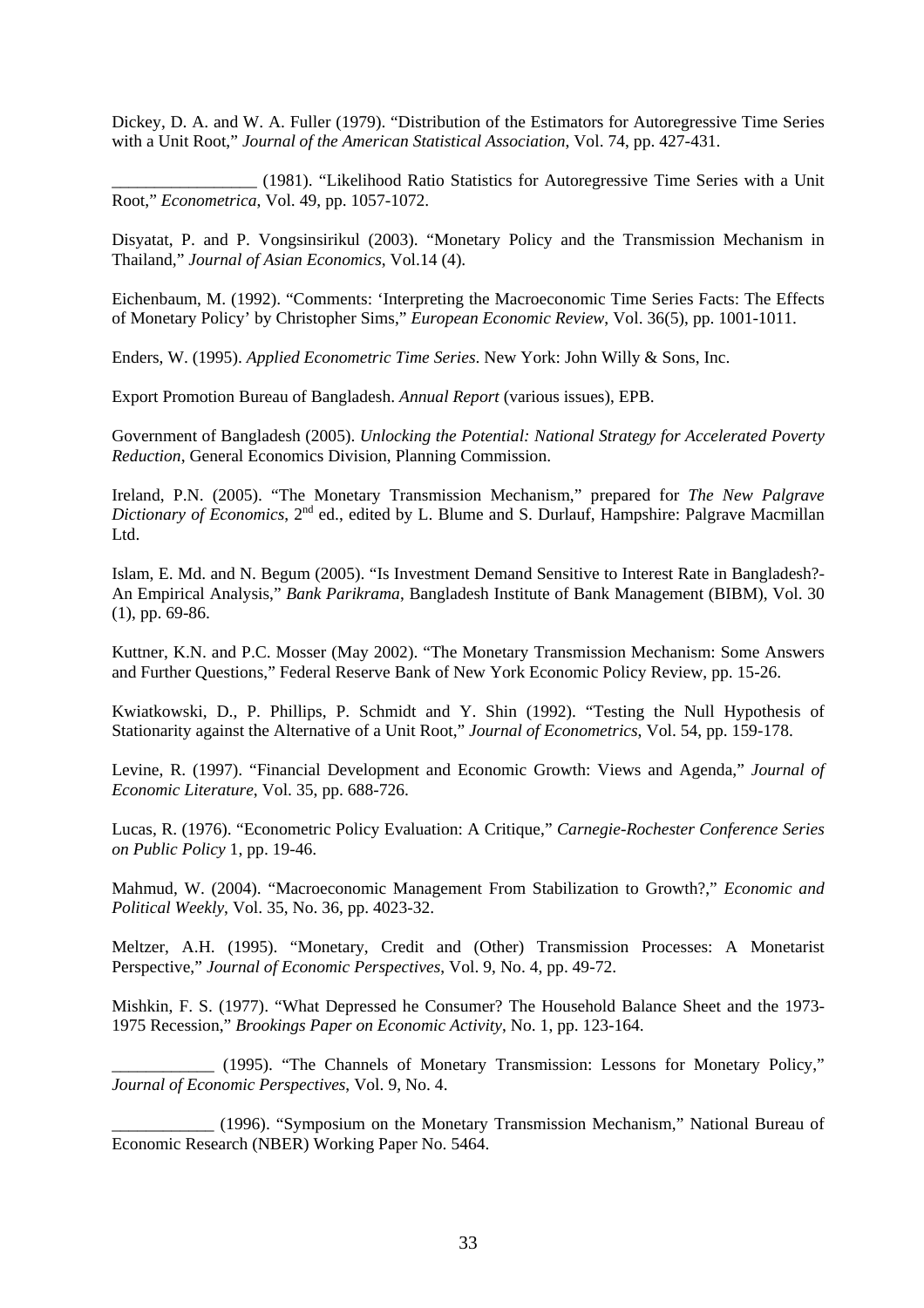(2004). *The Economics of Money, Banking, and Financial Markets*. 7<sup>th</sup> ed. New York: Pearson, Addison Wesley.

Newey, W. and K. West (1994). "Automatic Lag Selection in Covariance Matrix Estimation," *Review of Economic Studies,* Vol. 61, pp. 631-653.

Perkins, D. H., S. Radelet, D. R. Snodgrass, M. Gillis and M. Roemer (2001). *Economics of Developments*. 5<sup>th</sup> ed. New York: W. W. Norton & Company.

Phillips, P.C. B. and P. Perron (1988). "Testing for a Unit Root in Time Series Regressions," *Biometrika,* Vol. 32, pp. 301-318.

Rahman, Md. H. (2005). "Relative Effectiveness of Monetary and Fiscal Policies on Output Growth in Bangladesh: A VAR Approach," WP 0601, PAU, Research Department, Bangladesh Bank.

Ramey, V. (1993). "How Important is the Credit Channel for the Transmission of Monetary Policy?," *Carnegie-Rochester Conference Series on Public Policy*, No. 39, pp. 1-45.

Sims, C. A. (1972). "Money, Income and Causality," *American Economic Review*, Vol. 62 (4), pp. 540- 542.

\_\_\_\_\_\_\_\_\_\_\_ (1980). "Macroeconomics and Reality," *Econometrica*, Vol. 48, pp. 1-48.

Sims, C., J. Stock and M. Watson (1990). "Inference in Linear Time Series Models with Some Unit Roots," *Econometrica*, Vol. 58, pp. 113-144.

Strongin, S. (1992). "The Identification of Monetary Policy Disturbances: Explaining the Liquidity Puzzle," Working Paper Series, WP: 92-27, Federal Reserve Bank of Chicago.

Taslim, M. A. (2001). "Monetary Policy and Monetary Programming in Bangladesh," *Bangladesh Development Studies*, Bangladesh Institute of Development Studies (BIDS), Vol. 27, pp. 81-99.

Taylor, J.B. (1993). *Macroeconomic Policy in a World Economy: From Econometric Design to Practical Operation*, New York: W.W. Norton & Company.

\_\_\_\_\_\_\_\_\_\_ (1995). "The Monetary Transmission Mechanism: An Empirical Framework," *Journal of Economic Perspectives,* Vol. 9, No. 4, pp. 11-26.

Walsh, C. E. (2003). *Monetary Policy and Theory*. 2<sup>nd</sup> ed. Cambridge, Massachusetts: The MIT Press.

Younus, S. (2004). "The Impact of Monetary Policy on the Bank Portfolio in Bangladesh," *Bank Parikrama*, BIBM, Vol. 29, pp. 5-42.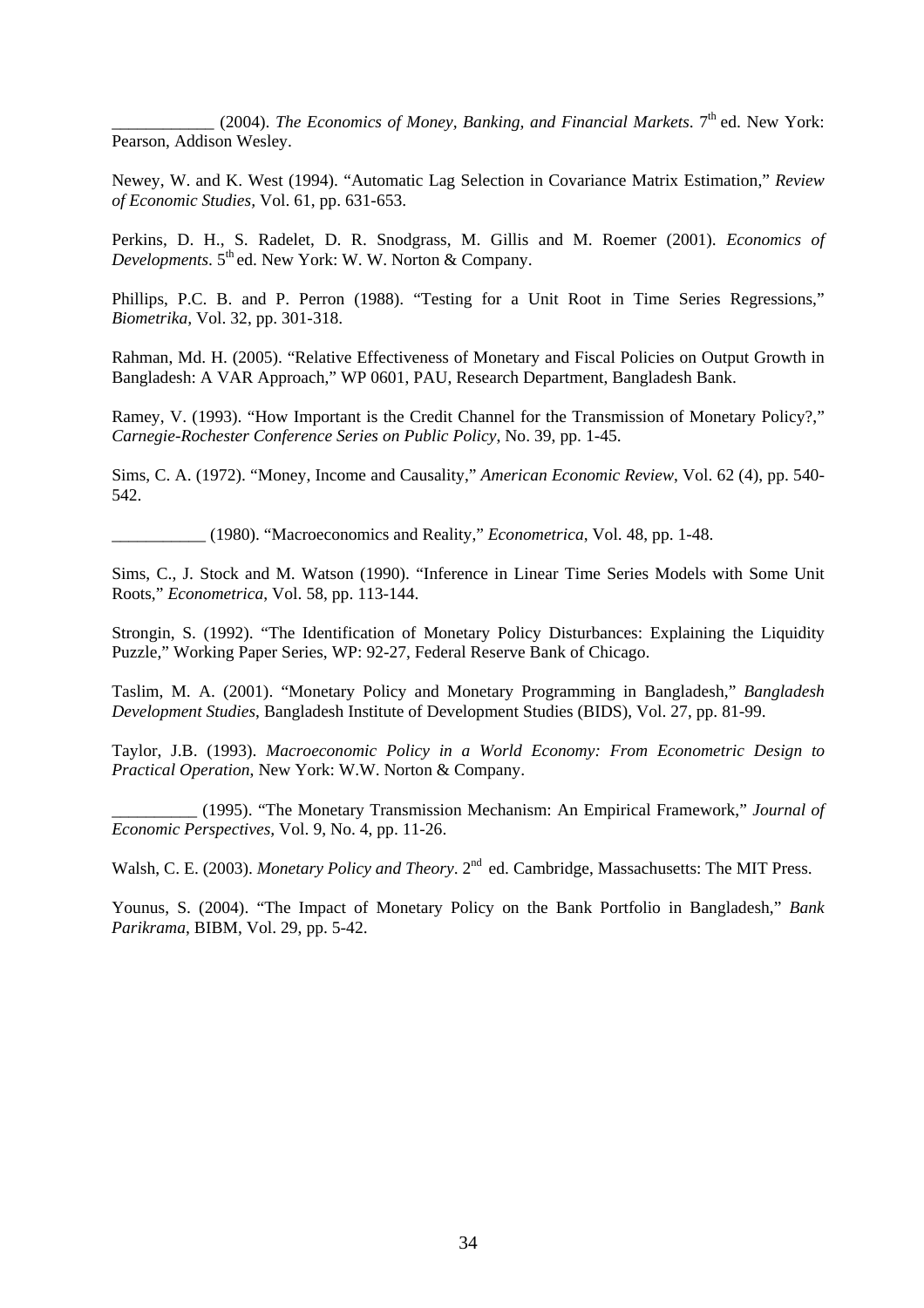| <b>Fiscal Year</b>           | <b>Total Liquid</b><br><b>Assets</b> | <b>Required</b><br><b>Liquid Assets</b> | <b>Excess</b><br>Liquidity | <b>Excess Liquidity as</b><br>% of Required Level |
|------------------------------|--------------------------------------|-----------------------------------------|----------------------------|---------------------------------------------------|
| 1986-87                      | 33.60                                | 25.00                                   | 8.60                       | 34.40                                             |
| 1987-88                      | 42.20                                | 37.44                                   | 4.75                       | 12.69                                             |
| 1988-89                      | 46.03                                | 43.67                                   | 2.36                       | 5.40                                              |
| 1989-90                      | 49.57                                | 48.49                                   | 1.08                       | 2.23                                              |
| Average (1986-87 to 1989-90) | 42.85                                | 38.65                                   | 4.20                       | 13.68                                             |
| 1990-91                      | 54.57                                | 51.07                                   | 3.50                       | 6.85                                              |
| 1991-92                      | 59.76                                | 51.33                                   | 8.43                       | 16.42                                             |
| 1992-93                      | 64.24                                | 57.23                                   | 7.01                       | 12.25                                             |
| 1993-94                      | 88.60                                | 64.67                                   | 23.93                      | 37.00                                             |
| 1994-95                      | 86.77                                | 69.54                                   | 17.23                      | 24.78                                             |
| Average (1990-91 to 1994-95) | 70.79                                | 58.77                                   | 12.02                      | 19.46                                             |
| 1995-96                      | 93.40                                | 80.08                                   | 13.32                      | 16.63                                             |
| 1996-97                      | 105.90                               | 88.81                                   | 17.09                      | 19.24                                             |
| 1997-98                      | 117.19                               | 97.46                                   | 19.73                      | 20.24                                             |
| 1998-99                      | 138.10                               | 104.74                                  | 33.35                      | 31.84                                             |
| 1999-00                      | 178.39                               | 124.96                                  | 53.44                      | 42.77                                             |
| Average (1995-96 to 1999-00) | 126.60                               | 99.21                                   | 27.39                      | 26.14                                             |
| 2000-01                      | 188.75                               | 144.13                                  | 44.62                      | 30.96                                             |
| 2001-02                      | 228.28                               | 162.41                                  | 65.87                      | 40.56                                             |
| 2002-03                      | 266.56                               | 186.85                                  | 79.71                      | 42.66                                             |
| 2003-04                      | 286.90                               | 169.36                                  | 117.54                     | 69.40                                             |
| 2004-05                      | 305.71                               | 196.29                                  | 109.42                     | 55.74                                             |
| Average (2000-01 to 2004-05) | 255.24                               | 171.80                                  | 83.43                      | 47.86                                             |
| 2005-06                      | 351.47                               | 255.56                                  | 95.91                      | 37.53                                             |

**Annex Table 1: Liquidity Position in the Banking System** 

*Note: All figures are in billion BDT (outstanding amounts) as of end June of respective fiscal years. Source: Department of Off-site Supervision, BB and authors' calculation.* 

| Year | <b>NCBs</b>    |              | <b>SBs</b>     |              | <b>FCBs</b>    |              | <b>PCBs</b><br>(including IBs) |              | <b>IBs</b>     |              | All<br><b>Banks</b> | <b>NCB &amp; SB</b><br>as $%$ of All<br><b>Banks</b> |
|------|----------------|--------------|----------------|--------------|----------------|--------------|--------------------------------|--------------|----------------|--------------|---------------------|------------------------------------------------------|
|      | <b>Advance</b> | <b>Bills</b> | <b>Advance</b> | <b>Bills</b> | <b>Advance</b> | <b>Bills</b> | Advance                        | <b>Bills</b> | <b>Advance</b> | <b>Bills</b> |                     |                                                      |
| 1999 | 278.66         | 8.22         | 97.37          | 0.54         | 30.27          | 2.85         | 157.69                         | 8.76         | 32.85          | 2.28         | 584.35              | 65.85                                                |
| 2000 | 297.95         | 14.00        | 102.06         | 0.69         | 35.03          | 1.70         | 196.68                         | 12.50        | 42.97          | 1.76         | 660.61              | 62.78                                                |
| 2001 | 327.73         | 13.65        | 108.28         | 0.77         | 37.77          | 3.36         | 253.72                         | 14.79        | 56.24          | 1.54         | 760.05              | 59.26                                                |
| 2002 | 355.86         | 20.85        | 109.22         | 0.74         | 50.92          | 2.10         | 314.31                         | 15.18        | 73.19          | 2.45         | 869.17              | 55.99                                                |
| 2003 | 361.68         | 22.94        | 99.63          | 0.54         | 61.64          | 2.20         | 372.42                         | 20.27        | 92.04          | 4.19         | 941.31              | 51.50                                                |
| 2004 | 381.09         | 23.61        | 107.95         | 1.40         | 69.05          | 2.44         | 466.27                         | 26.17        | 137.32         | 7.71         | 1077.99             | 47.69                                                |
| 2005 | 423.86         | 69.81        | 110.41         | 1.14         | 78.80          | 4.36         | 589.41                         | 42.61        | 171.41         | 8.37         | 1500.17             | 40.34                                                |

#### **Annex Table 2: Scheduled Bank Credit Pattern**

*Note: Figures for advances and bills are in billion BDT (outstanding amounts) at the period end. Source: Banking Statistics Division, Statistics Department, BB.*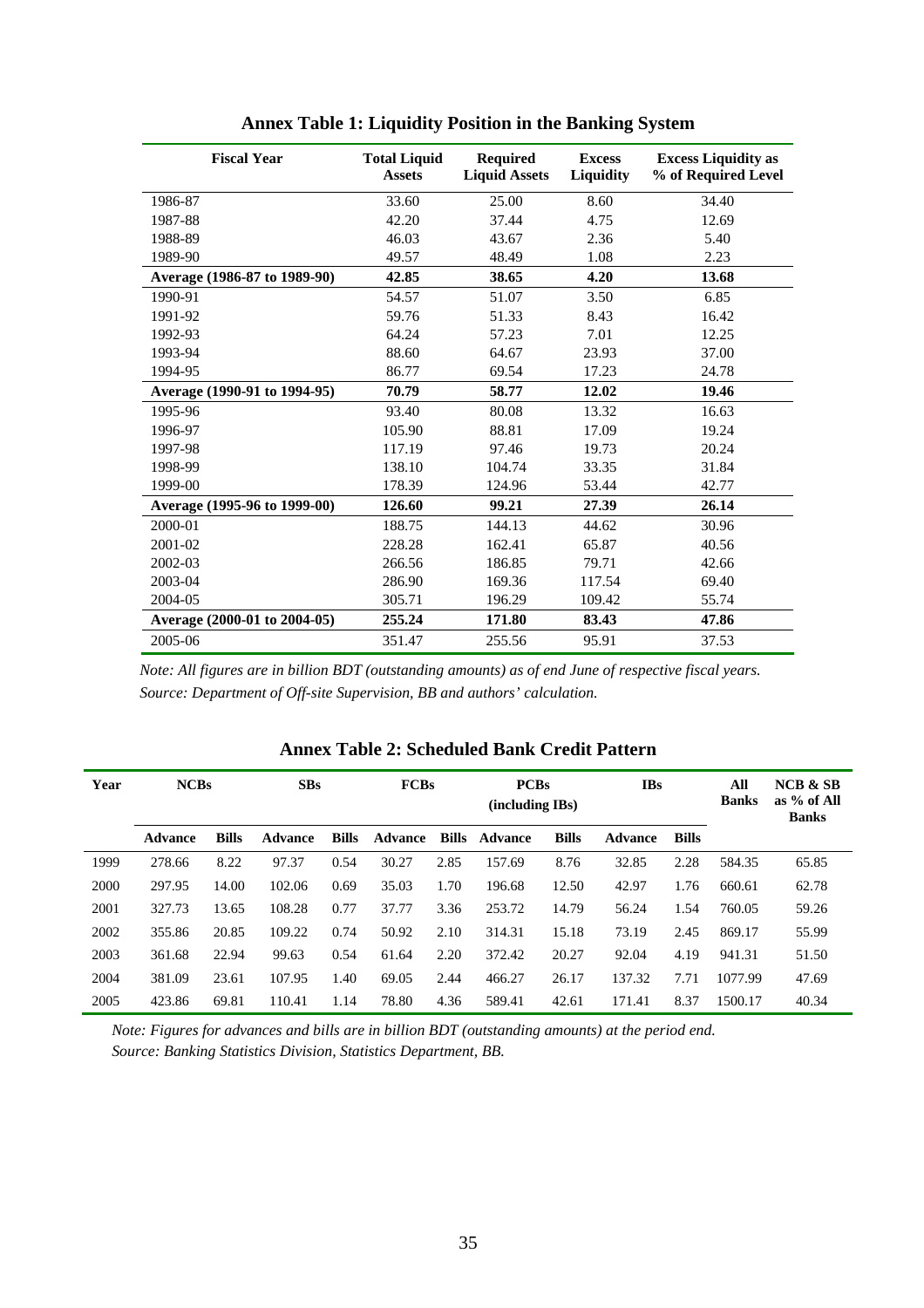| <b>Fiscal Year</b>           | <b>Reserve</b><br><b>Money</b> | <b>Net Government</b><br><b>Borrowing from BB</b> | <b>Net Government Credit</b><br>as % of Reserve Money |
|------------------------------|--------------------------------|---------------------------------------------------|-------------------------------------------------------|
| 1980-81                      | 13.35                          | 14.77                                             | 110.64                                                |
| 1981-82                      | 12.80                          | 15.81                                             | 123.52                                                |
| 1982-83                      | 16.23                          | 18.20                                             | 112.14                                                |
| 1983-84                      | 22.35                          | 13.51                                             | 60.45                                                 |
| 1984-85                      | 26.75                          | 14.24                                             | 53.23                                                 |
| Average (1980-81 to 1984-85) | 18.30                          | 15.31                                             | 91.99                                                 |
| 1985-86                      | 32.71                          | 17.89                                             | 54.69                                                 |
| 1986-87                      | 37.41                          | 19.63                                             | 52.47                                                 |
| 1987-88                      | 50.57                          | 22.45                                             | 44.39                                                 |
| 1988-89                      | 54.68                          | 9.86                                              | 18.03                                                 |
| 1989-90                      | 63.17                          | 16.78                                             | 26.56                                                 |
| Average (1985-86 to 1989-90) | 47.71                          | 17.32                                             | 39.23                                                 |
| 1990-91                      | 65.00                          | 16.77                                             | 25.80                                                 |
| 1991-92                      | 68.20                          | 12.00                                             | 17.60                                                 |
| 1992-93                      | 89.50                          | 14.50                                             | 16.20                                                 |
| 1993-94                      | 113.10                         | 10.10                                             | 8.93                                                  |
| 1994-95                      | 106.30                         | 12.50                                             | 11.76                                                 |
| Average (1990-91 to 1994-95) | 88.42                          | 13.17                                             | 16.06                                                 |
| 1995-96                      | 110.00                         | 30.40                                             | 27.64                                                 |
| 1996-97                      | 124.00                         | 44.90                                             | 36.21                                                 |
| 1997-98                      | 136.20                         | 53.00                                             | 38.91                                                 |
| 1998-99                      | 147.40                         | 63.60                                             | 43.15                                                 |
| 1999-00                      | 170.70                         | 81.00                                             | 47.45                                                 |
| Average (1995-96 to 1999-00) | 137.66                         | 54.58                                             | 38.67                                                 |
| 2000-01                      | 189.30                         | 101.10                                            | 53.41                                                 |
| 2001-02                      | 235.30                         | 128.30                                            | 54.53                                                 |
| 2002-03                      | 243.10                         | 102.50                                            | 42.16                                                 |
| 2003-04                      | 262.60                         | 119.00                                            | 45.32                                                 |
| 2004-05                      | 295.50                         | 157.20                                            | 53.20                                                 |
| Average (2000-01 to 2004-05) | 245.16                         | 121.62                                            | 49.72                                                 |
| 2005-06                      | 378.63                         | 246.62                                            | 65.13                                                 |

## **Annex Table 3: Reserve Money and Net Government Credit from the Bangladesh Bank**

 *Note: Figures for 'Reserve Money' and 'Net Government Credit from BB' are in billion BDT (outstanding amounts) as of end June of respective fiscal years.* 

 *Sources: 1. Bangladesh Bank Annual Report (various issues), BB.* 

 *2. Economic Trends (various issues), BB.* 

 *3. Authors' calculation.*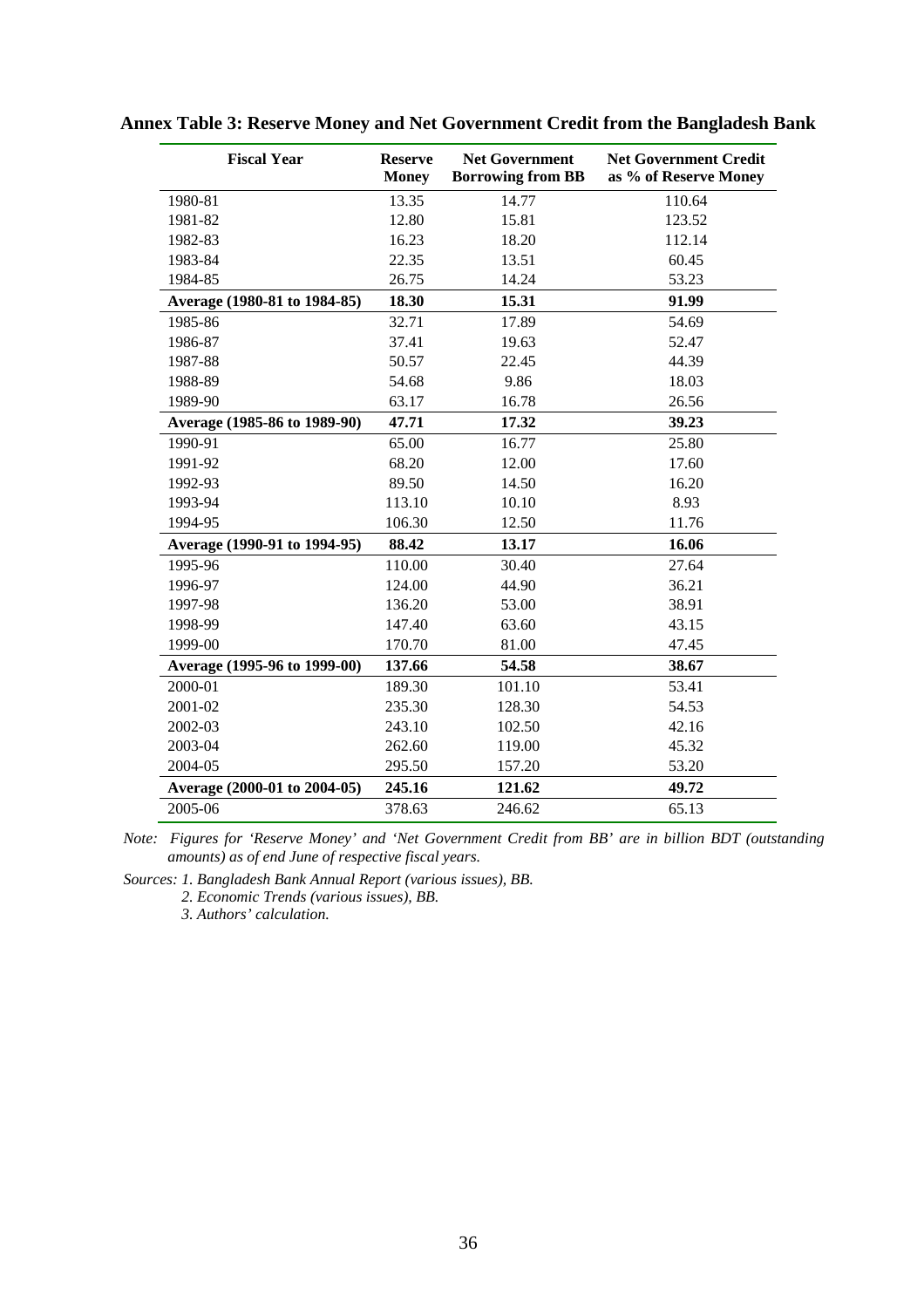

**Annex 1.1: Correlogram of Residuals: Bank Lending Channel (1979:3–2005:2)** 

*Note: Optimal lag length 6 has been used to make the residuals white noise.* 



**Annex 1.2: Correlogram of Residuals: Bank Lending Channel (1990:1–2005:2)** 

 *Note: Optimal lag length 5 has been used to make the residuals white noise.*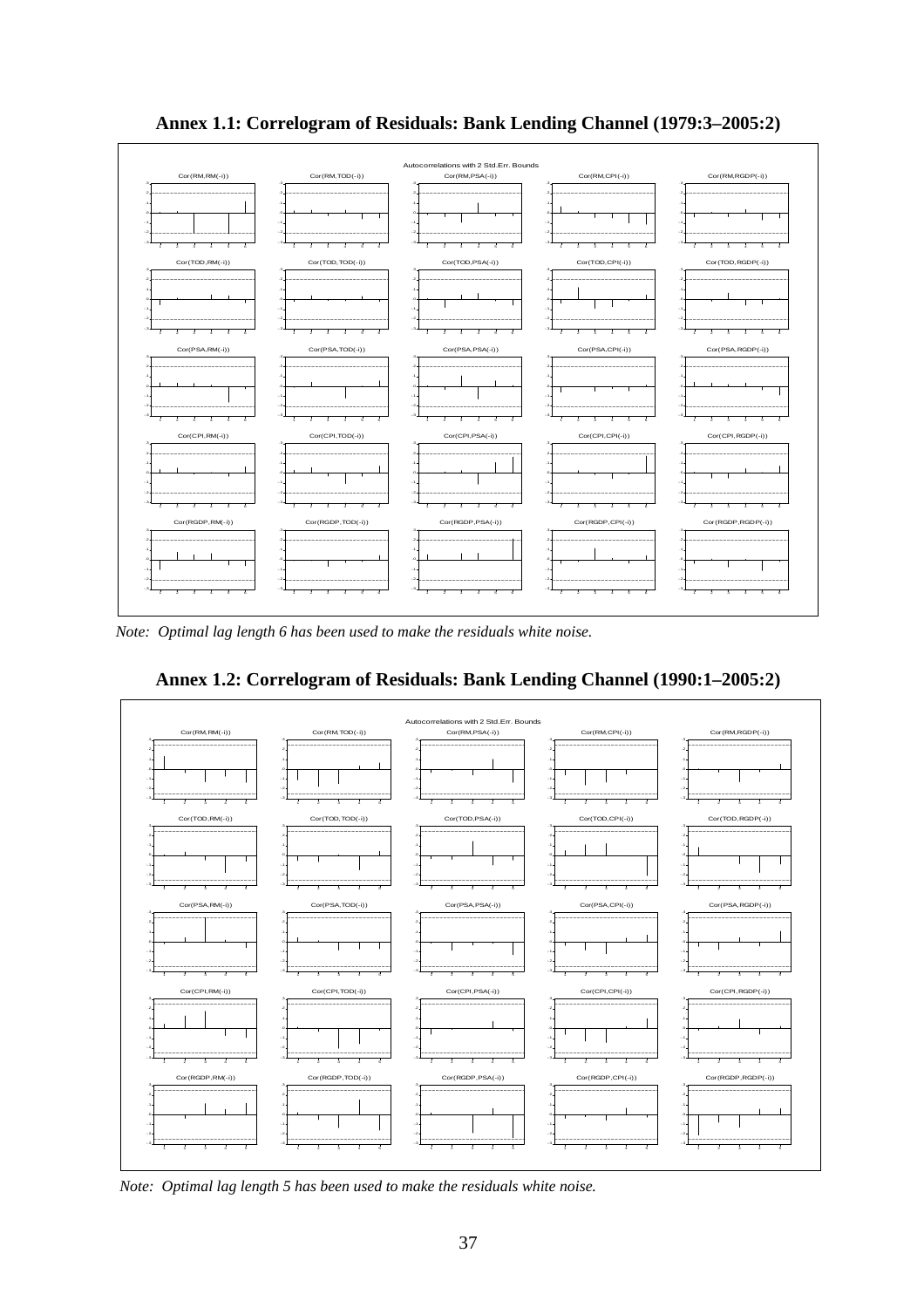

**Annex 1.3: Correlogram of Residuals: Exchange Rate Channel (1979:3–2005:2)** 

 *Note: Optimal lag length 6 has been used to make the residuals almost white noise.* 



**Annex 1.4: Correlogram of Residuals: Exchange Rate Channel (1990:1–2005:2)** 

*Note: Optimal lag length 5 has been used to make the residuals almost white noise.*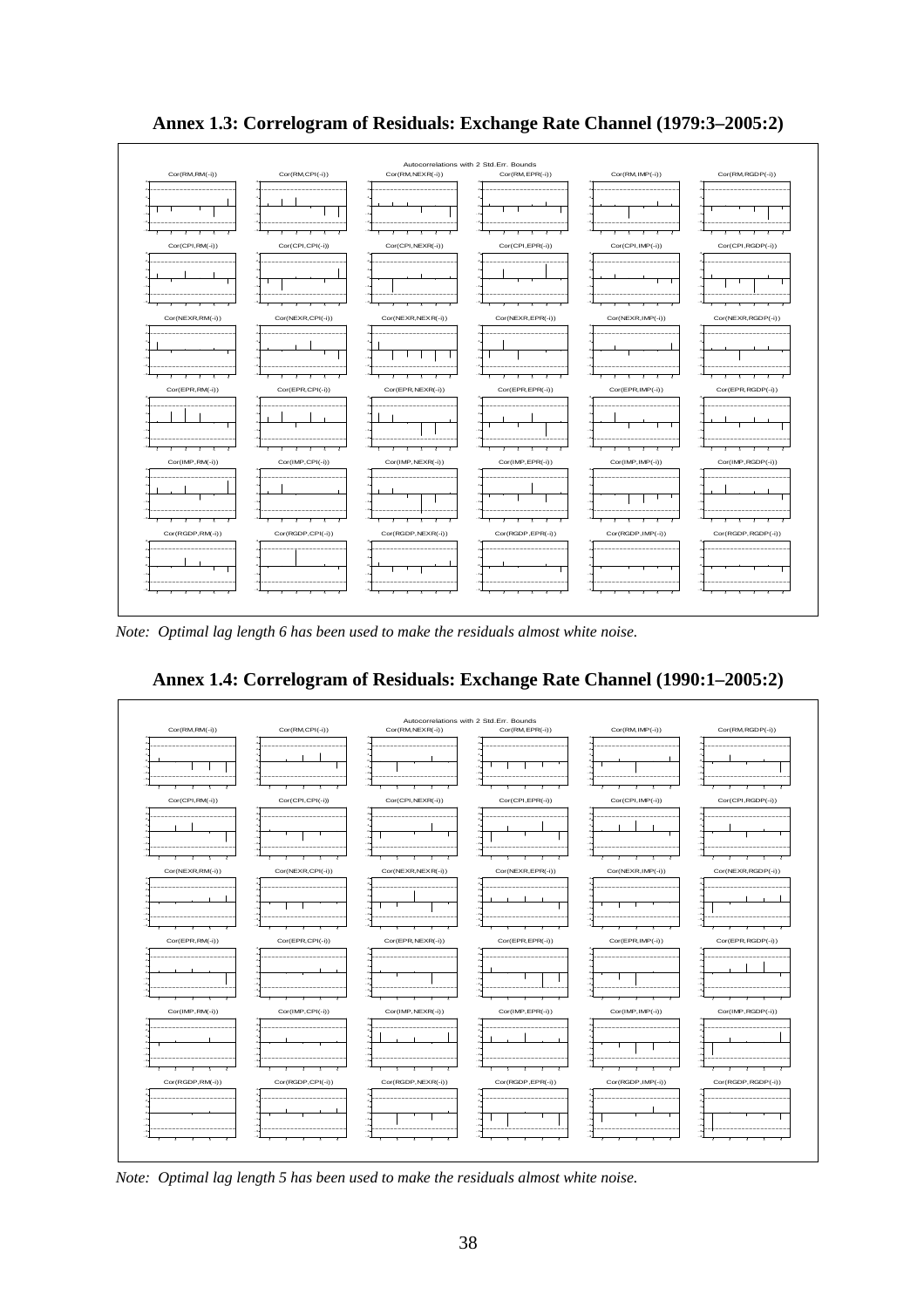

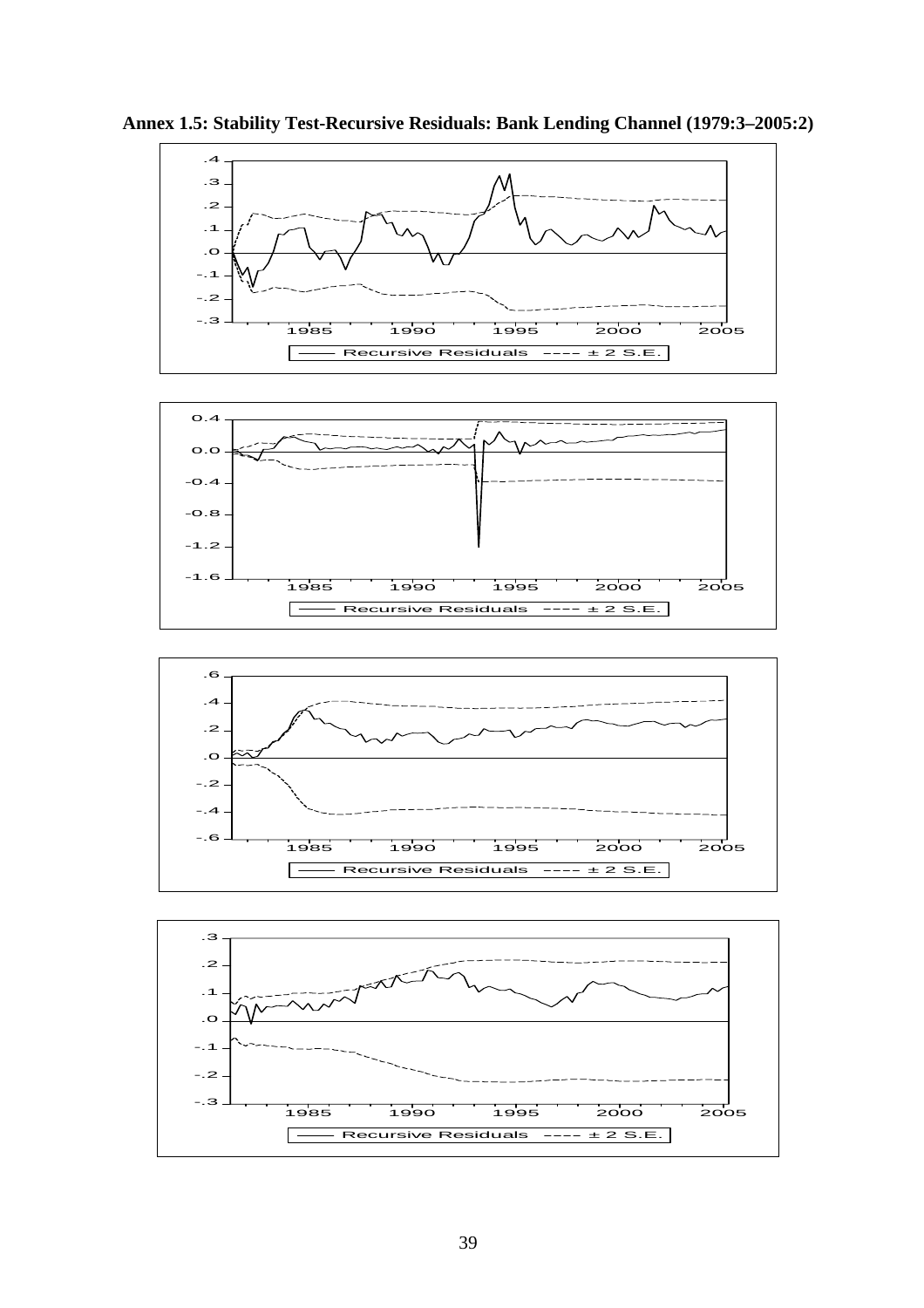

*Note: Residuals outside the standard error bands (i.e.,*  $\pm 2$  *s. e.) suggest instability in the parameters of the equation in the VAR model.* 



**Annex 1.6: Stability Test-Recursive Residuals: Bank Lending Channel (1990:1–2005:2)** 

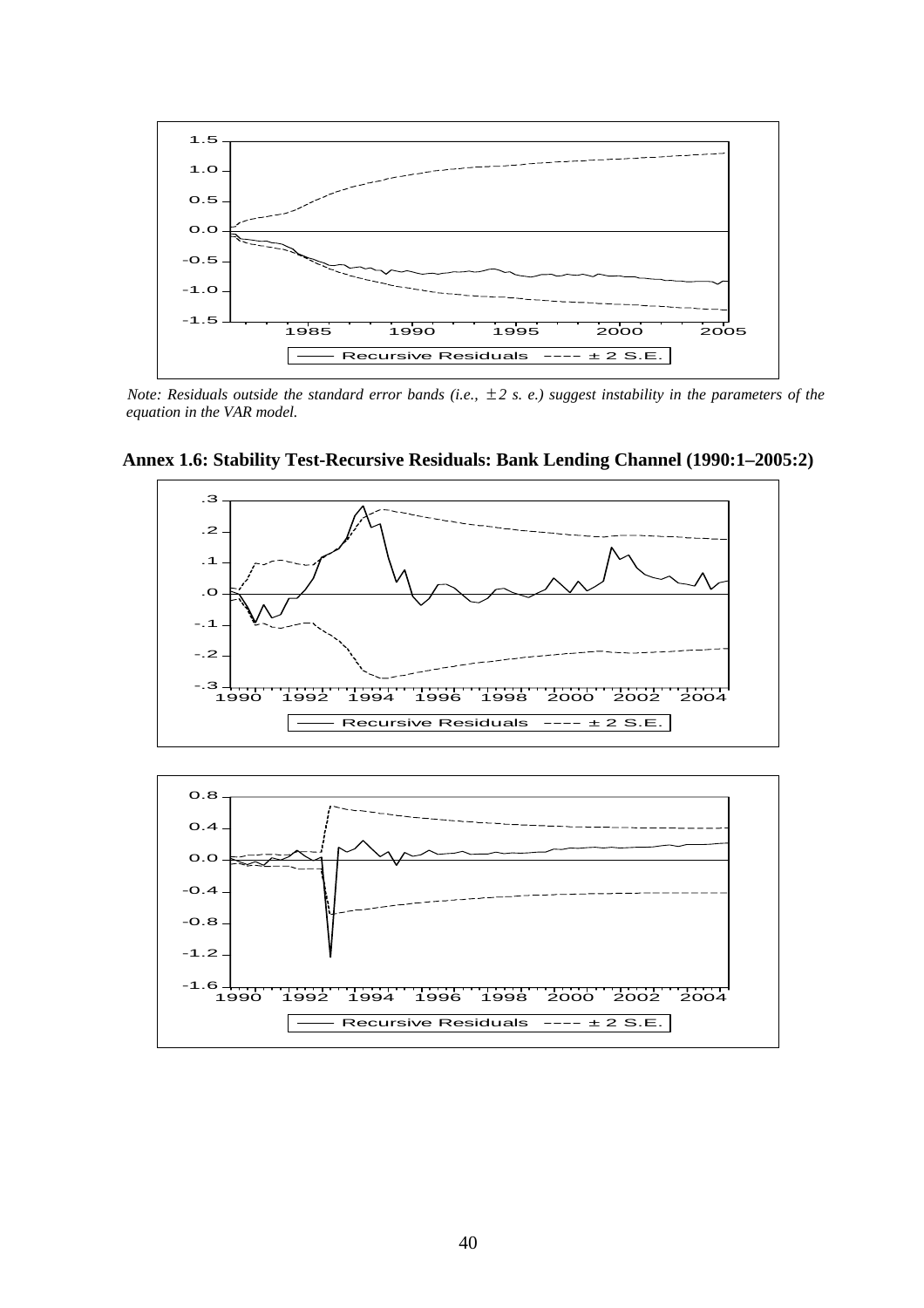





*Note: Residuals outside the standard error bands (i.e.,*  $\pm 2$  *s. e.) suggest instability in the parameters of the equation in the VAR model.*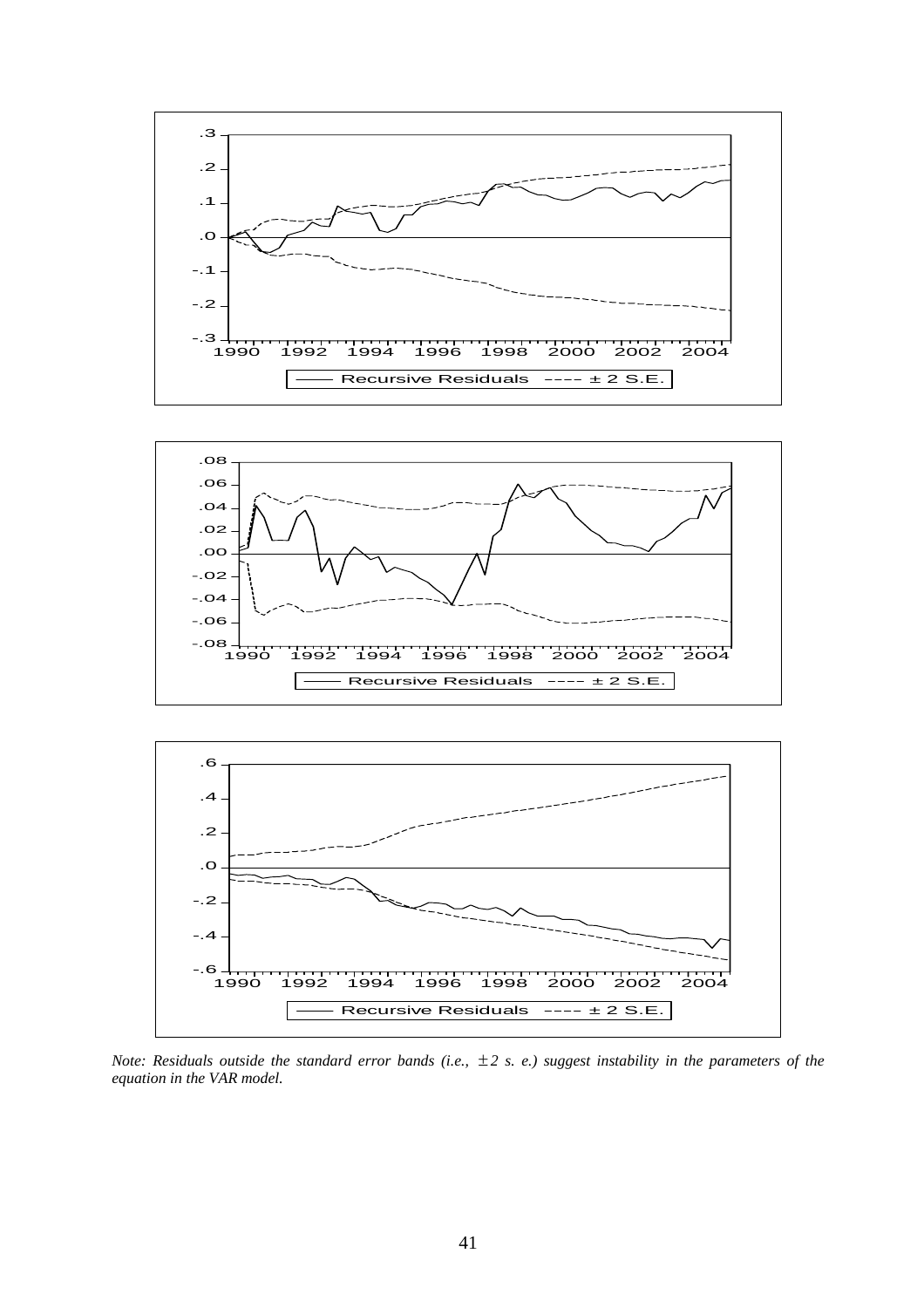





 $\Box$ 

Recursive Residuals  $--- \pm 2$  S.E.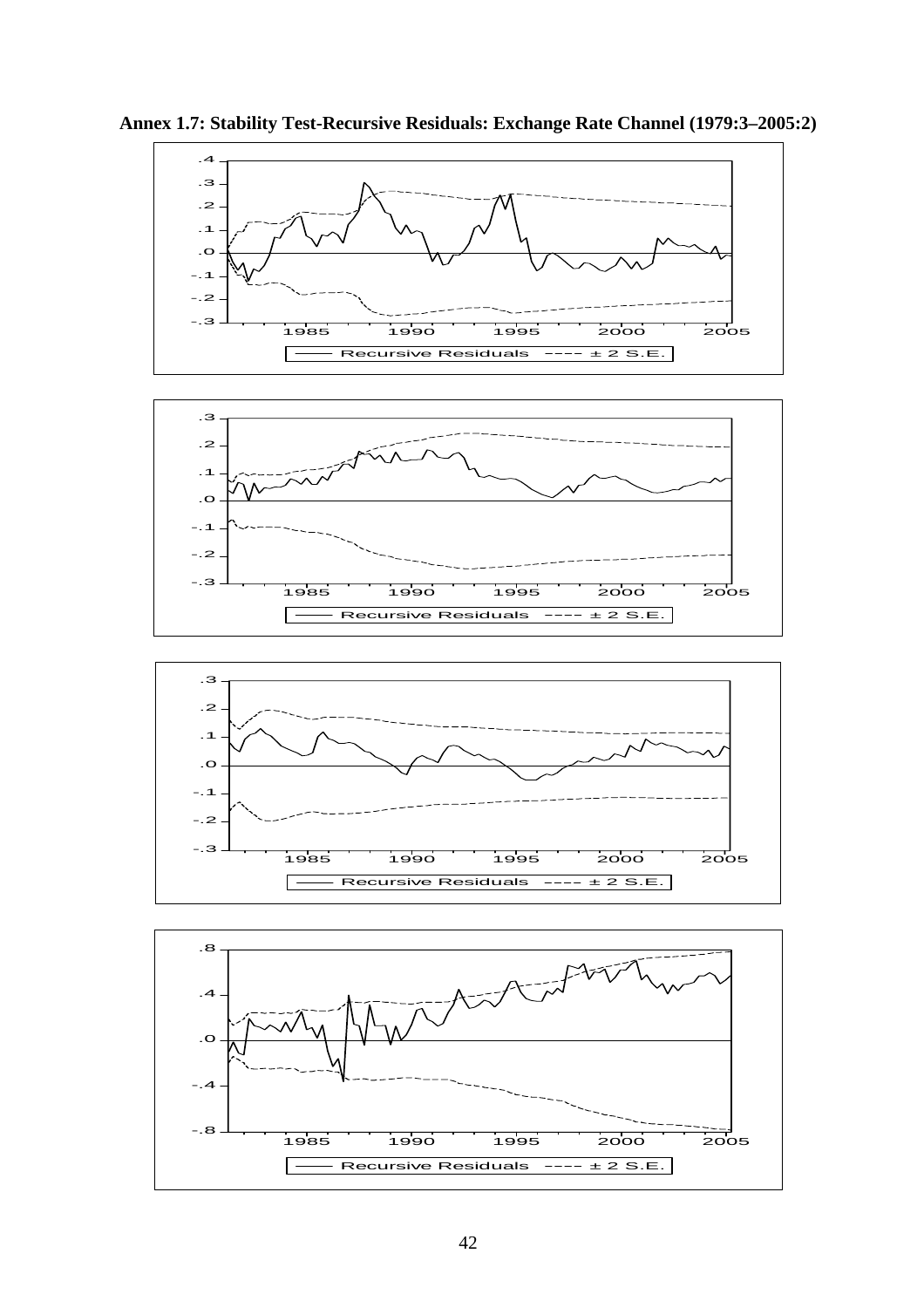

*Note: Residuals outside the standard error bands (i.e.,*  $\pm 2$  *s. e.) suggest instability in the parameters of the equation in the VAR model.*

**Annex 1.8: Stability Test-Recursive Residuals: Exchange Rate Channel (1990:1–2005:2)** 

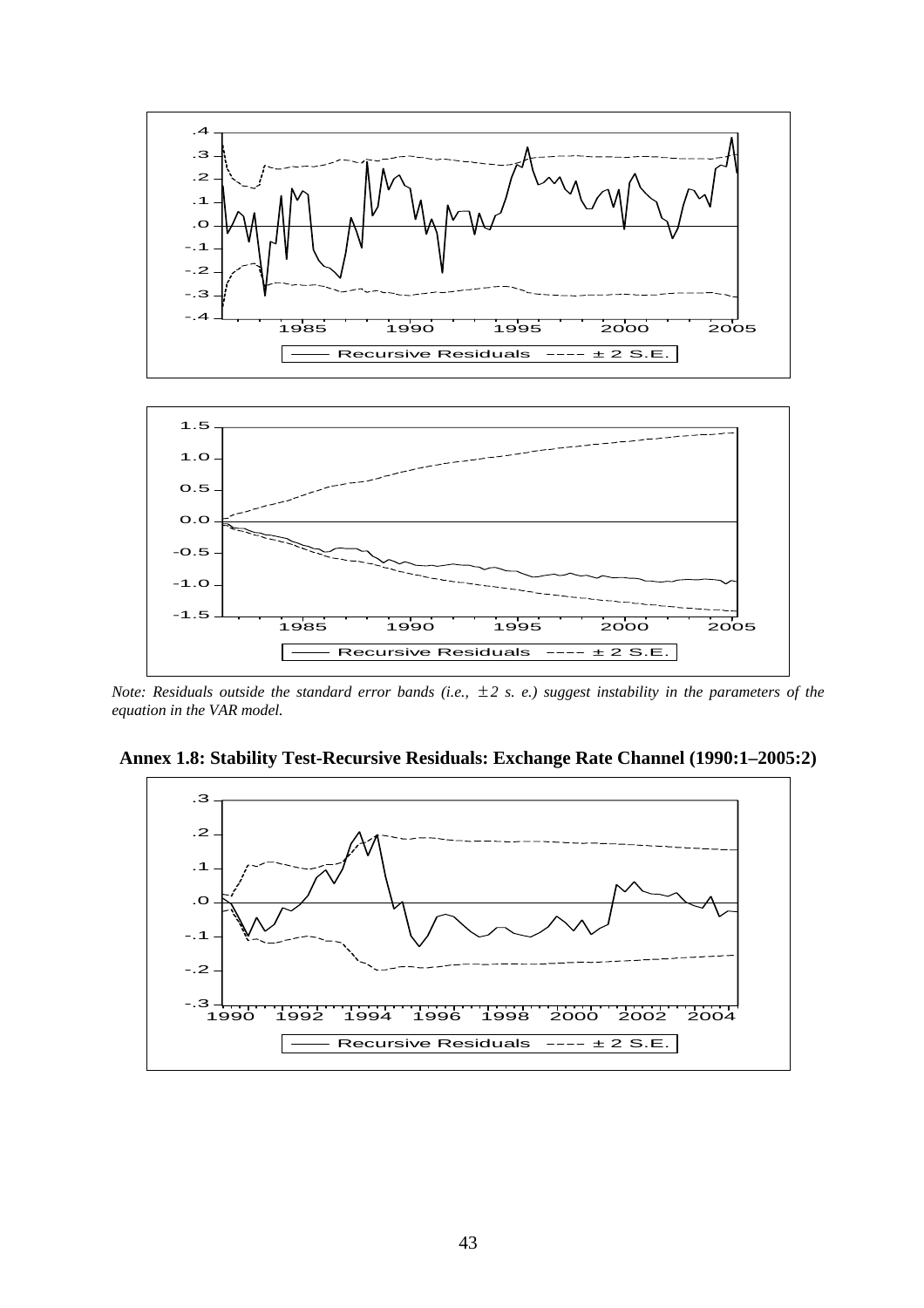